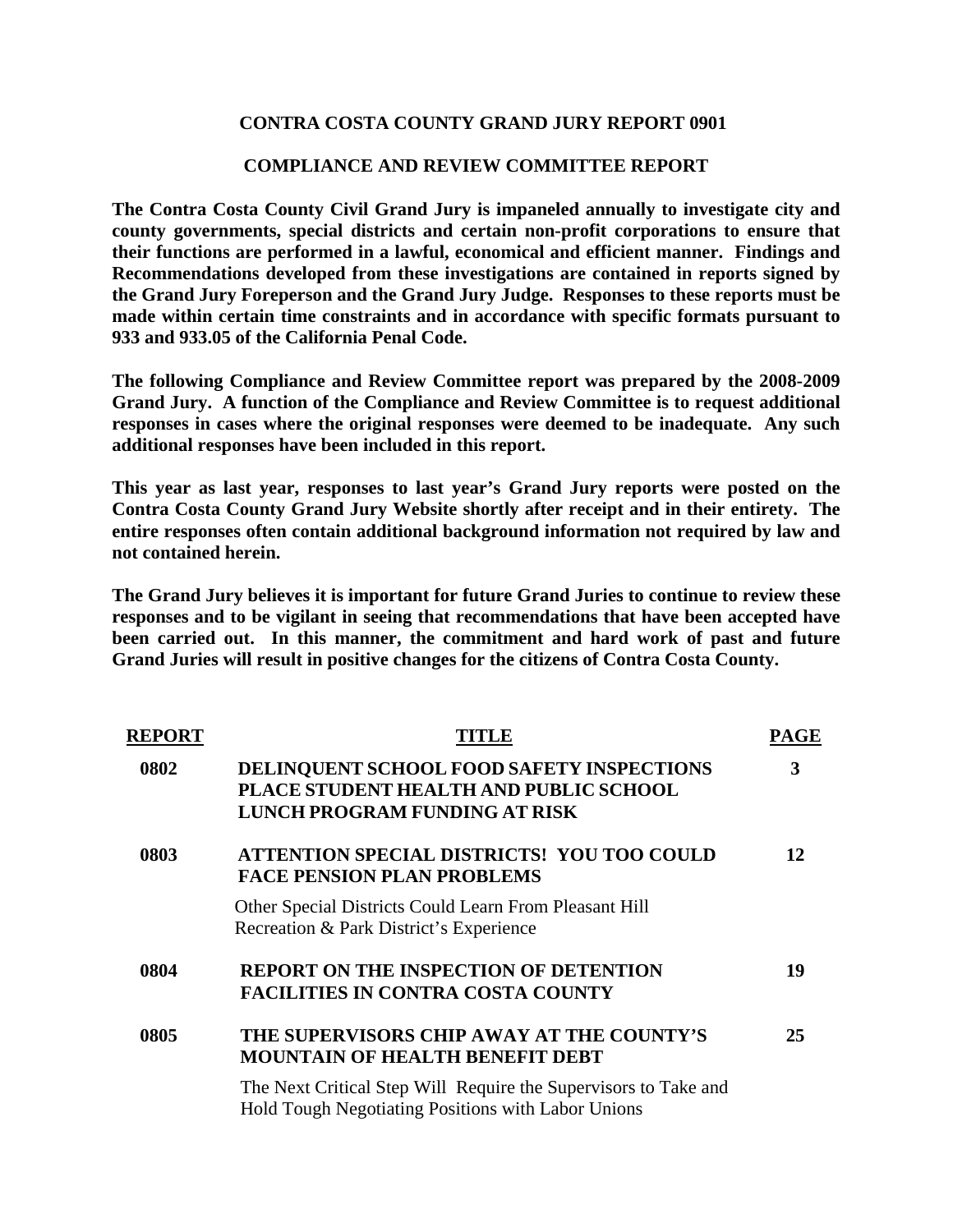| <b>REPORT</b> |                                                                                      |    |  |
|---------------|--------------------------------------------------------------------------------------|----|--|
| 0806          | <b>SHOULD THE MT. DIABLO HEALTH CARE DISTRICT</b><br><b>BE DISSOLVED?</b>            | 35 |  |
|               | The Sixty-Year-Old Agency Has Outlived Its Usefulness                                |    |  |
| 0807          | <b>COUNTY EMPLOYEES MUST KNOW HOW TO</b><br><b>RESPOND TO PUBLIC RECORD REQUESTS</b> | 46 |  |
|               | Inconsistent Compliance with State Law Limits Access to Public<br>Records            |    |  |
| 0808          | <b>AQUATIC JUNKYARDS EXIST IN CONTRA COSTA</b><br><b>COUNTY</b>                      | 53 |  |
|               |                                                                                      |    |  |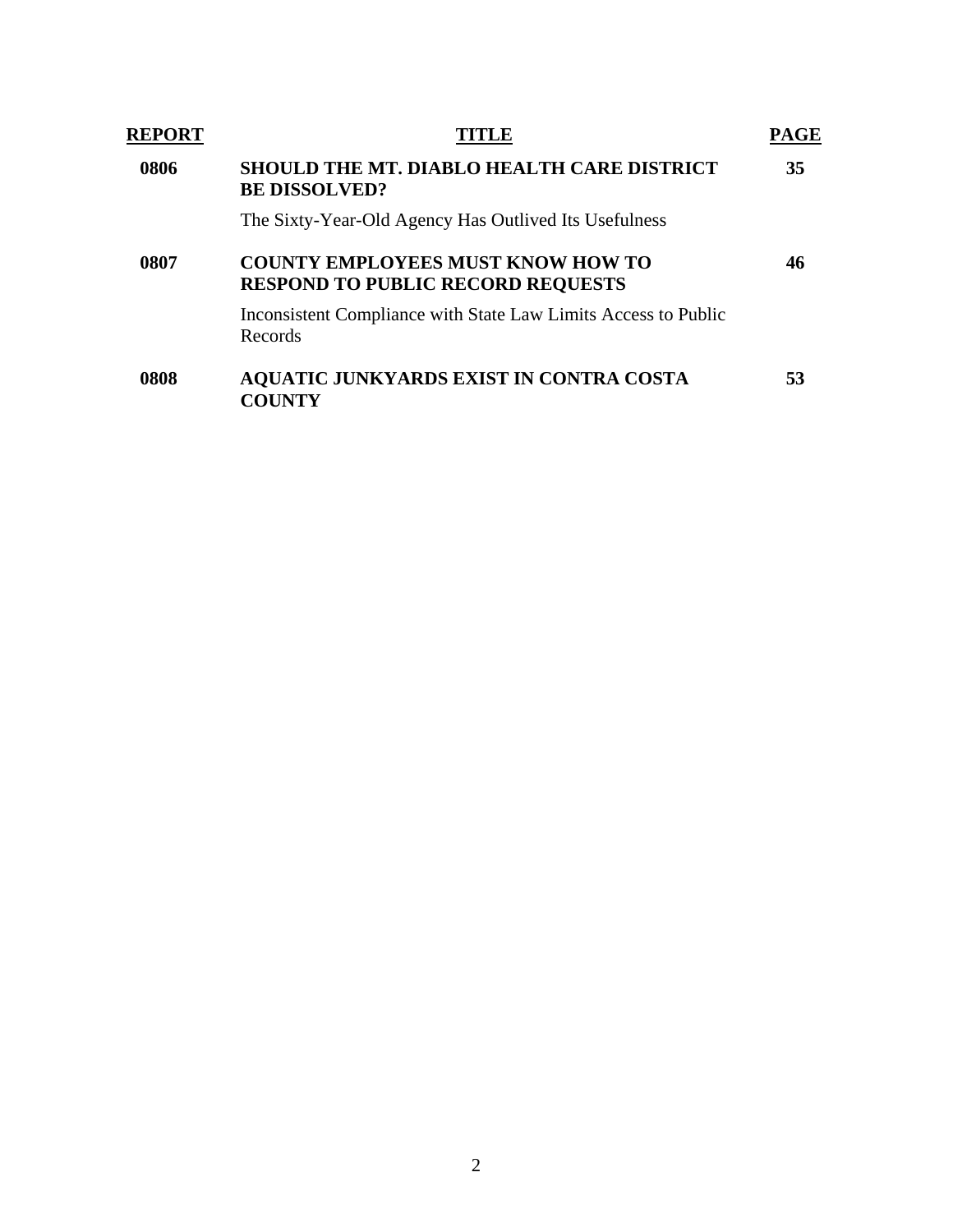# **CONTRA COSTA COUNTY GRAND JURY REPORT 0802**

# **DELINQUENT SCHOOL FOOD SAFETY INSPECTIONS PLACE STUDENT HEALTH AND PUBLIC SCHOOL LUNCH PROGRAM FUNDING AT RISK**

*Response from Contra Costa County Board of Supervisors (BOS) and Office of Education, Contra Costa County (OE)* 

#### **FINDINGS**

1. **Federal law (the 1946 Richard B. Russell National School Lunch Act) requires the nation's public schools to provide free or reduced-priced meals to students commensurate with family size and income standards. The act also requires public schools to follow associated federal and state guidelines to qualify for federal reimbursement for costs associated with providing meals covered under the National School Lunch Program (NSLP).** 

*BOS Response: Agree.* 

*OE Response: The County Office agrees that these are factual statements regarding the National Free Lunch Act.* 

2. **Federal law related to the NSLP was modified in 2004 to require at least twice per school year food safety inspections of school food service facilities by a qualified state or local government agency to identify and correct food safety problems in a timely and consistent manner. The new regulations took effect on July 1, 2005.** 

*BOS Response: Agree, with clarification. The federal law does not specify that local Environmental Health operations are required to perform the inspections or that they should proactively contact school districts. The law leaves up to the individual schools which government agency they choose to conduct the inspections.* 

*OE Response: The County Office agrees that these are factual statements regarding the National Free Lunch Act.* 

3. **Public schools that fail to comply with the twice per school year food service facility safety inspection requirement risk the loss of funding available to them through the NSLP.** 

*BOS Response: Agree.*

*OE Response: The County Office agrees that these are factual statements regarding the National Free Lunch Act.*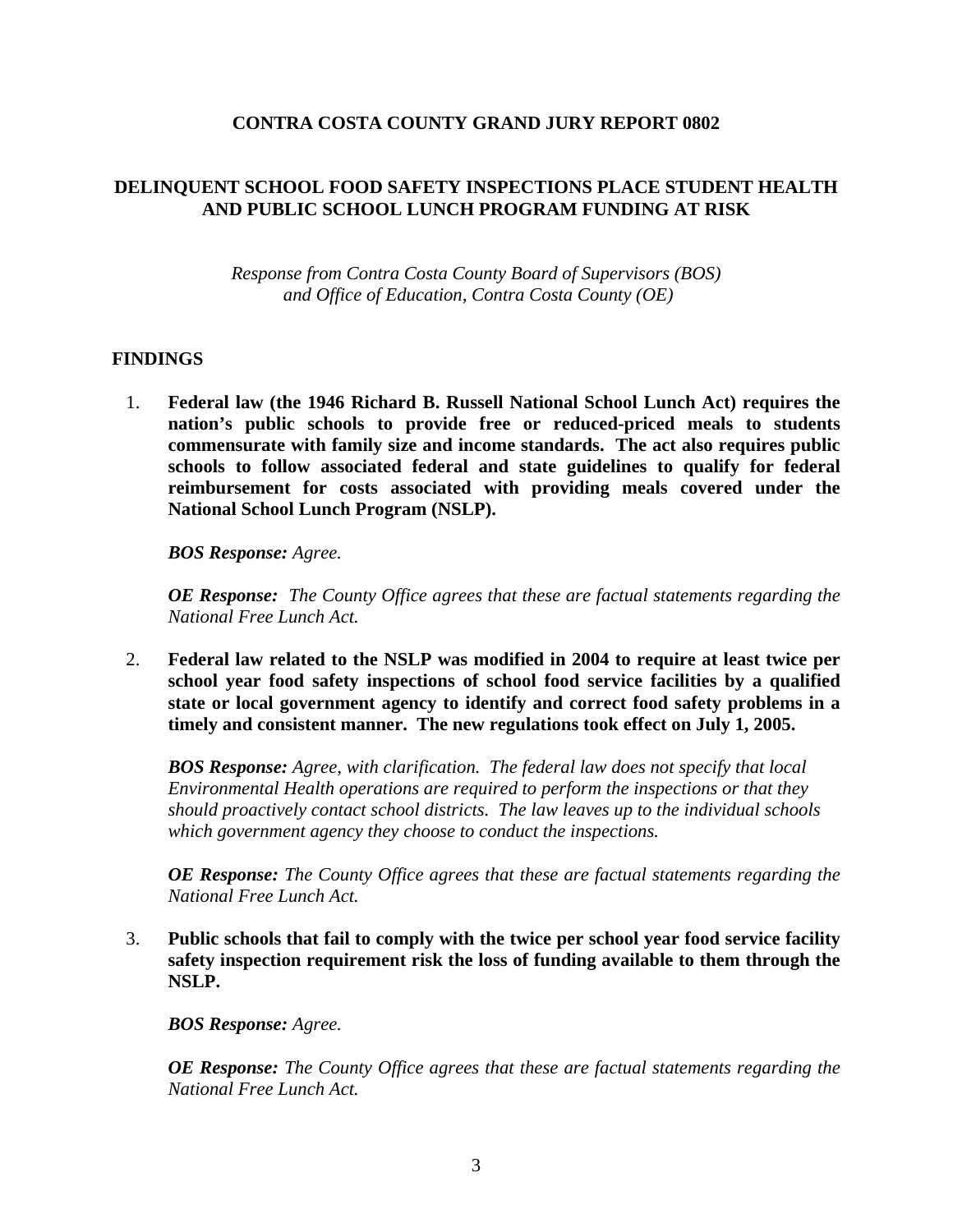4. **The Contra Costa County Office of Education reports that 253 of the County's public schools participate in the National School Lunch Program.** 

*BOS Response: Agree.*

*OE Response: The County Office agrees that these are factual statements regarding the National Free Lunch Act.*

5. **The County Health Services Department reports that as of October 2007, 40 (16%) of Contra Costa County's 253 public school food service facilities had met the twice per school year food safety inspection requirement that took effect in 2005.** 

*BOS Response: Agree with clarification. The inventory of school cafeterias that Environmental Health used to plan for inspections included 222 food facilities reported by school districts. After the receipt of the Grand Jury Report, the Contra Costa County Office of Education reported 253.*

6. **Based on data provided by the school districts to the State of California, 217 Contra Costa County schools reported that during the 2006-2007 school year, 15 (7%) school cafeterias were inspected twice; 156 (72%) were inspected once; and, 46 (21%) were not inspected.** 

*BOS Response: Unable to respond. Environmental Health does not receive this information from the Contra Costa County school districts and therefore, does not know what information has been reported to the State of California. .Environmental Health*  has different numbers of school cafeterias, sites with multiple inspections, and sites not *inspected.* 

- **A. The Environmental Health Division of the County Health Services Department** 
	- 7. **The Environmental Health Division (EHD) is an enterprise division of the County Health Services Department (CHS). As such, it generates income from user fees sufficient to cover all its operating expenses. It does not require or receive any county General Funds.**

*BOS Response: Partially disagree. The Environmental Health Division is not an "enterprise" division of the County Health Services Department since revenues and expenditures are not segregated into a separate fund with its own financial statements. However, the EHD is entirely funded by user fees without a County general fund allocation.* 

8. **As an enterprise division, the EHD functions in a semi-autonomous fashion. It does not receive the same level of managerial oversight as other CHS divisions.** 

*BOS Response: Disagree. As stated in the response to Finding #7 above, the Environmental Health Division is not an "enterprise division." The Environmental*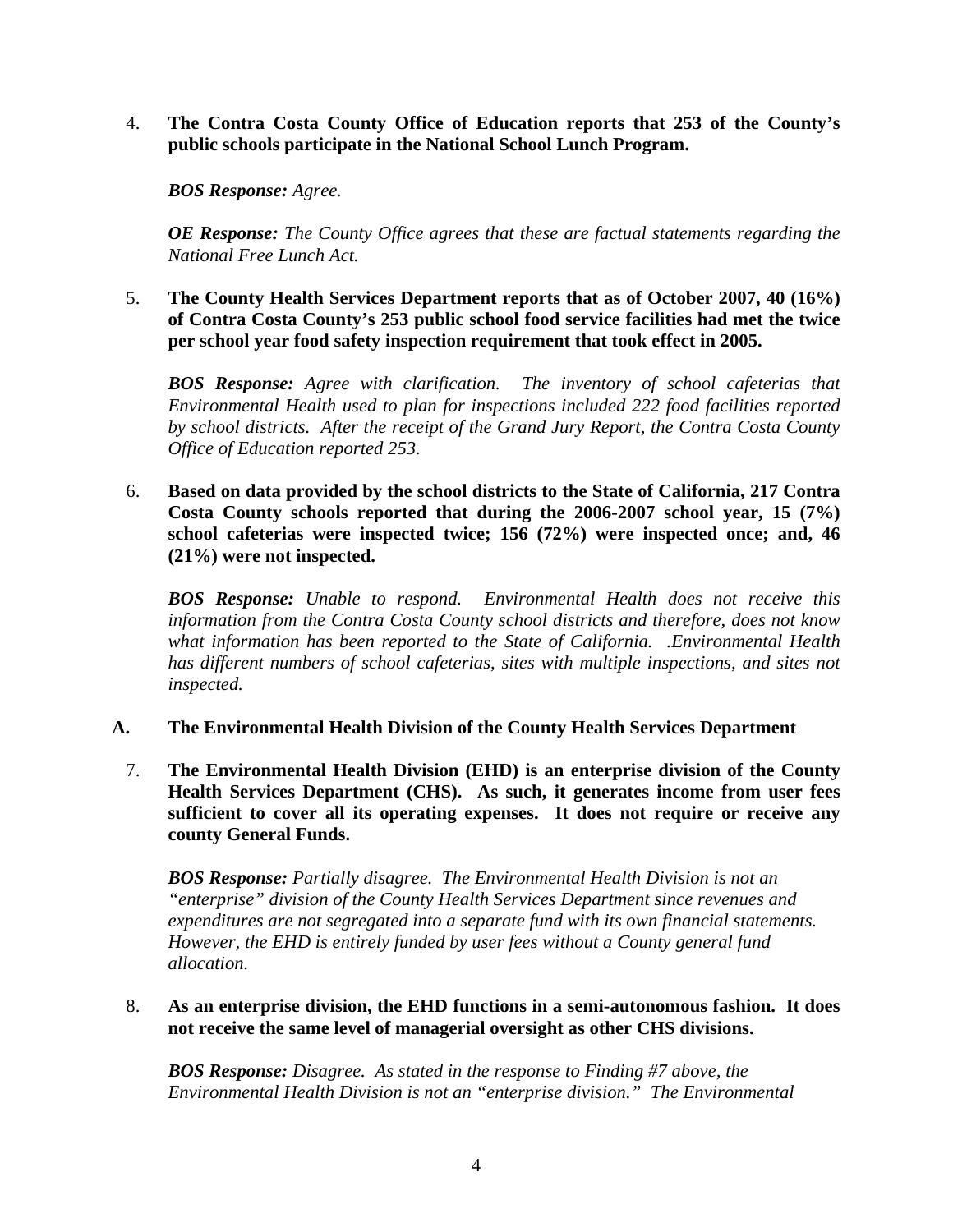*Health Director reports to and meets regularly with the Director of Health Services Department and discusses critical issues on a regular basis. The Director of Health Services oversees the budget of the Environmental Health Division, approves the Division Strategic Plan, important staffing matters, all pay and benefit recommendations, and the fee schedules proposed to the Contra Costa County Board of Supervisors.* 

9. **The EHD is responsible for conducting food service safety inspections for restaurants, vehicle commissaries, community pools, spas, and school cafeterias.** 

*BOS Response: Agree with clarification. Environmental Health has no responsibility for food service safety inspections for community pools and spas unless they also include food facilities that require permits.*

10. **The EHD and CHS report that they were not aware until the fall of 2007 of the federal requirement that public schools participating in the National School Lunch Program are required to have twice per school year safety inspections of their food service facilities.** 

*BOS Response: Disagree. EHD was aware prior to the fall of 2007 that schools were required to have two inspections per year, however the regulations specify that the inspections can be performed either by the state or by a local government agency.*

11. **The EHD and CHS report that they were not aware until the fall of 2007 that public schools that fail to comply with the federal inspection requirement risk losing their eligibility to participate in the National School Lunch Program.** 

*BOS Response: Agree.*

12. **The EHD and CHS report that they were not aware that a significant number of Contra Costa County public schools are not in compliance with the twice per school year safety inspection requirement.** 

*BOS Response: Agree with clarification. Environmental Health was not aware that any schools were out of compliance with the National School Lunch Program requirements because schools have the option of using a state agency to meet those requirements.* 

13. **The CHS has assigned a higher priority to the inspection of healthcare facilities and commercial food service locations (e.g., hospitals and restaurants) where it believes health problems are more likely to occur. CHS has not identified public school food service facilities as a significant problem area, based on the lack of reported cases of illness resulting from unsafe foods at public schools.** 

*BOS Response: Agree.*

14. **The EHD reports that its goal is to conduct twice per school year food safety inspections at all public school food service facilities in Contra Costa County.**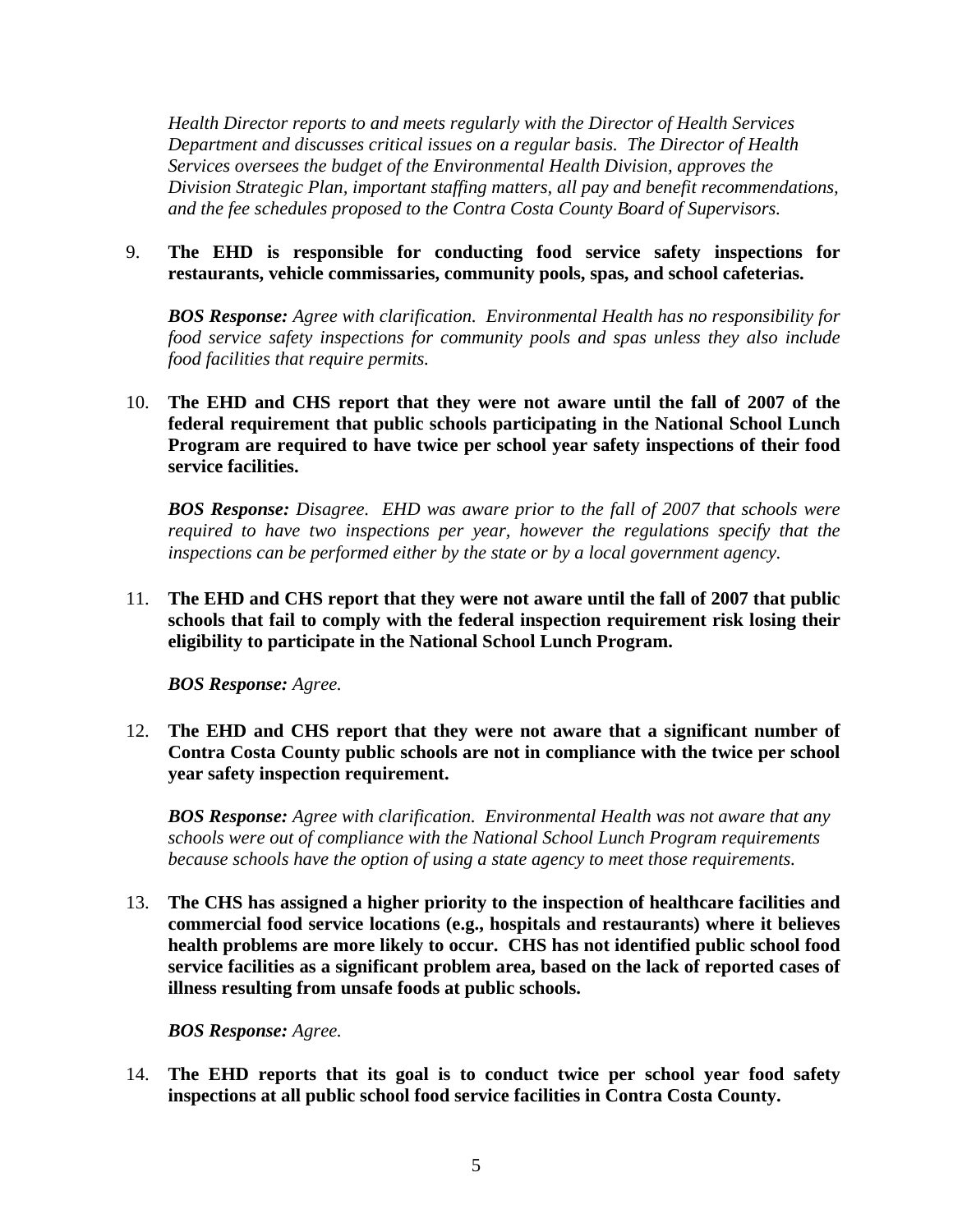*BOS Response: Partially agree. Environmental Health would like to inspect each school cafeteria in Contra Costa County twice each school year (if requested by the school) and is pursuing options for funding.*

15. **In a letter to the Walnut Creek School District dated February 22, 2006, the Environmental Health Division stated, "***For the foreseeable future staffing shortages will prevent our agency from modifying our current goal of conducting at least one inspection***."** 

*BOS Response: Agree.*

16. **In a letter to the Mt. Diablo Unified School District dated August 23, 2007, the EHD response to the request for two inspections stated, "***Staffing shortages have prevented Contra Costa Environmental Health from inspecting school kitchens more than once per year. At current staffing levels the goal of Environmental Health is to inspect every retail food facility, including school kitchens, at least once per year, even at the cost of significant overtime expenditures. We believe we will achieve this goal in 2007***."** 

*BOS Response: Agree.*

17. **The EHD reports that public schools receive food safety inspections at least once annually based on a pre-determined schedule.** 

*BOS Response: Disagree. Although it has been the objective of Environmental Health to inspect each school cafeteria in the inventory of known food facilities once a year, some cafeterias were not inspected every school year due to staff shortages. Inspections are unannounced, not scheduled.* 

18. **Public schools believe they are required to ask the EHD to conduct the required twice per school year food safety inspections.** 

*BOS Response: Unable to respond. Although this may be true, Environmental Health has no knowledge of what "public schools believe."* 

19. **Public schools attribute their failure to comply with the requirement to secure two food safety inspections per school year to reports by the EHD of a shortage of inspectors.** 

*BOS Response: Unable to respond. Although this may be true, Environmental Health has no knowledge of how "public schools attribute their failure to comply …"* 

20. **During an August 2007 interview, the EHD stated that the 23 inspectors currently budgeted are adequate to complete their mission; and, that the division had not requested approval from the Contra Costa County Board of Supervisors (BOS) for additional inspectors.**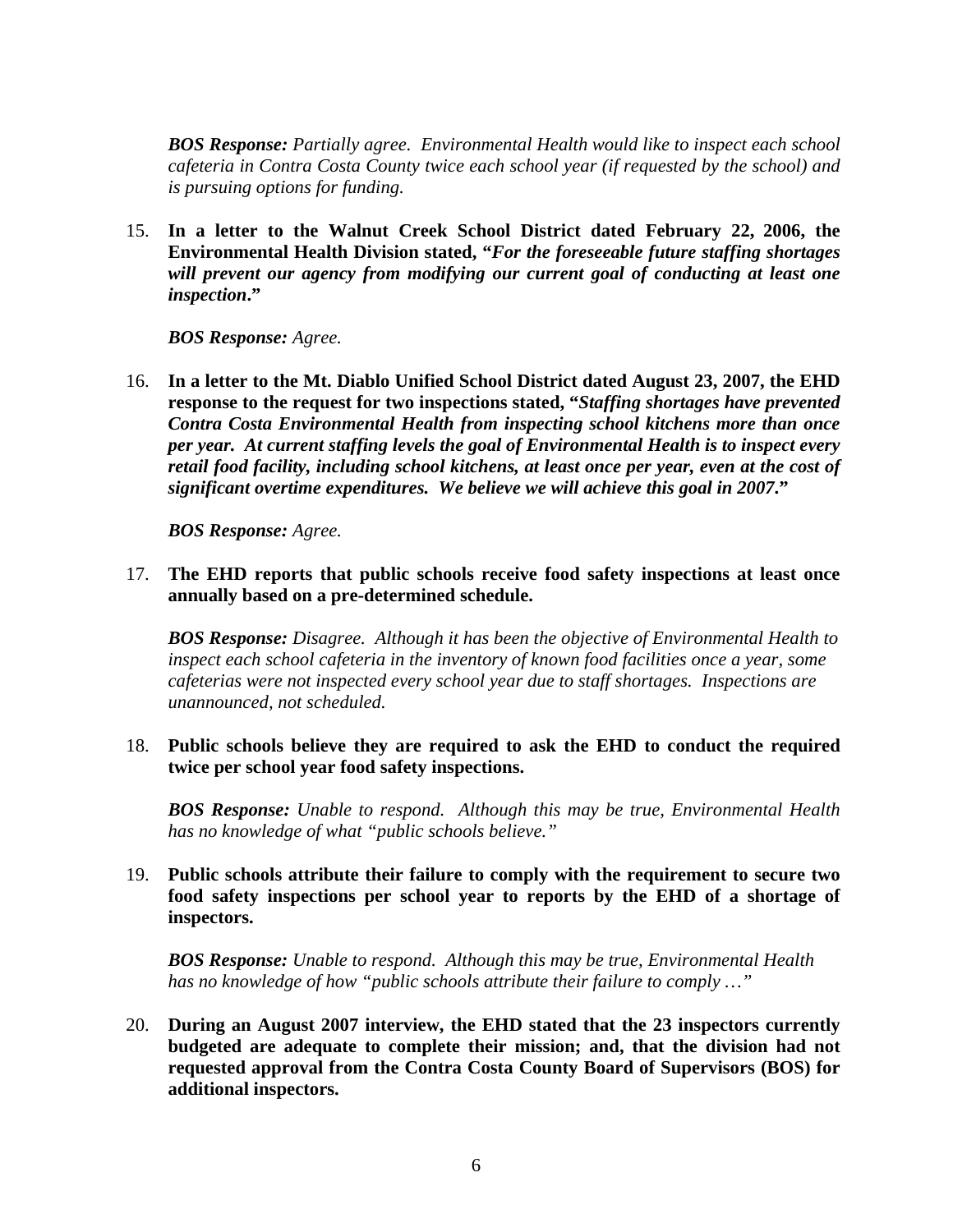*BOS Response: Disagree. During the August 2007 interview, Environmental Health staff stated that the 23 inspector positions then budgeted were considered to be adequate to cover inspections at permitted food facilities on the inventor. Only 18 of the 23 budgeted positions were actually filled at that time. EHS has experienced staffing shortages because of the difficulty in recruiting inspectors in the local labor market. In fact, the number of food facilities on the Environmental Health inventory has now increased, the number of employed inspectors is now 21, and Environmental Health is actively recruiting to fill the vacancies. Environmental Health has also requested two more inspector positions to help cover the increase in the number of permitted food facilities. These are dynamic, not static parameters.* 

21. **During a December 2007 interview, the CHS reported that staffing shortages were being addressed. It was also reported that the EHD was working to fill a single food inspector position vacancy. Once they are fully staffed (23 inspectors), EHD will evaluate whether it has an adequate number of inspectors to conduct twice per school year public school food safety inspections, in addition to all required commercial food inspections.** 

*BOS Response: Agree.*

22. **In 2007, the EHD conducted more than 8600 food safety inspections. With the exception of public schools, the EHD charges for inspections using a tiered fee schedule; i.e., based on the size of the facility, the service(s) provided, etc. Fees range from \$74 for a single commercial food cart to over \$900 for a large restaurant.** 

*BOS Response: Partially agree. Environmental Health also exempts from fees a few other permit holders who claim exemptions allowed in state law and county ordinance codes (i.e., veterans, those who are legally blind and non-profit organizations for temporary food events).*

23. **Section 6103 of the California Government Code prohibits the EHD from charging public schools fees for inspecting school food facilities. While the EHD does not charge fees for public school food safety inspections, it reports that it is not aware of the basis for not doing so.** 

*BOS Response: Partially disagree. Environmental Health is pursuing with County Counsel the option of charging fees.* 

24. **The CHS advises that there are no funding restrictions that would prevent EHD from hiring more staff, provided the BOS approves fee increases sufficient to cover the cost of hiring additional inspectors.** 

*BOS Response: Agree with clarification. The Board of Supervisors would need to approve an increase in revenue and expenditure authority and authorized positions in*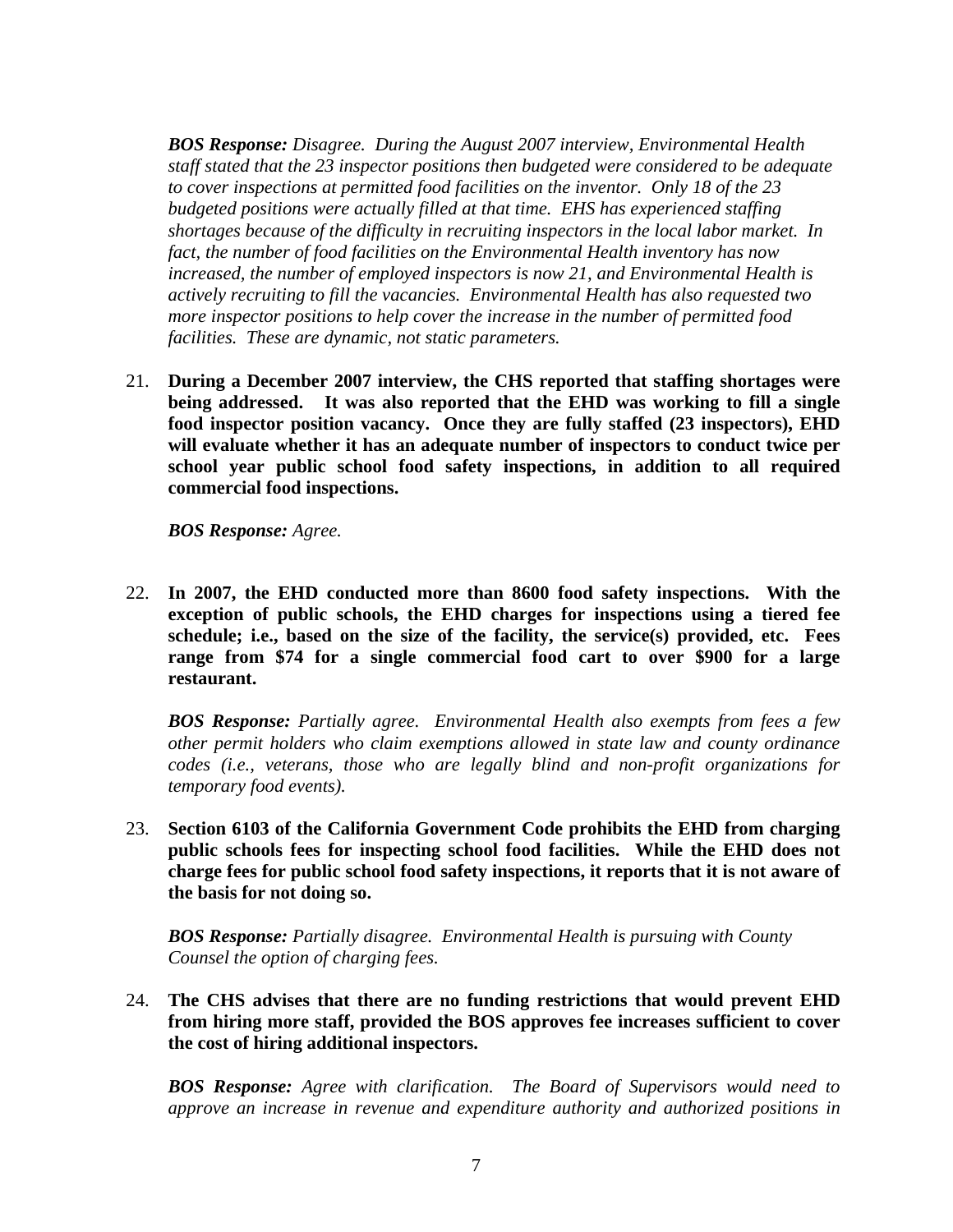*addition to any fee increases. Competition for Environmental Health Specialists among the Bay Area counties is very keen and it is difficult to find available candidates.*

25. **The BOS approves the annual EHD budget, the inspection fee schedule, and associated policies for services provided by the division.** 

*BOS Response: Agree.*

- **B. The Contra Costa County Office of Education** 
	- 26. **The elected Contra Costa County Superintendent of Schools (Superintendent) heads the Contra Costa County Office of Education (COE).**

*OE Response: The County Office agrees that these are factual statements regarding the school districts in the county and the County Office's involvement with the inspections of food service facilities and school site inspections.* 

27. **The Superintendent has oversight responsibilities for 18 county public school districts, 260 public schools, approximately 8500 teachers, and approximately 165,000 students.** 

*OE Response: The County Office agrees that these are factual statements regarding the school districts in the county and the County Office's involvement with the inspections of food service facilities and school site inspections.* 

28. **The COE is primarily responsible for monitoring teacher credentialing, approval of annual budgets and budget projections, preparation of school funding allocations, and periodic monitoring of budgeted funds and associated activities.** 

*OE Response: The County Office agrees that these are factual statements regarding the school districts in the county and the County Office's involvement with the inspections of food service facilities and school site inspections.* 

29. **The COE is aware of the federal requirement that public schools participating in the NSLP are required to have twice per school year safety inspections of their food service facilities.** 

*OE Response: The County Office agrees that these are factual statements regarding the school districts in the county and the County Office's involvement with the inspections of food service facilities and school site inspections.* 

30. **The COE is aware that a significant percentage of Contra County public schools have not received twice per school year safety inspections since the federal requirement was implemented.**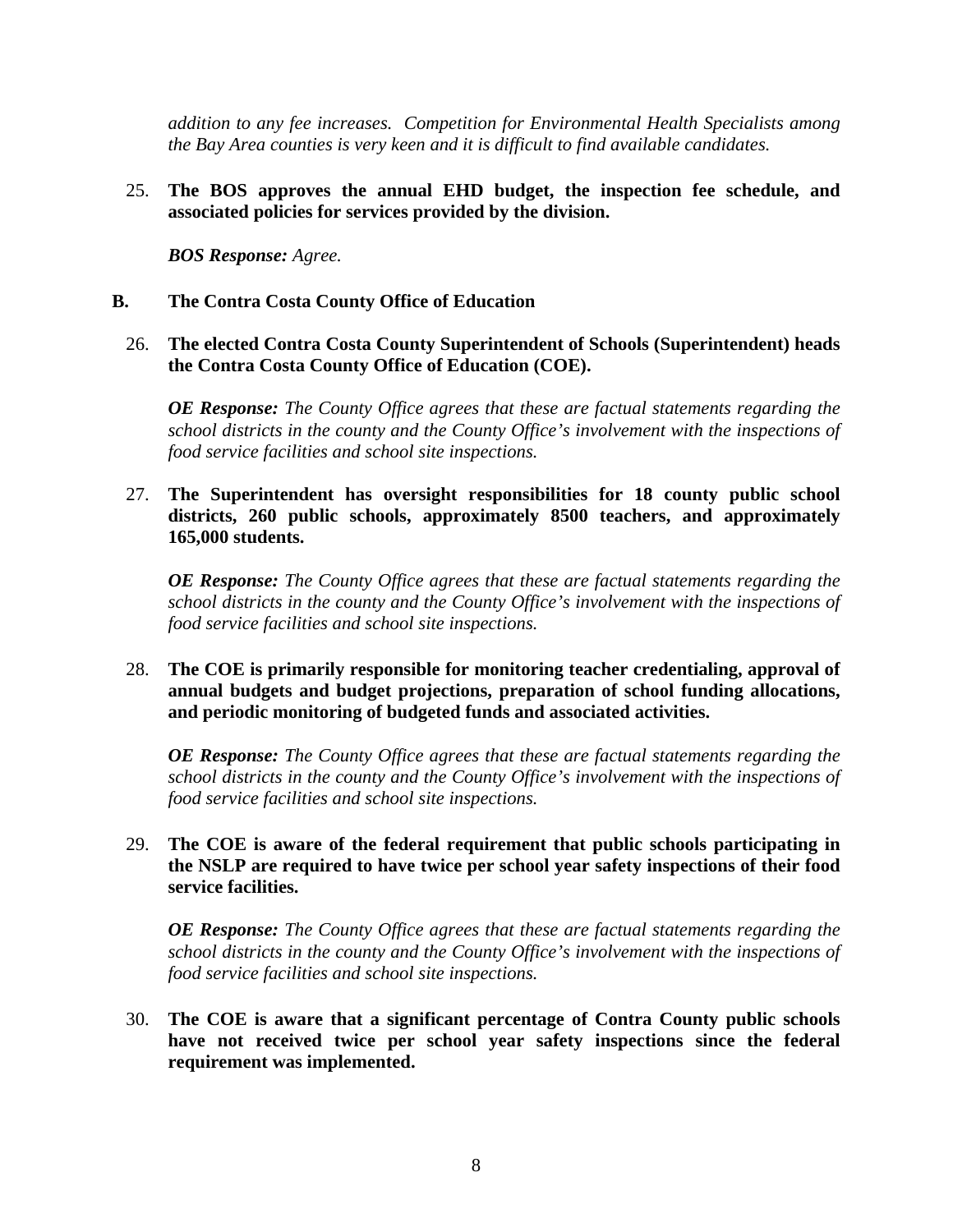*OE Response: The County Office agrees that these are factual statements regarding the school districts in the county and the County Office's involvement with the inspections of food service facilities and school site inspections.* 

# 31. **The COE is aware that the primary reason cited by the EHD for its inability to complete the required safety inspections is a shortage of inspectors.**

*OE Response: The County Office agrees that these are factual statements regarding the school districts in the county and the County Office's involvement with the inspections of food service facilities and school site inspections.* 

# 32. **The COE does not have the legal authority to coordinate and/or monitor school compliance with required twice per school year safety inspection requirements related to food service facilities.**

*OE Response: The County Office agrees that these are factual statements regarding the school districts in the county and the County Office's involvement with the inspections of food service facilities and school site inspections.* 

33. **The COE does have the authority to perform overall inspections of schools. If these inspections reveal sanitation problems anywhere on campus, the COE has the authority to alert the EHD to request further investigation.** 

*OE Response: The County Office agrees that these are factual statements regarding the school districts in the county and the County Office's involvement with the inspections of food service facilities and school site inspections.* 

34. **In the fall of 2007, the COE alerted the EHD regarding the condition of one county public school. At its request, the EHD conducted a follow-up inspection that focused on the school's food service facility.** 

*OE Response: The County Office agrees that these are factual statements regarding the school districts in the county and the County Office's involvement with the inspections of food service facilities and school site inspections.* 

# **RECOMMENDATIONS**

#### **The 2007-2008 Contra Costa Grand Jury recommends:**

**1. That the County Health Services Department assume greater managerial oversight of its Environmental Health Division.** 

*BOS Response: The recommendation will not be implemented because it is not warranted. Environmental Health is a Division of the Department of Health Services and sufficient oversight is already provided.*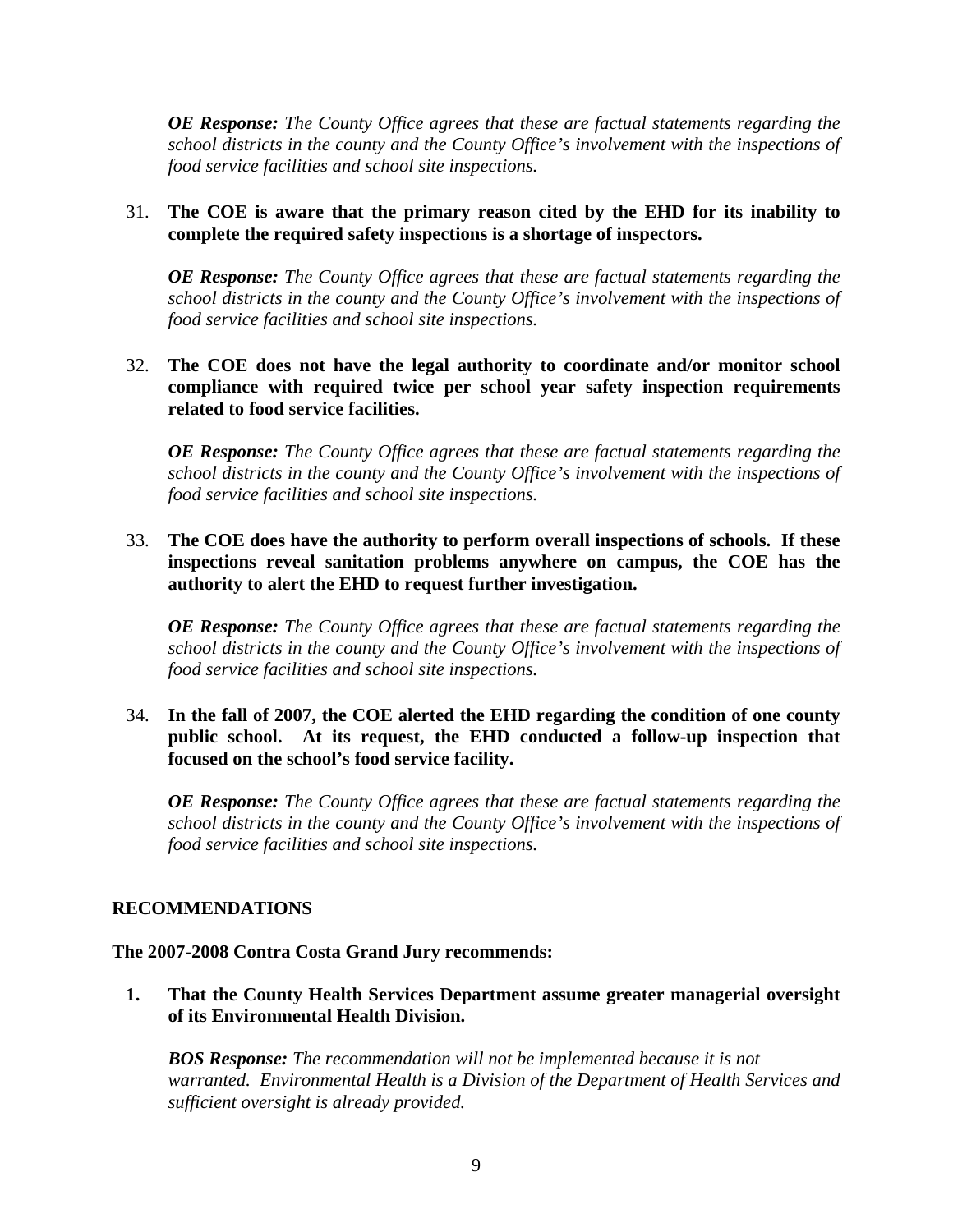**2. That the County Health Services Department and Environmental Health Division complete the twice per school year public school food safety inspections required by law.** 

*BOS Response: The recommendation will be implemented before the end of calendar year 2008. Our goal is to help schools by conducting inspections two times per school year when requested to do so. We will explore funding options to cover the associated costs.*

**3. That within three months of this report, the Environmental Health Division and County Health Services Department, complete an evaluation of the resources required to complete the twice per school year public school food safety inspections.** 

*BOS Response: The recommendation has been implemented. One man-year (Full Time Equivalent) Environmental Health Specialist position, at an annual cost of \$130,000 - \$150,000 per year, will be required to complete twice per school year public school food safety inspections for 253 schools. County Health Services Department will explore funding options.*

**4. That within three months of this report, the Environmental Health Division and County Health Services Department seek approval from the Board of Supervisors for the number of additional inspectors that would be required to complete the public school food safety inspections.** 

*BOS Response: The recommendation will be implemented subject to identification of funding. We will continue to request positions as needed to cover workload requirements, subject to adequate funding.*

**5. That before the end of calendar year 2008, the Environmental Health Division of the County Health Services Department completes two food safety inspections at each of the public schools that participates in the National School Lunch Program.** 

*BOS Response: The recommendation will be implemented before the end of calendar year 2008. Environmental Health will complete the necessary inspections as soon as possible.*

**6. That the County Office of Education take a more proactive role in monitoring school compliance with the requirement for twice per school year food safety inspections of public schools that participate in the National School Lunch Program.** 

*BOS Response: The recommendation does not apply to Environmental Health.*

*OE Response: The County Office requests to be copied on district school food safety reports in order to assist districts with compliance issues. The County Superintendent of*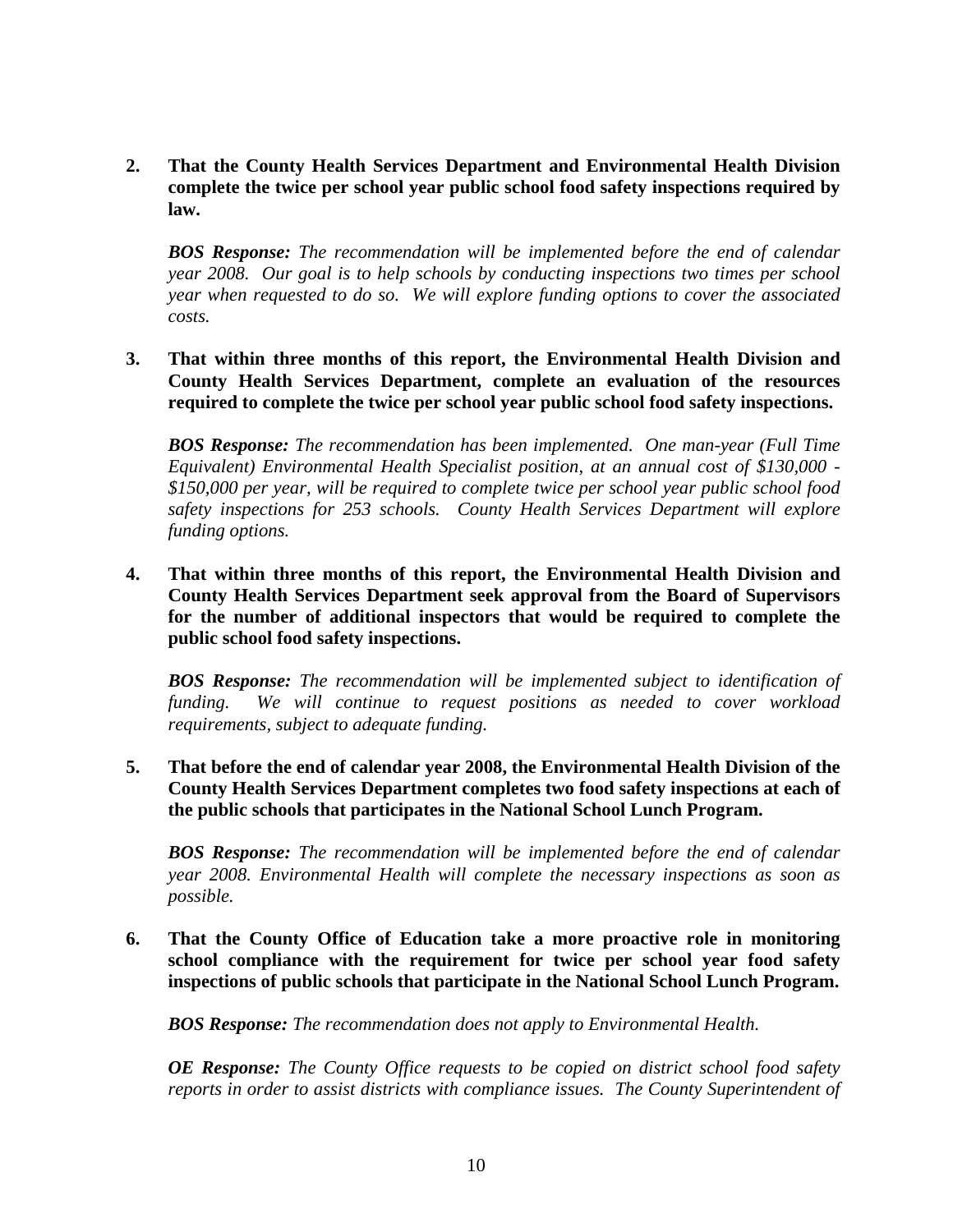*Schools will continue to collaborate with the County Health Services Department to ensure safe facilities for all students.* 

**7. That the County Office of Education and County Health Services Department coordinate their efforts to ensure compliance by all participating pubic schools with the twice per school year food safety inspection requirement.** 

*BOS Response: The recommendation has been implemented. Environmental Health is currently conferring with the County Office of Education to achieve better coordination and will continue to do so.*

*OE Response: The County Office requests to be copied on district school food safety reports in order to assist districts with compliance issues. The County Superintendent of Schools will continue to collaborate with the County Health Services Department to ensure safe facilities for all students.*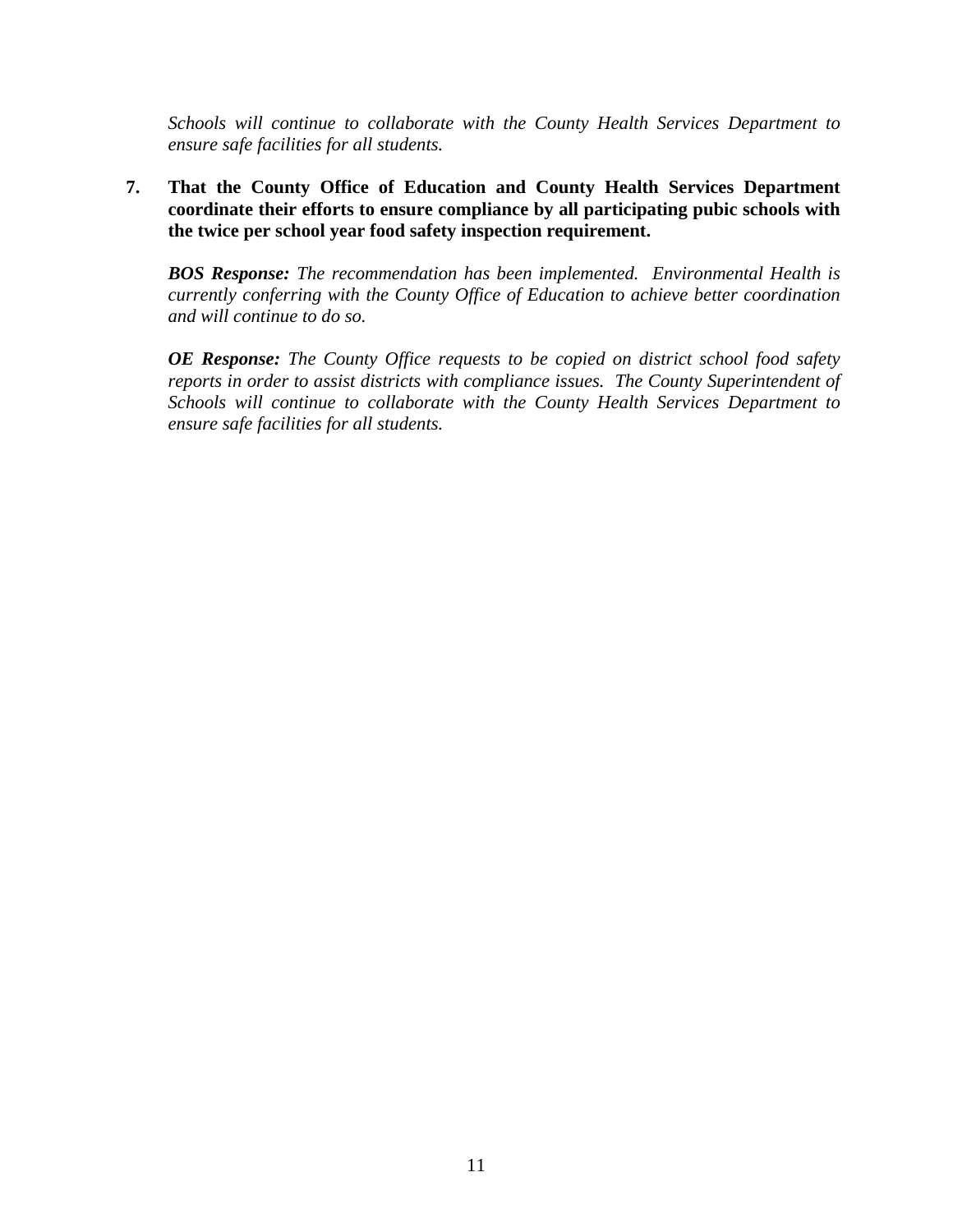# **CONTRA COSTA COUNTY GRAND JURY REPORT 0803**

# **ATTENTION SPECIAL DISTRICTS! YOU TOO COULD FACE PENSION PLAN PROBLEMS**

Other Special Districts Could Learn From Pleasant Hill Recreation & Park District's Experience

One or more Grand Jurors recused themselves due to a possible conflict of interest and did not participate in the preparation or approval of this report.

*Response from Board of Directors, Pleasant Hill Recreation & Park District*

# **FINDINGS**

1. **The Pleasant Hill Recreation & Park District (District) was created by the voters in the District in 1951 pursuant to California Public Resources Code section 5780 et seq. The District covers approximately nine square miles, has approximately 22,000 voters, and provides parks, recreation facilities, open space, and recreation programs for District residents.** 

*Response: The District agrees with the finding.* 

2. **A five-member Board of Directors (Board) governs the District. The Board is made up of five District citizens directly elected by District voters.** 

*Response: The District agrees with the finding.* 

3. **The District's 2007-2008 budget includes approximately \$5.6 million in revenues, of which approximately \$2.4 million is from property taxes on District residences and businesses. The District generates the balance through the provision of services such as sports activities, facility rentals, weddings, dances, and other functions.** 

*Response: The District agrees with the finding.* 

4. **The District has 27 full-time employees, and also hires numerous part-time employees. The subject of this report affects approximately 1,400 former and current part-time employees.** 

*Response: The District agrees with the finding.* 

5. **The District has well-kept parks and extensive recreation programs.** 

*Response: The District agrees with the finding.*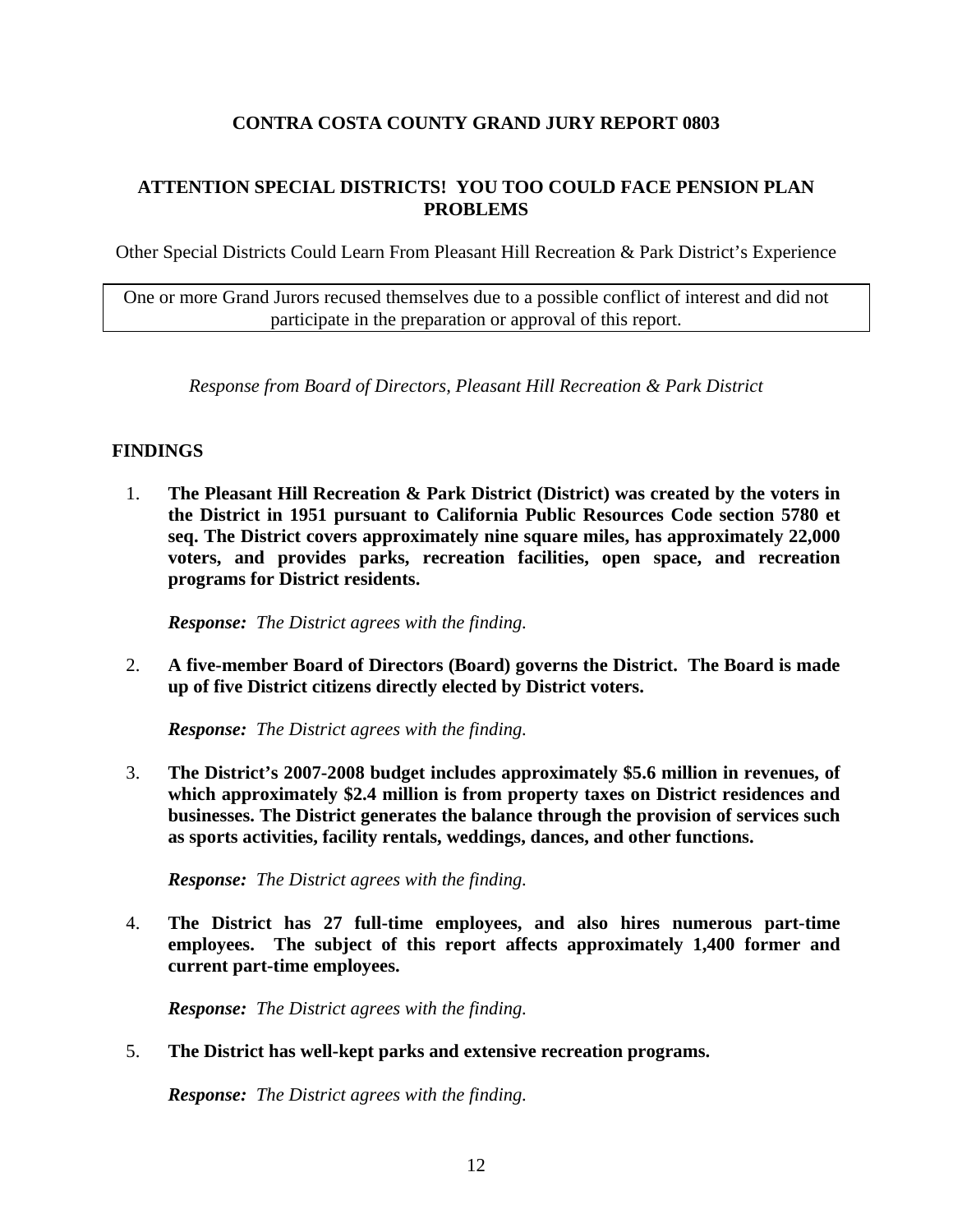- **A. The Former District Pension Plan** 
	- 6. **Until 2004, the District, together with 10 similar districts across the state, invested funds in a pension plan on behalf of its part-time employees through the California Recreation District Employee Benefit Plan (Plan). An individual, who died in 2004, administered the Plan.**

*Response: The District agrees with the finding.* 

#### 7. **The Plan was a 401(a) FICA alternative plan, in lieu of Social Security.**

*Response: The District partially disagrees with the finding. The Omnibus Budget Reconciliation Act of 1990 (OBRA 90) amended the Internal Revenue Code to mandate that employees of public agencies, who are not members of their employer's existing retirement system as of January 1, 1992, be covered under Social Security or an alternate plan. This plan satisfied the OBRA 90 federal requirements.* 

#### 8. **The District's elected Board provided minimal oversight of the Plan, its manager, funds, and investments.**

*Response: The District disagrees with the finding. The Board of Directors reviewed reports from the CRDEB Plan. Annual audits were completed by independent auditors of the District's financial transactions and no issues regarding the retirement plan were discovered. Retired and former employees who no longer worked for the District were receiving their invested money up to the date of the death of the administrator in 2004. The District was receiving and reviewing reporting for the CRDEB plan, however, it was later discovered these reports were overstated and falsified.* 

9. **An audit performed in 2004, after the death of the Plan administrator, found that approximately \$700,000 was missing. Of that amount, this District's share of the loss was approximately \$283,000. After legal proceedings began against the administrator's estate, a settlement was negotiated in which this District received approximately \$40,100.** 

*Response: The District agrees with the finding. The settlement was agreed upon on the advice of counsel. The settlement was agreed to due to the fact that the assets of the estate were rapidly diminishing and were insufficient to pay the claims.* 

10. **When concerns arose, the District withheld approximately \$17,000 from contributions it would have otherwise been required to deposit under the terms of the Plan. This sum, plus the \$40,100 received by the District as part of the settlement resulting from the suit brought against the Plan administrator's estate, has been deposited in the Local Agency Investment Fund (LAIF). The LAIF is an investment alternative available to local governments and special districts through the California State Treasurer.**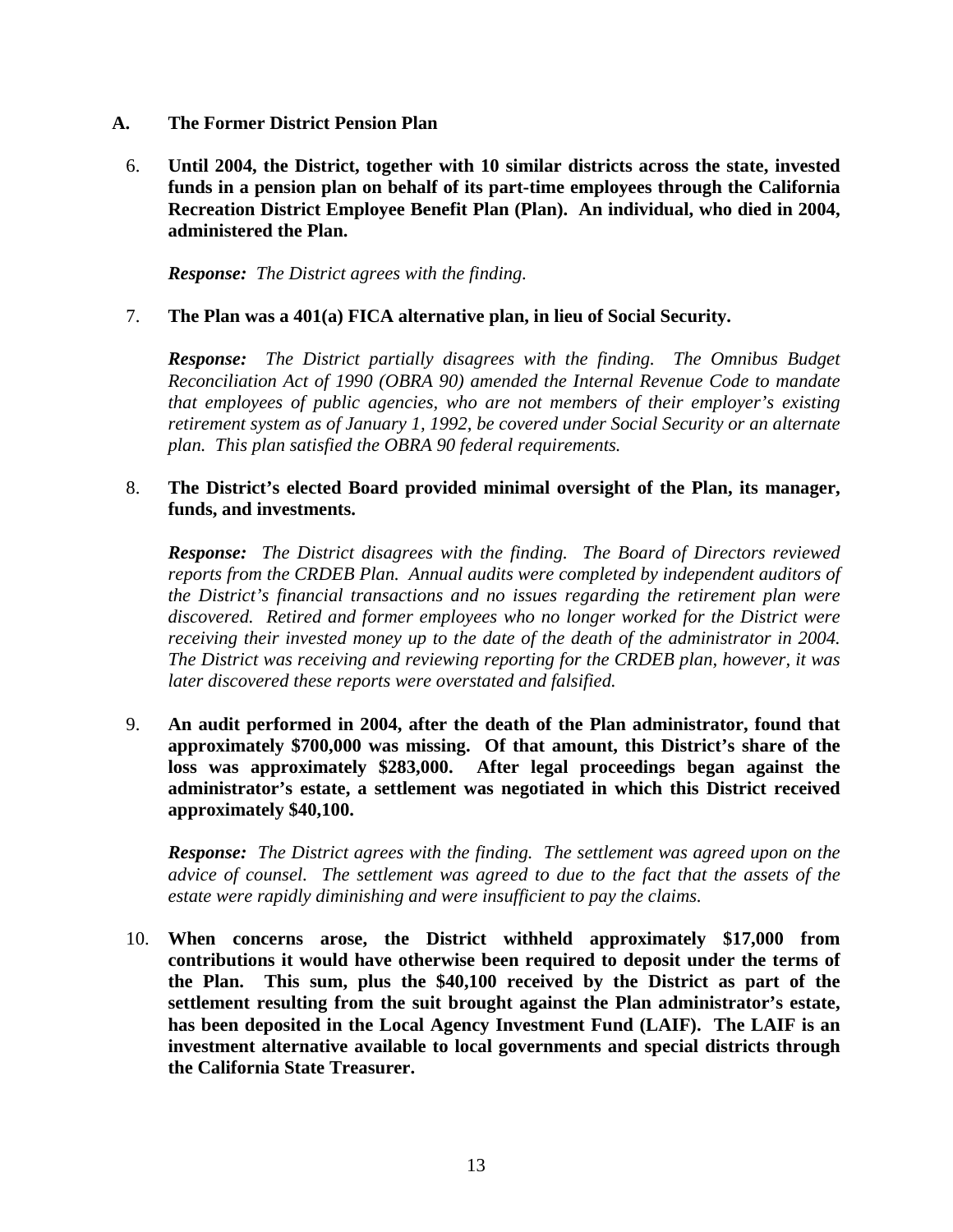*Response: The District agrees with the finding. The money was withheld before the legal proceedings referred to finding #9 were instituted.* 

# 11. **The District has adopted a method to disburse the \$57,100 held in the LAIF to eligible employees. The District was awaiting cooperation from other affected districts, but has voted to proceed even if the other districts do not.**

*Response: The District partially disagrees with the finding. The District is exploring distribution options to determine the proper and most expeditious way to manage and to distribute funds to covered members. The total settlement amount was allocated among the participating districts on a pro-rata basis.* 

12. **Following the death of the Plan administrator, legal proceedings revealed that he was neither bonded, nor covered by a type of insurance upon which the District could make a claim.** 

*Response: The District agrees with the finding. Records indicate that when the District started in the program, the administrator was bonded.* 

13. **Not including the above-referenced settlement amount, approximately \$155,000, plus interest, remaining in the former Plan belongs to the District. This District has attempted, without success, to get the other districts to cooperate in an apportioned disbursement of the Plan's funds.** 

*Response: The District agrees with the finding. As of this date, the other affected Districts have not agreed to the new plan.* 

14. **The District has not secured the services of an agent to manage and distribute the funds remaining in the former Plan. Since some of the retired employees have reached the IRS mandatory withdrawal age of 70½, the absence of an agent to handle legally required distributions exposes eligible retirees to potential IRS scrutiny.** 

*Response: The District disagrees with the finding. Following advice from our attorney representing the affected Districts, the Board of Directors voted to retain Chang, Ruthenberg & Long for legal counsel, professional trustee by ING National Trust, and the administrative Services provided by Poly Comp. However, not all affected districts have agreed. The District is considering the possibility of retaining services on its own. The District is not aware that any participant has been exposed to IRS scrutiny.* 

15. **The District has not replaced the money its employees lost due to the actions of the District's Plan administrator. The District intends to replace only the money that was contributed by employees through their payroll deductions. The District does not intend to replace the money the District contributed to the Plan.**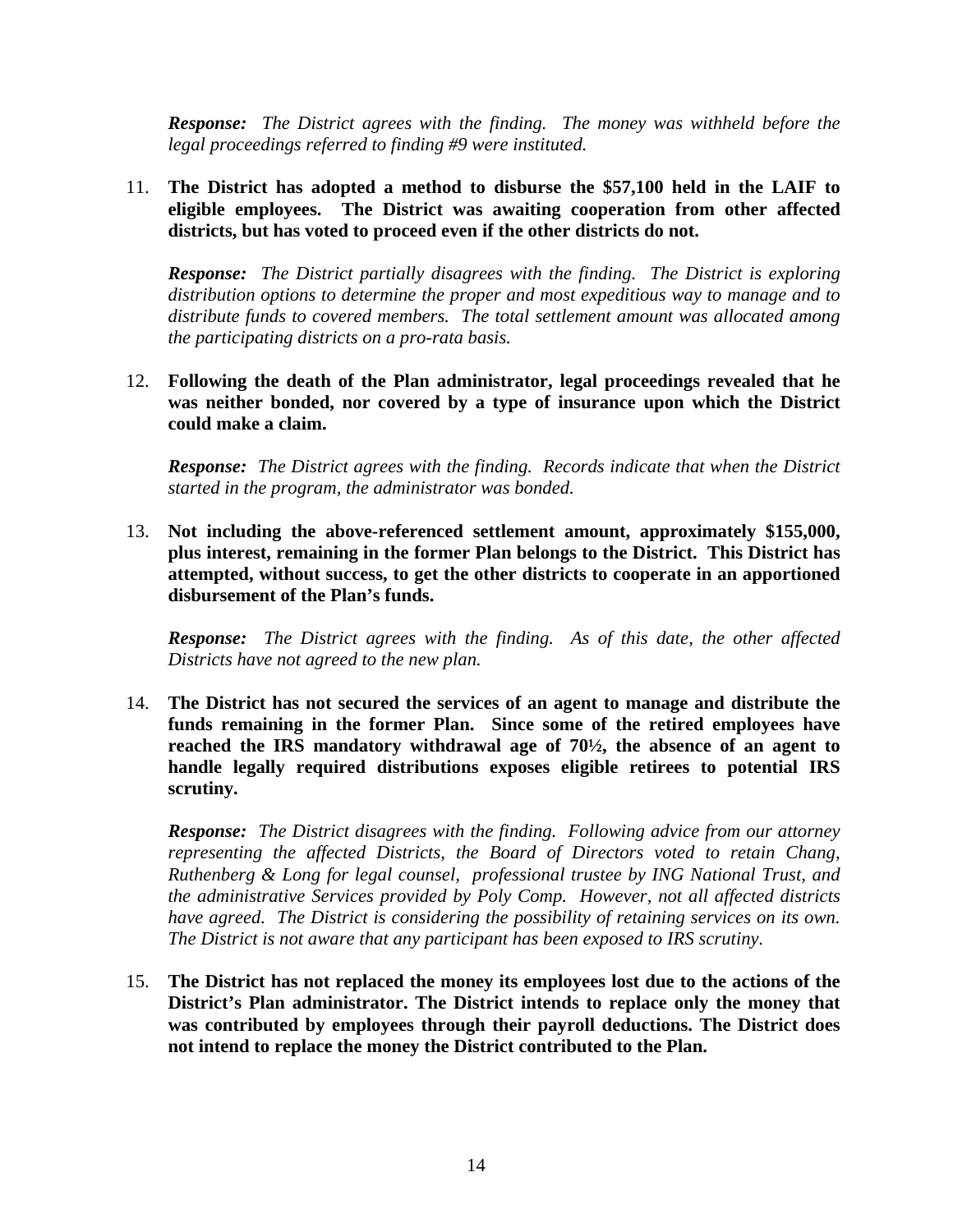*Response: The District disagrees with the finding. A number of Districts contributed to the plan. The Board of Directors has requested that the General Manager submit a plan*  to fully reimburse the affected employees. The Board of Directors will be making that *decision after review of the proposed plan.* 

16. **The District's failure to replace the missing funds for its employees may result in tax problems for employees as they reach retirement age. Since the IRS has no knowledge of the missing funds, it may calculate mandatory minimum withdrawal amounts based on the total amount reported by the District for each employee. The District is aware of this potential. Some affected employees already have reached retirement age.** 

*Response: The District disagrees with the finding. Based on information supplied by Certified Public Accountants, it would appear that the individual employee has no tax liability for funds that were never received.* 

17. **The failure of the District to replace missing funds for its employees may result in tax and /or legal implications to the District. The Plan was made available to parttime employees in lieu of Social Security. As with Social Security, the District has Plan funding obligations with which it has not complied.** 

*Response: The District disagrees with the finding. The District funding obligations were fulfilled once the payment to the Plan was made that represents the employee and District contribution. Social Security has a funding obligation as they have a specified payment amount due to the retiree. There is no such obligation for this Plan to pay a specified amount. The employee is entitled to their account balance whatever that might be.* 

#### **B. The New Plan**

18. **On September 7, 2006, the District Board unanimously authorized the District manager to sign documents for the District that appointed Public Agency Retirement Services (PARS) as the 457(a) FICA (Social Security) Alternative Retirement Plan's Trust Administrator.** 

*Response: The District agrees with the finding.* 

19. **On October 2, 2006 the District's General Manager signed an Agreement for retirement fund services with Phase II Systems, a California corporation, which does business as PARS.** 

*Response: The District agrees with the finding.* 

20. **PARS is not licensed to provide advice on tax, accounting, legal, investment or actuarial issues.**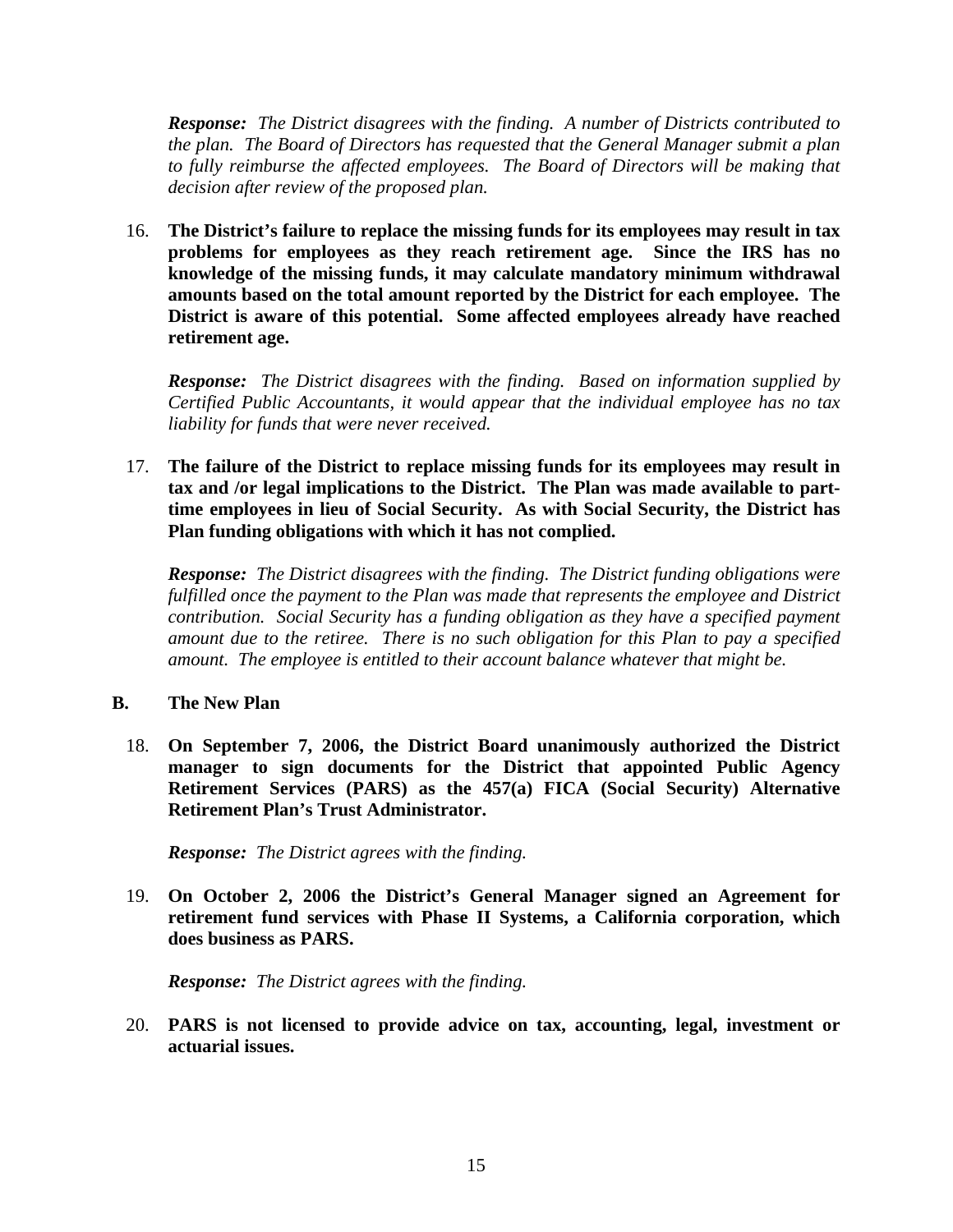*Response: The District agrees with the finding. PARS as Trust Administrator handles agency personnel and participant inquiries, performs monthly valuations of participant accounts, administers the distribution process, handles all reporting to the Agency, the Participant, and the State Controller, and assures that the Trust complies with federal and state government reporting requirements. The District's understanding is that an administrative entity such as PARS cannot legally be licensed to provide the advise referred to in the finding.* 

# 21. **At PARS' suggestion, the District's General Manager signed a contract with Union Bank by which the bank will act as the trustee of the pension funds for the District's part-time employees.**

*Response: The District disagrees with the finding. The Trustee is required as part of the retirement program…not a suggestion. Union Bank of California as Trustee manages plan assets, holds the plan assets for the exclusive benefit of the plan participants, and distributes benefit payments to the plan participant or his/her beneficiary.* 

# 22. **The Union Bank contract does not include effective limits on fees that may be incurred by the bank and charged to the District.**

*Response: The District disagrees with the finding. Union Bank has structured fees for services provided to the Plan. These range from .12% to .005% depending on the collective value of funds under their management.* 

# 23. **The Union Bank contract permits the bank to make potentially risky investments, such as investing on margin (depositing only a small percentage of the funds actually at risk), and investing in its own paper (investing in the bank itself). Current District practices preclude that from happening.**

*Response: The District disagrees with the finding. A written investment policy for this Plan dictates an allowable percentage of various investment options to meet the investment guidelines. Commercial paper from the bank itself or any other corporate entity may be allowed if it meets with written investment guidelines. The bank is required by law to make only prudent investments.* 

#### 24. **The Union Bank contract permits oversight by the District, including investment options. The District Board has not done so.**

*Response: The District disagrees with the finding. The Board of Directors authorized the General Manager to select an investment strategy with the investment objective to provide growth of principal and income…it is expected that dividend and interest income*  will comprise a significant portion of total return, although growth through capital *appreciation is equally important. The two investment options include: HighMark Plus – actively managed mutual funds are selected for equity and fixed income portfolios, and Index Plus – Index-based securities are selected for the equity portfolio and actively managed mutual funds are selected for the fixed income portfolio.*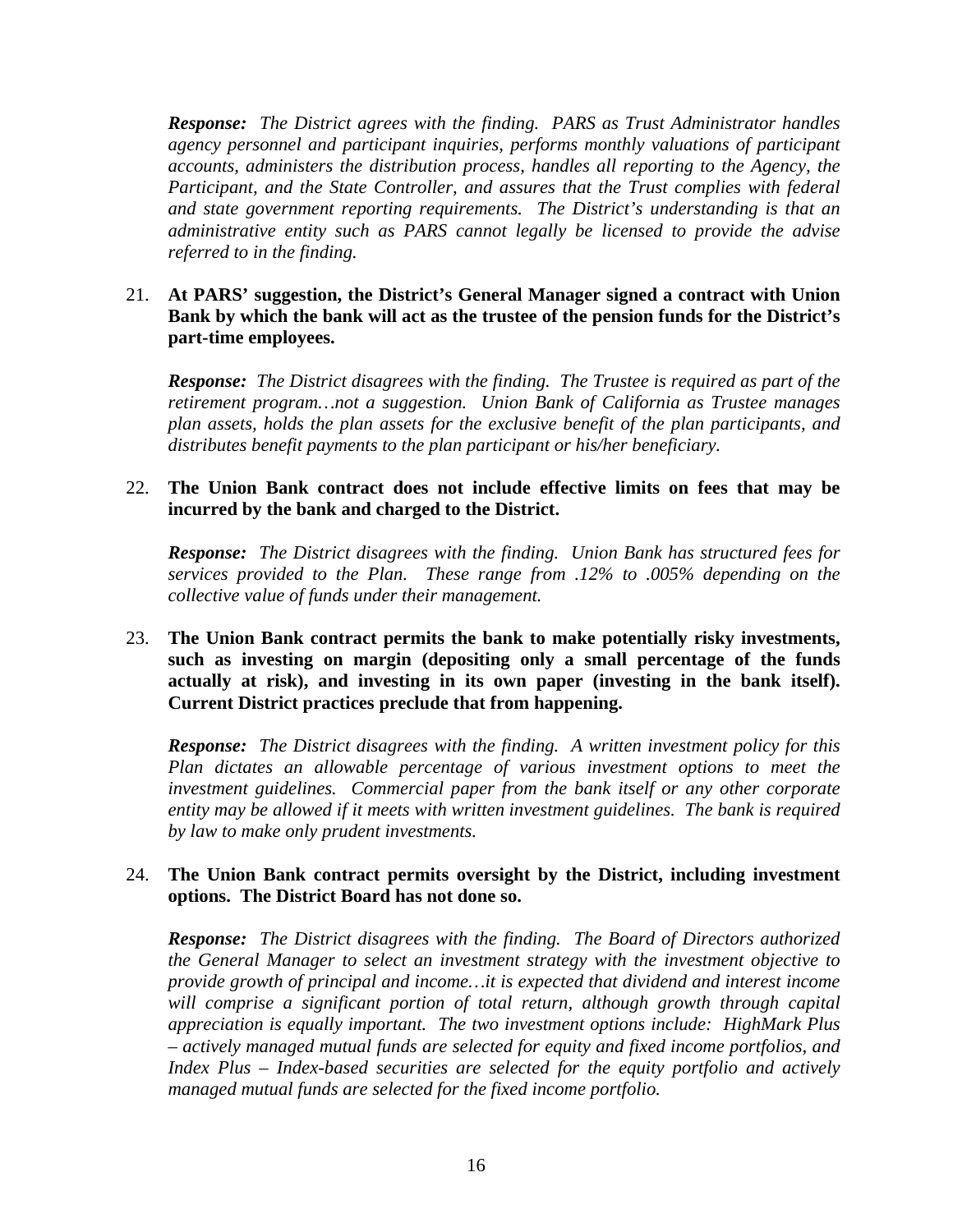### **RECOMMENDATIONS**

The 2007-2008 Contra Costa County Grand Jury recommends that the Pleasant Hill Recreation & Park District Board of Directors:

**1. Require the Plan administrator (PARS) to provide the District with quarterly, detailed financial and investment performance reports.** 

*Response: The recommendation has been implemented. PARS provides the District with monthly financial reports and a detailed quarterly financial and investment report.* 

**2. Within three months of this report, appoint a qualified employee to oversee the District's part-time employee pension Plan.** 

*Response: The recommendation has been implemented. The Board of Directors entrusts the day-to-day operations of the District to the General Manager. The General Manager has appointed the Accounting Supervisor to oversee the District's part-time employee pension plan.* 

**3. Within three months of this report, adopt a Board policy to provide fiduciary oversight of the District's part-time employee pension Plan, not less than quarterly, to monitor Plan performance, establish and review investment guidelines, and monitor pension Plan policies.** 

*Response: The recommendation has been implemented. The Board of Directors when reviewing the District's quarterly financial report also reviews the PARS quarterly financial and investment report. The Board of Directors also review the overall District's investment guidelines including the PARS Plan.* 

**4. Within three months of this report, engage the services of a qualified agent to manage the funds in the former Plan, including the transfer of funds to qualified employees.** 

*Response: The recommendation will be implemented as soon as reasonably possible and before September 25, 2008. The Board of Directors approved retaining Chang, Ruthenberg & Long for legal counsel, professional trustee by ING National Trust, and the Administrative Services provided by Poly Comp. However, not all of the affected Districts have agreed to the agreement. The District is considering the possibility of retaining services on its own.* 

**5. Within three months of this report, publish and implement a strategy to fully reimburse the part-time employees for the funds (employee and District contributions) lost due to the former Plan manager's malfeasance.**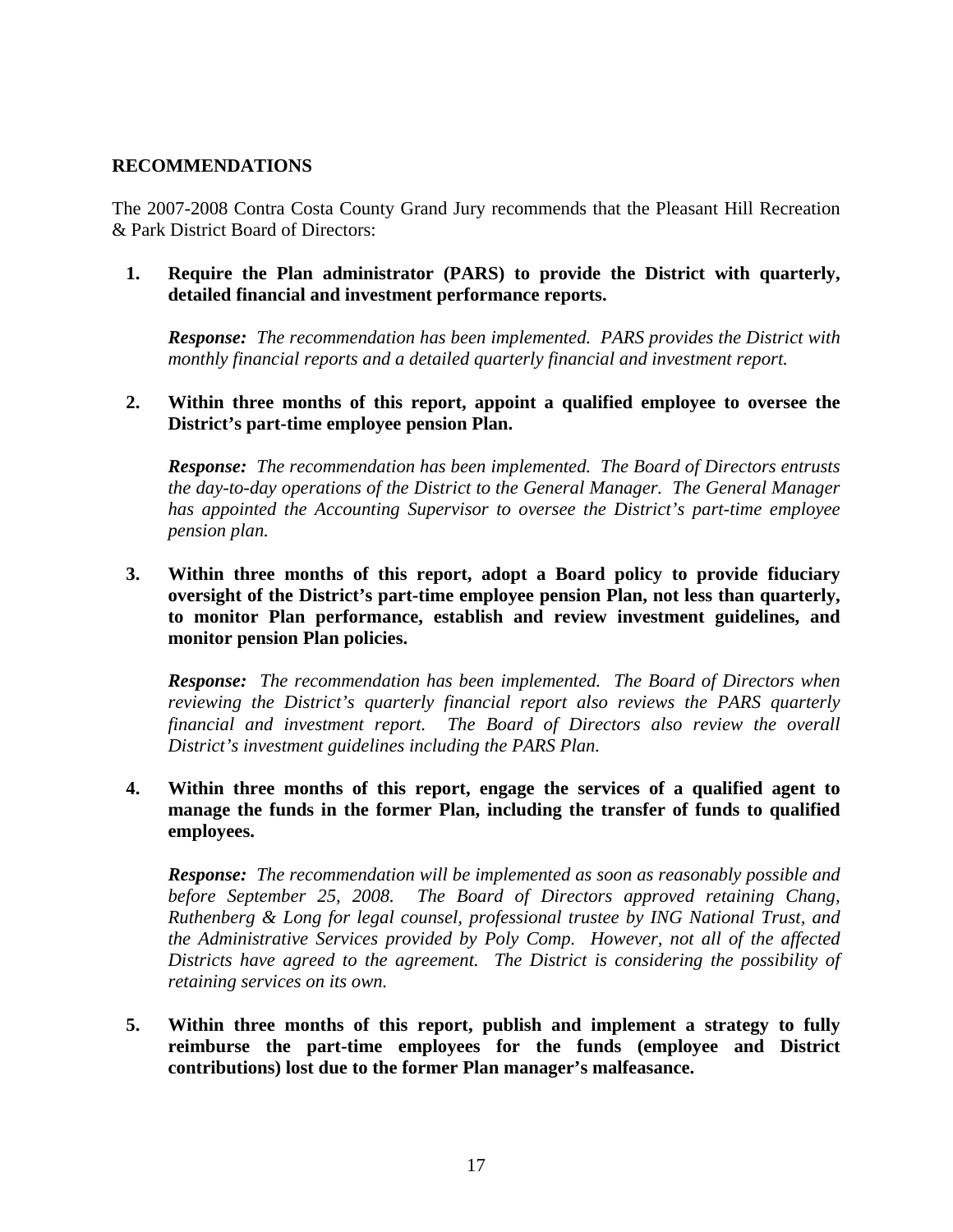*Response: The recommendation requires further analysis. The Board of Directors has requested that the General Manager submit a proposed plan to the Board to reimburse affected employees. The District expects that the matter will be addressed and decided by no later than September 25, 2008.* 

**6. Continue to closely review proposed investment selections to ensure that pension funds are not invested in potentially risky instruments such as margin accounts or commercial paper issued by the trustee bank.** 

*Response: The recommendation has been implemented similar to Recommendation #3. The Board of Directors when reviewing the District's quarterly financial report also reviews the PARS quarterly financial and investment report. The Board of Directors also reviews the overall District's investment guidelines including the PARS Plan.*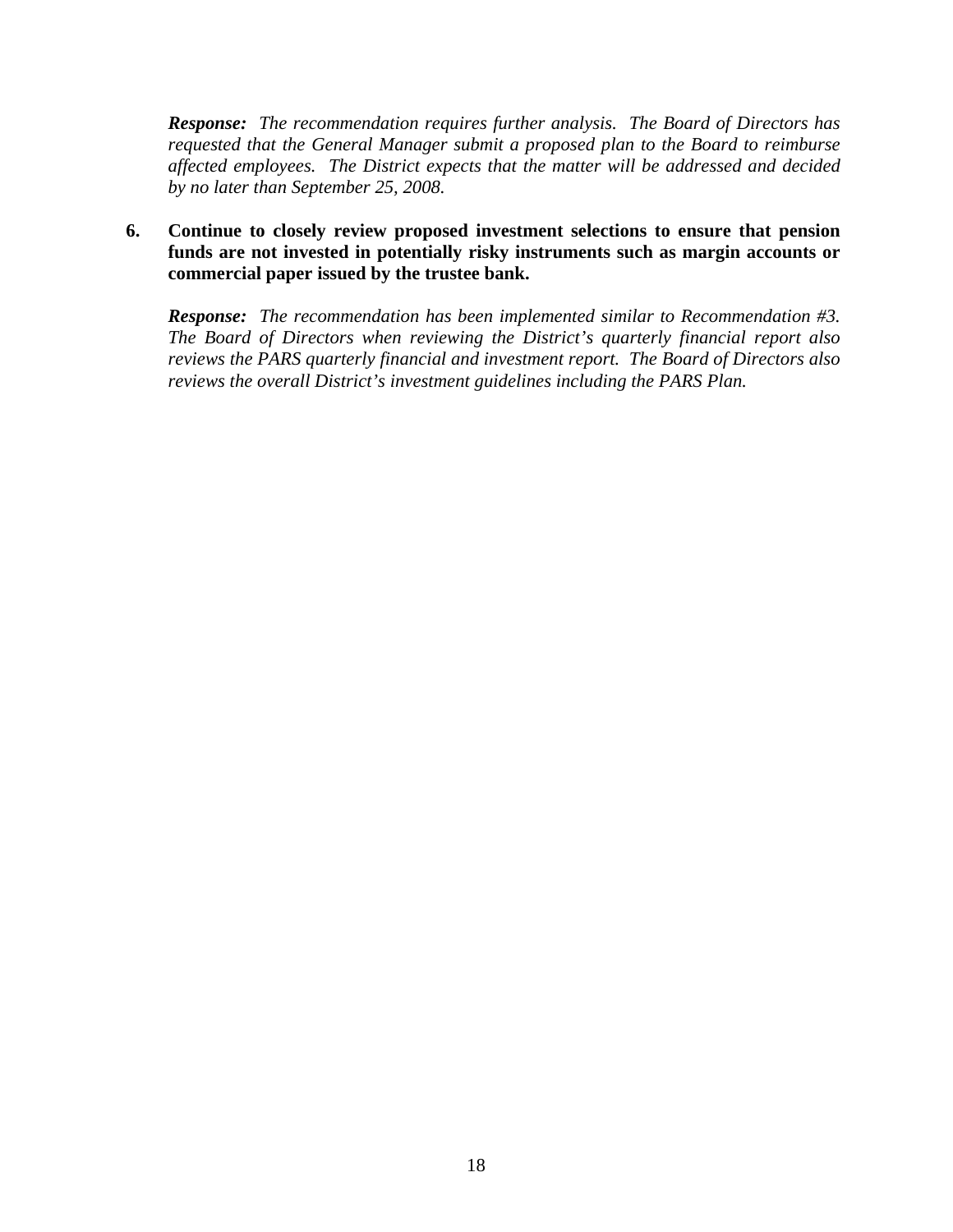# **CONTRA COSTA COUNTY GRAND JURY REPORT 0804**

# **REPORT ON THE INSPECTION OF DETENTION FACILITIES IN CONTRA COSTA COUNTY**

*Response from Contra Costa County Board of Supervisors (BOS) and Office of the Sheriff, Contra Costa County (OS)* 

#### **FINDINGS**

**1. All the facilities inspected were found to meet or exceed the minimum inspection standards established by the State of California Corrections Standards Authority (CSA).** 

*BOS Response: Agree.* 

*OS Response: Agree.* 

**2. Fees charged to detainees that qualify for the work-release program substantially support the Custody Alternative Facility in Martinez. In 2006, fees collected from detainees totaled more than \$1 million, nearly 50% of the cost of operating the facility.** 

*BOS Response: Agree.* 

*OS Response: Agree.* 

**3. In 2006, detainees served approximately 118,000 custody alternative days. Had the detainees been obligated to serve their sentences in a detention facility, the additional cost to the county would have been approximately \$13.5 million.** 

*BOS Response: Agree, with the clarification that 118,000 custody days at the 2006 calculated daily jail represents a cost of \$13.5 million. More significantly, absent the work alternative program, the average daily detention population would increase by 323 inmates, which would impact the maximum population limits in each facility.* 

*OS Response: Agree.* 

**4. The entrance road leading to the Marsh Creek Detention Facility lacks a security gate and entrance monitoring security cameras. Such security devices would reduce the opportunities for contraband to enter the facility.** 

*BOS Response: Agree.*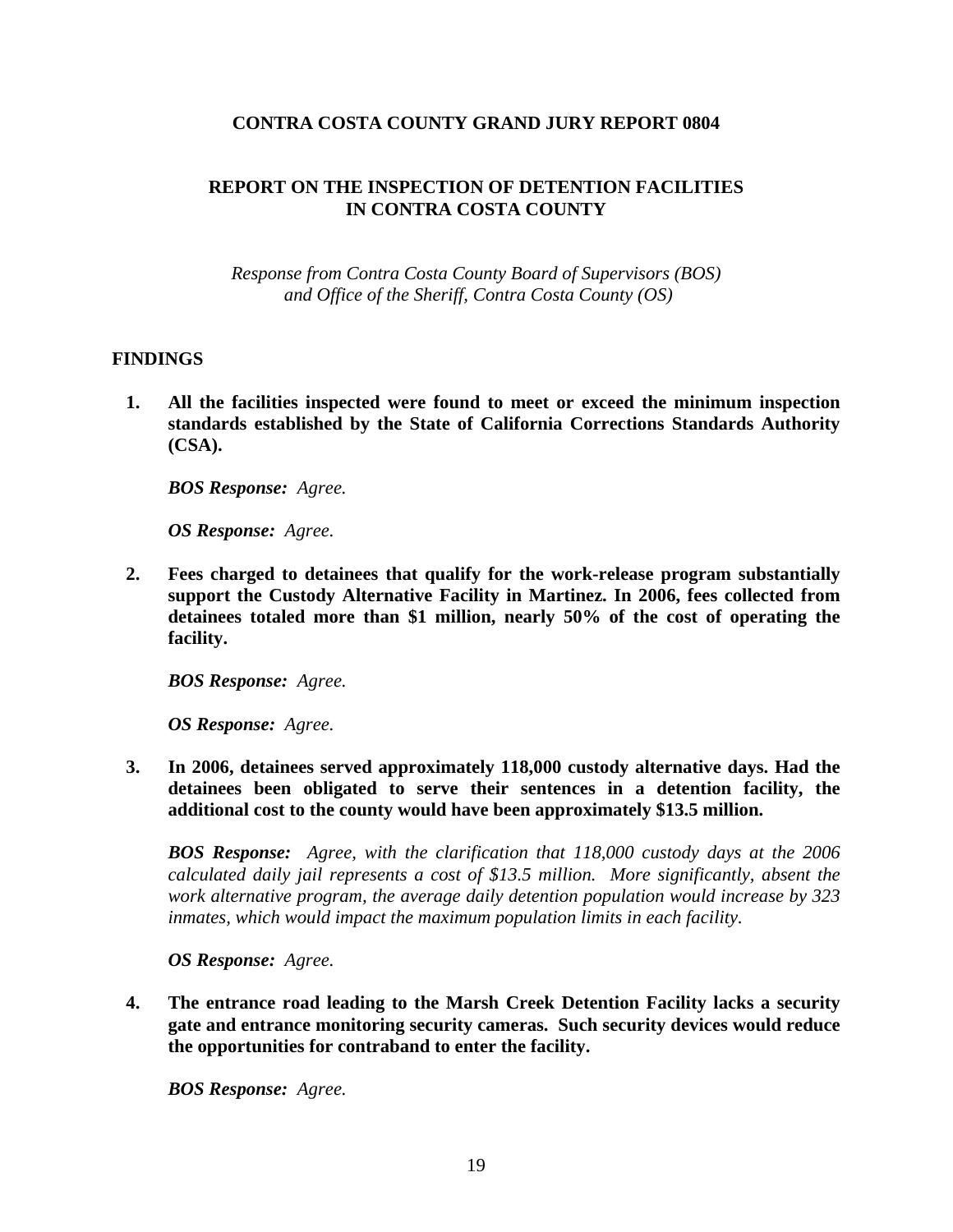*OS Response: Agree.* 

**5. The design of the sewage drainage systems at the Martinez and West County Detention Facilities makes them vulnerable to inmate sabotage.** 

*BOS Response: Agree.* 

*OS Response: Agree.* 

**6. The orientation video shown to new inmates in the Martinez and West County Detention Facilities is recorded in English only.** 

*BOS Response: Agree.* 

*OS Response: Agree.* 

**7. The Martinez Detention Facility is the sole operational intake (i.e., processing) center for all County inmates. The area designed to handle West County Detention Facility processing of new inmates is not staffed. West County sheriff's deputies and West County police department officers are required to transport detainees to the Martinez Detention Facility rather than the West County Detention Facility for processing.** 

*BOS Response: Agree.* 

*OS Response: Agree.* 

**8. The West County Detention Facility has limited medical services as compared with the Martinez Detention Facility.** 

*BOS Response: Agree.* 

*OS Response: Agree.* 

**9. Classrooms in Juvenile Hall lack security cameras. The cameras would allow the staff to more closely monitor the classroom activities and reduce the number of disruptive incidents.** 

*BOS Response: Agree. At the request of the County Office of Education, no cameras are installed in the classrooms at Juvenile Hall.* 

*OS Response: Juvenile Hall falls under the authority of the Probation Department.*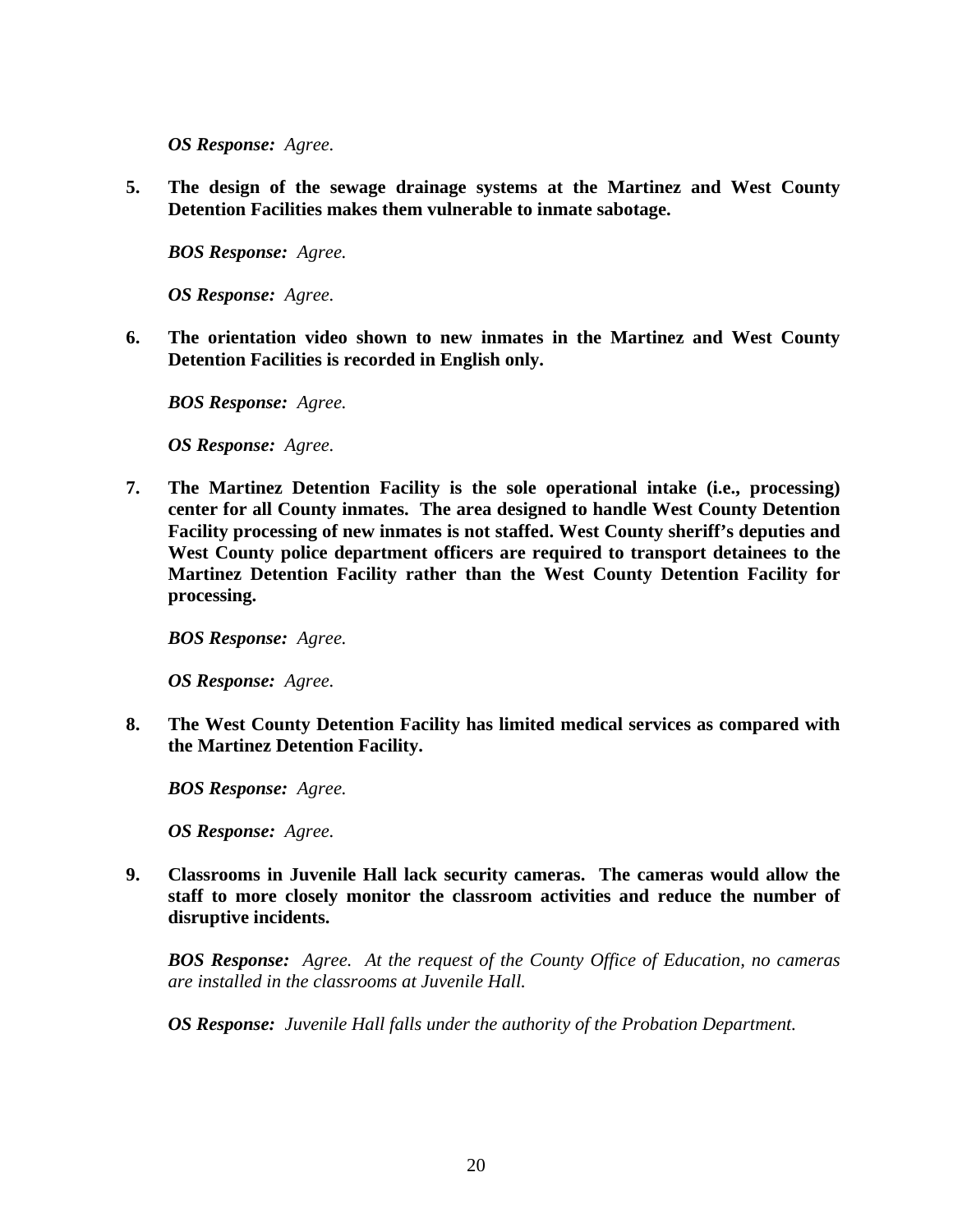**10. The Orin Allen Youth Rehabilitation Facility is not an option for juveniles undergoing psychotropic drug therapy due to the lack of qualified, on-site, round the clock medical staff to monitor and manage such detainees.** 

*BOS Response: Agree.* 

*OS Response: Orin Allen Youth Rehabilitation Facility falls under the authority of the Probation Department.* 

# **RECOMMENDATIONS**

**The 2007-2008 Contra Costa County Grand Jury recommends:** 

**1. That the Sheriff expands wherever possible the use of the Custody Alternative Facility.** 

*BOS Response: The recommendation has been implemented. The Sheriff has expressed his commitment to prioritize the use of custody alternatives and to expand the scope of those alternatives to encompass drug abuse treatment and prevention programs.* 

*OS Response: The recommendation has been implemented. The Sheriff remains committed to prioritizing the use of alternatives to custody and will continue to expand Custody Alternative to include expanding into Drug Treatment and Prevention as an alternative to custody.* 

**2. That within six months of this report, the Sheriff works with the General Service Department to accomplish the installation of an electrically operated gate and security cameras at the entrance to the Marsh Creek Detention Facility.** 

*BOS Response: The recommendation requires further analysis. Multiple options could be implemented to deter the infiltration of contraband in the Facility, including gates, cameras, and layered perimeter fencing. The General Services Department will prepare a cost estimate for the various options within six months. Affordable options will be implemented, subject to the County's Adopted Budget.* 

*OS Response: The recommendation requires further analysis. A request for an estimate has been placed with General Services and will be considered dependent on cost and budget constraints.* 

**3. That within six months of this report, the Sheriff works with the General Services Department to complete a feasibility study and to secure proposals that cover the available alternatives to alleviate the Martinez and West County Detention Facilities' sewage drainage systems' vulnerability.**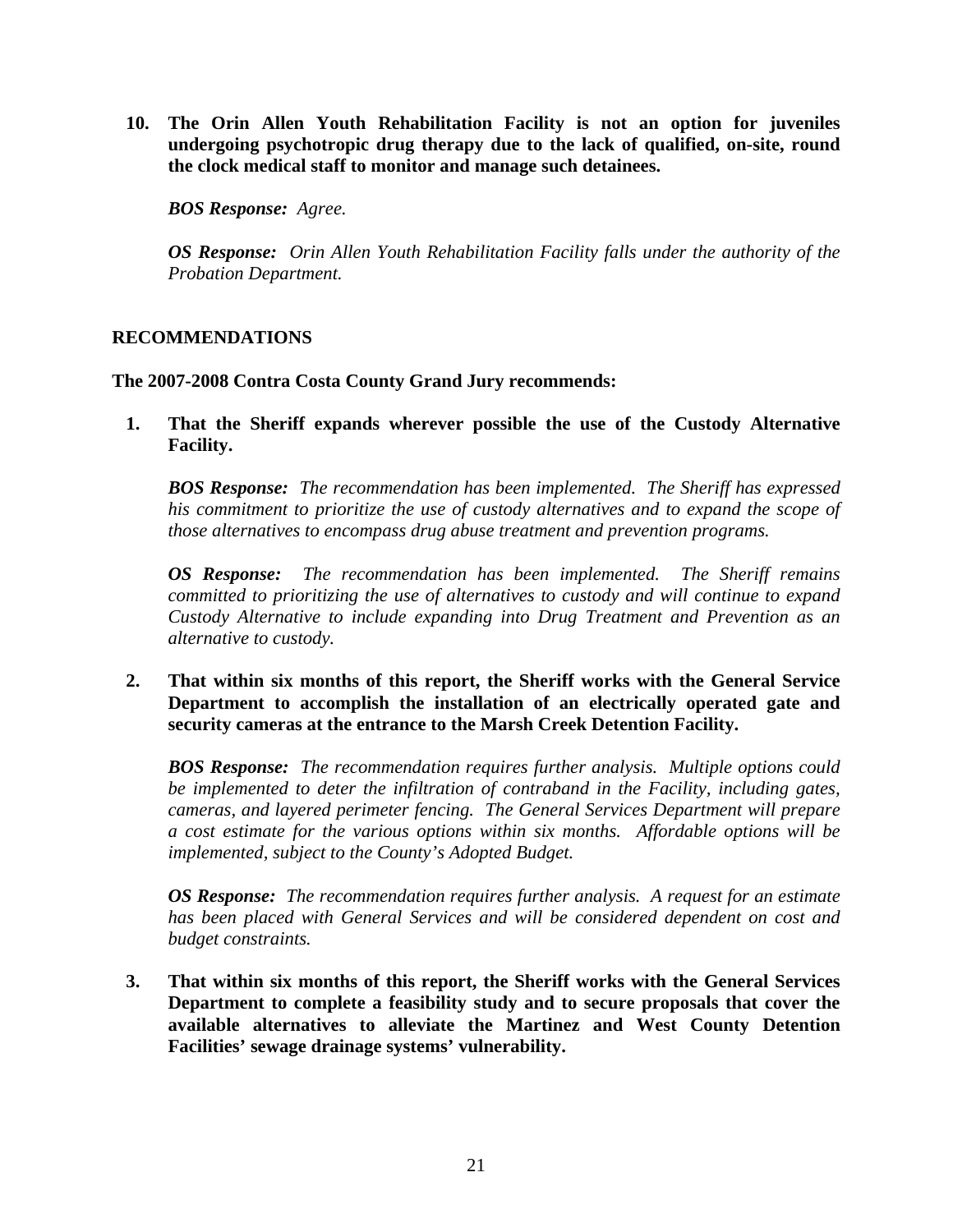*BOS Response: The recommendation will not be implemented because it is not warranted. Staff at the Martinez and West County Detention Facilities has increased its diligence in tracking inmate clothing and bedding since a flooding incident at the MDF in September 2007. Additionally, the General Services Department has installed devices at the MDF, in areas where feasible, to limit the number of toilet flushes per hour and has installed timers on showers to limit the opportunities for inmate sabotage.* 

*The General Services Department has determined that modifications needed to improve the integrity of the sewage drainage system would require structural changes to the detention facility itself, which are not feasible.* 

*OS Response: The recommendation requires further analysis. The General Services has been advised of the Grand Jury's recommendation. CSB staff will work with GSD to study any alternatives to reduce the vulnerability of the sewage systems to include the use of flush restrictors and shutoff valves. Plumbing maintenance is the financial responsibility of General Services, and any implementation of recommendations will depend on General Services' ability to budget for them.* 

**4. That within six months of this report, the Sheriff obtains and uses additional copies of the Martinez and West County Detention Facilities inmate orientation videotape to include any other languages that account for a significant percentage of the inmate population.** 

*BOS Response: The recommendation has been implemented. Spanish versions have*  been completed and are being loop-played after the English version. The Sheriff will *continue to monitor changes in inmate demographics and make adjustments in informational programming as needed.* 

*OS Response: The recommendation has been implemented. Spanish versions have been completed and are being loop-played after the English version. We will continue to monitor significant changes in inmate population and adjust as needed.* 

# **5. That within six months of this report, the Sheriff completes a full evaluation of the costs and benefits of making the West County Detention Facility intake area fully operational.**

*BOS Response: The recommendation will not be implemented because it is not reasonable. Operating the West County intake area has been studied repeatedly since the West County Detention Facility opened 17 years ago. The County recently completed a budget balancing process that required significant service reductions, elimination of staff positions, and employee layoffs. When the County's fiscal position improves, millions of dollars will be required to restore critical County services that were reduced or eliminated. The County is currently not in a fiscal position to consider adding new discretionary programs and services.*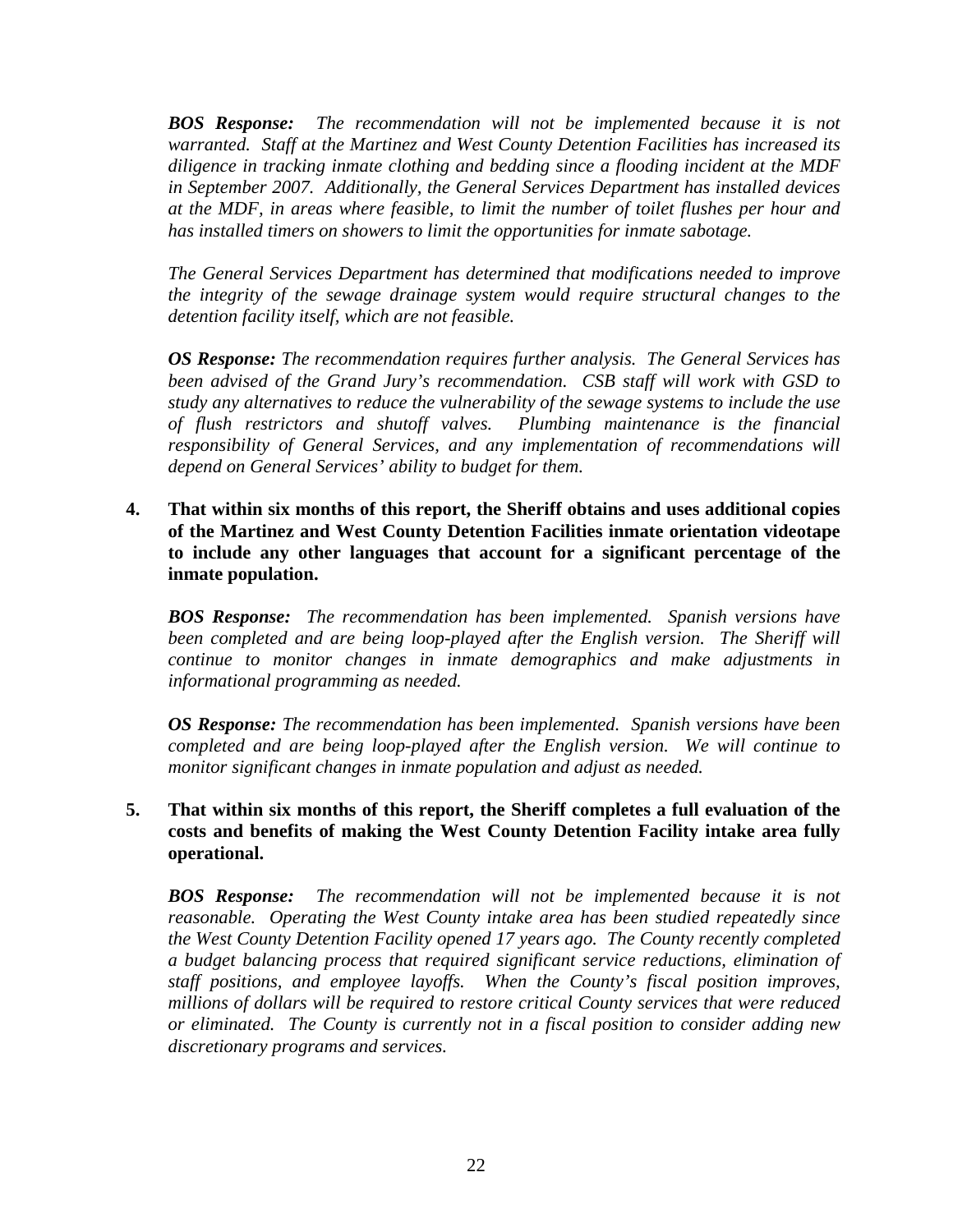*OS Response: The recommendation will not be implemented. Operating the West County intake area has been studied, studied again, and then studied some more to include the original decision by the Board of Supervisors not to open the intake area when West County opened over 17 years ago. The current and prospective budgets of the County, particularly the Office of the Sheriff, have, or will result in staff reductions. When the County fiscal situation improves, at least \$12 million will be necessary to restore the nearly 100 positions that are now vacant or otherwise unfunded.* 

**6. That within six months of this report, the Sheriff works with the County Health Services Department to complete a full evaluation of the costs and benefits of providing West County Detention Facility medical services similar to those available at the Martinez Detention Facility.** 

*BOS Response: The recommendation will be implemented within six months. The Office of the Sheriff will participate with the Health Services Department as it conducts a Request for Proposals to evaluate contracting for health services to be delivered to inmates. However, it should be noted that the County is evaluating more cost-effective ways to maintain current services, but is currently unable to afford augmented services.* 

*OS Response: The recommendation requires further analysis. The Office will be working with the County Health Services Department as they explore contracting health services delivered to inmates. We, of course, will encourage that a primary goal is to provide similar health care at the West County Detention Facility.* 

# **7. That within six months of this report, the Probation Department works with the General Services Department to install security cameras in the classrooms at Juvenile Hall.**

*BOS Response: This recommendation will be implemented within six months if requested funding is granted by the Corrections Standards Authority. The County Office of Education is preparing a grant to apply for funding to purchase the cameras and related hardware. The Probation Department has applied to the Corrections Standards Authority for funding to upgrade the camera system at Juvenile Hall as part of funds made available through Senate Bill 81.* 

*OS Response: N/A* 

**8. That within six months of this report, the Probation Department works with the County Health Services Department to complete a full evaluation of the costs and benefits of making specialized medical services available around the clock to detainees being treated with psychotropic drugs at the Orin Allen Youth Rehabilitation Facility.** 

*BOS Response: This recommendation will be implemented within six months. Probation staff will participate with the Health Services as it conducts a Request for Proposals to*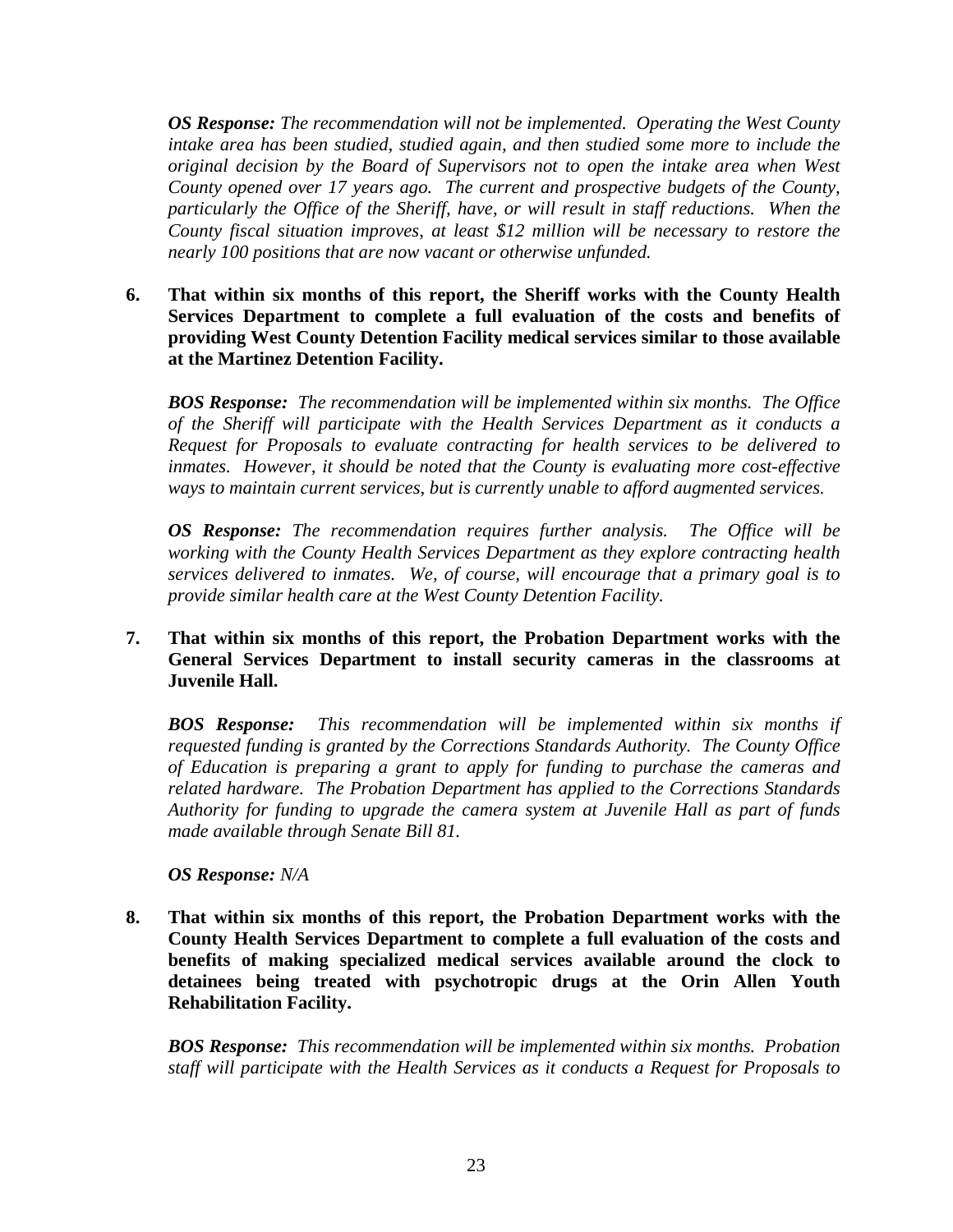*evaluate contracting for specialized medical services to be provided to youth at OAYRF who are being treated with psychotropic medication.* 

*OS Response: N/A*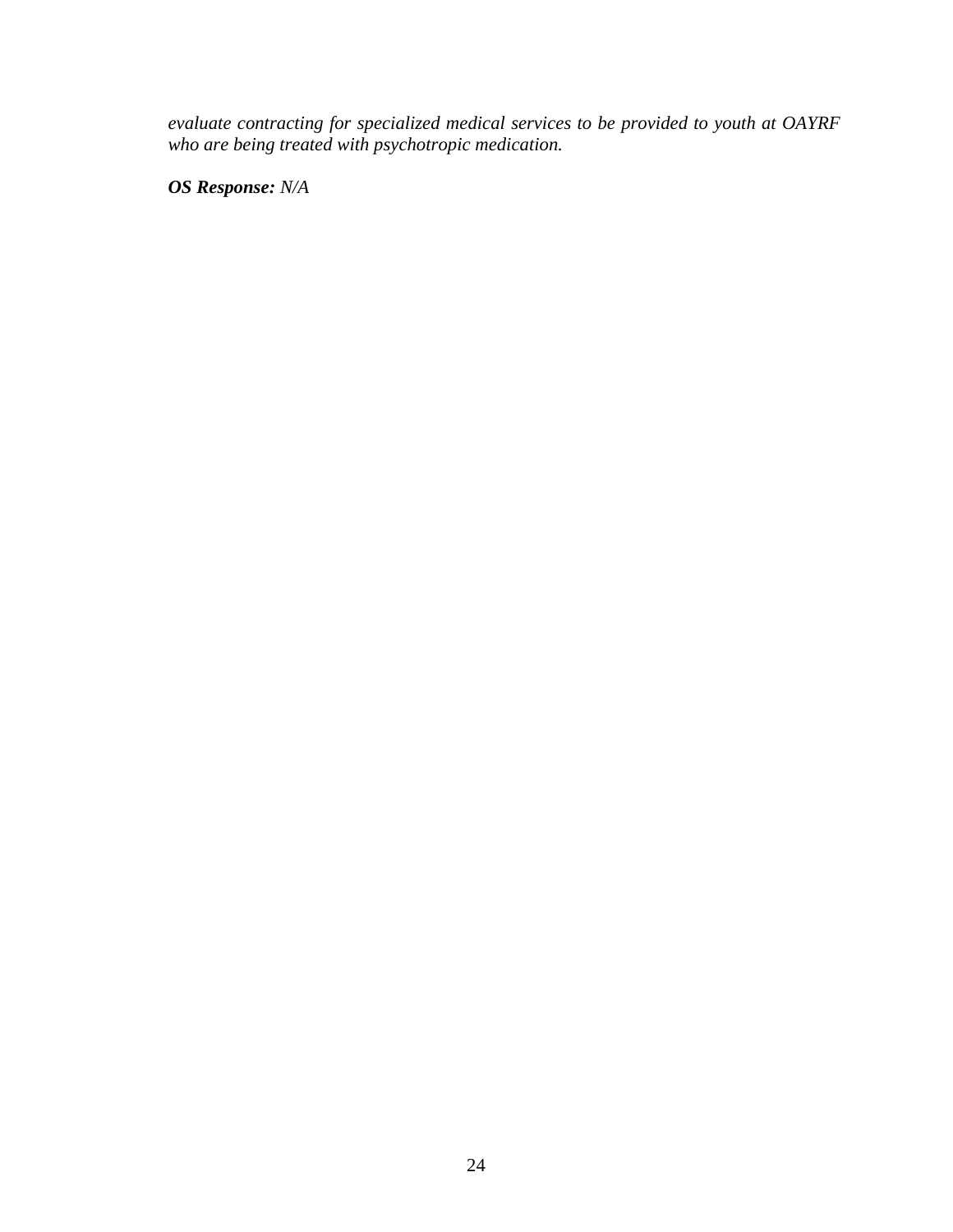### **CONTRA COSTA COUNTY GRAND JURY REPORT 0805**

# **THE SUPERVISORS CHIP AWAY AT THE COUNTY'S MOUNTAIN OF HEALTH BENEFIT DEBT**

# **The Next Critical Step Will Require the Supervisors to Take and Hold Tough Negotiating Positions with Labor Unions**

*Response from Contra Costa County Board of Supervisors (BOS)* 

#### **FINDINGS**

#### **A. Defining the OPEB Problem**

1. **Governmental Accounting Standards Board Statement Number 45 ("GASB 45"), "Accounting and Financial Reporting by Employers for Post-Employment Benefits Other Than Pensions" (OPEB) sets an accounting standard analogous to the governmental pension accounting standard. This standard requires the calculation and disclosure of an unfunded liability for government employee retiree health care benefits similar to the method already in place for recognizing the cost of government employee pensions. Contra Costa County (County) has elected to embrace this standard.** 

*Response: Agree.*

2. **As of January 1, 2006, County's unfunded OPEB liability for the cost of providing health care benefits to its current and future retirees and their dependents over the course of their lifetimes was estimated by an independent actuarial consultant hired by the Board of Supervisors (Supervisors) to be \$2.57 billion.** 

*Response: Agree, with the clarification that the County's unfunded OPEB liability is for the 'accrued to date' cost of providing health care benefits.*

3. **The 2006 actuarial study indicated that the structure and costs of the County's retiree health care benefits were not sustainable.** 

*Response: Partially disagree. The 2006 actuarial study identified the liability and, correctly, made no comment regarding the County's ability to sustain the liability. The County, however, in its March 1, 2007 report did declare that 'The cost of the County's health care benefit is unsustainable'.*

4. **According to a March 1, 2007 County OPEB Task Force report, as of January 1, 2006, the estimated unfunded OPEB liabilities for Alameda, Orange, Riverside, San**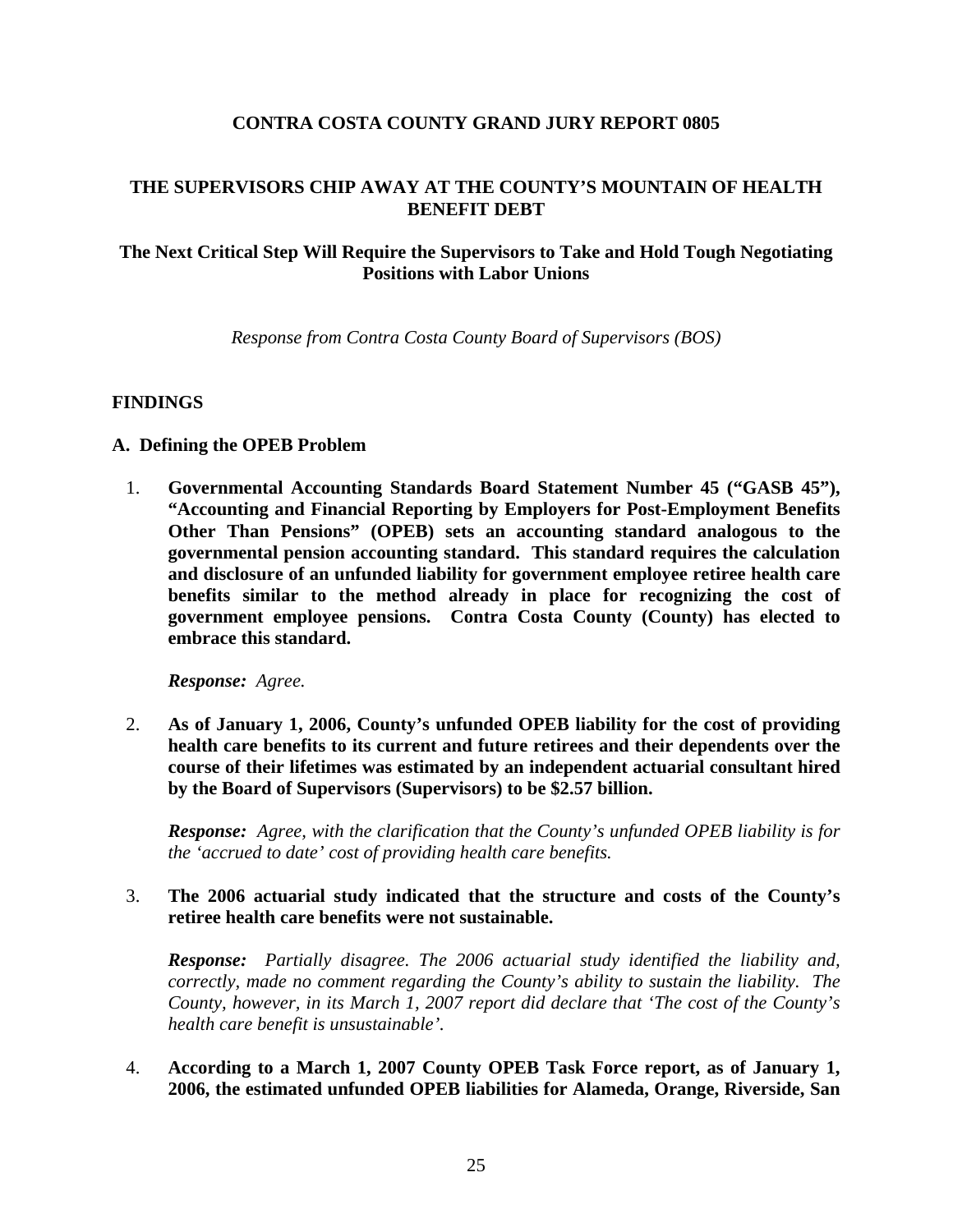**Diego, and San Mateo counties were \$613 million, \$598 million, \$257 million, \$640 million, and \$70 million respectively. These five counties have a combined OPEB liability of approximately \$2.17 billion, which is less than the \$2.57 billion estimate for Contra Costa alone.** 

*Response: Agree.*

5. **In 2008, the actuarial consultant updated the estimated unfunded OPEB liability. As of January 1, the revised estimate was \$1.74 billion. The reduction results primarily from the use of new actuarial assumptions, and secondarily, from Supervisor action on May 6, 2008 to modify the health care benefits available to County employees that are not covered by a union labor contract; i.e., unrepresented employees. The \$1.74 billion figure is more than the County's total annual operating budget of approximately \$1.2 billion for fiscal year 2007-08, and is still nearly equal to the combined health care benefit liabilities for Alameda, Orange, and San Diego Counties.** 

*Response: Partially disagree. The reduction results primarily from the Board of Supervisors' action to partially pre-fund our liability in the FY 2008/09 budget (\$20 million), which allowed the use of a higher discount rate (6.32%). Of the \$835 million reduction, over 82% or \$687.5 million is due to partial pre-funding. The new valuation assumption changes and plan changes for non-represented employees both made smaller contributions to the liability savings after the larger discount rate savings due to planned pre-funding.*

6. **According to County officials, the growth in the cost of health care benefits has and will continue to compromise the County's ability to provide public services since County general funds earmarked for services will have to be used to pay for increasingly costly employee and retiree health care benefits.** 

*Response: Agree.*

7. **As early as 1994, the Supervisors were briefed by administrative staff about the pending OPEB crisis, but took no action for more than a decade.** 

*Response: The respondent is unable to verify Supervisor briefings from 1994.*

8. **The OPEB liability results primarily from labor agreements in which retirees and their dependents receive the same increasingly costly health care benefits as active employees and their dependents. Other factors that contribute to the OPEB liability include longer life spans, earlier retirement ages, as well as medical costs and health insurance premiums that have escalated dramatically compared to overall inflation***.*

*Response: Agree, with the clarification that the OPEB liability results from benefits not being fully funded on an annual basis (pre-funded the benefit rather than pay-go).*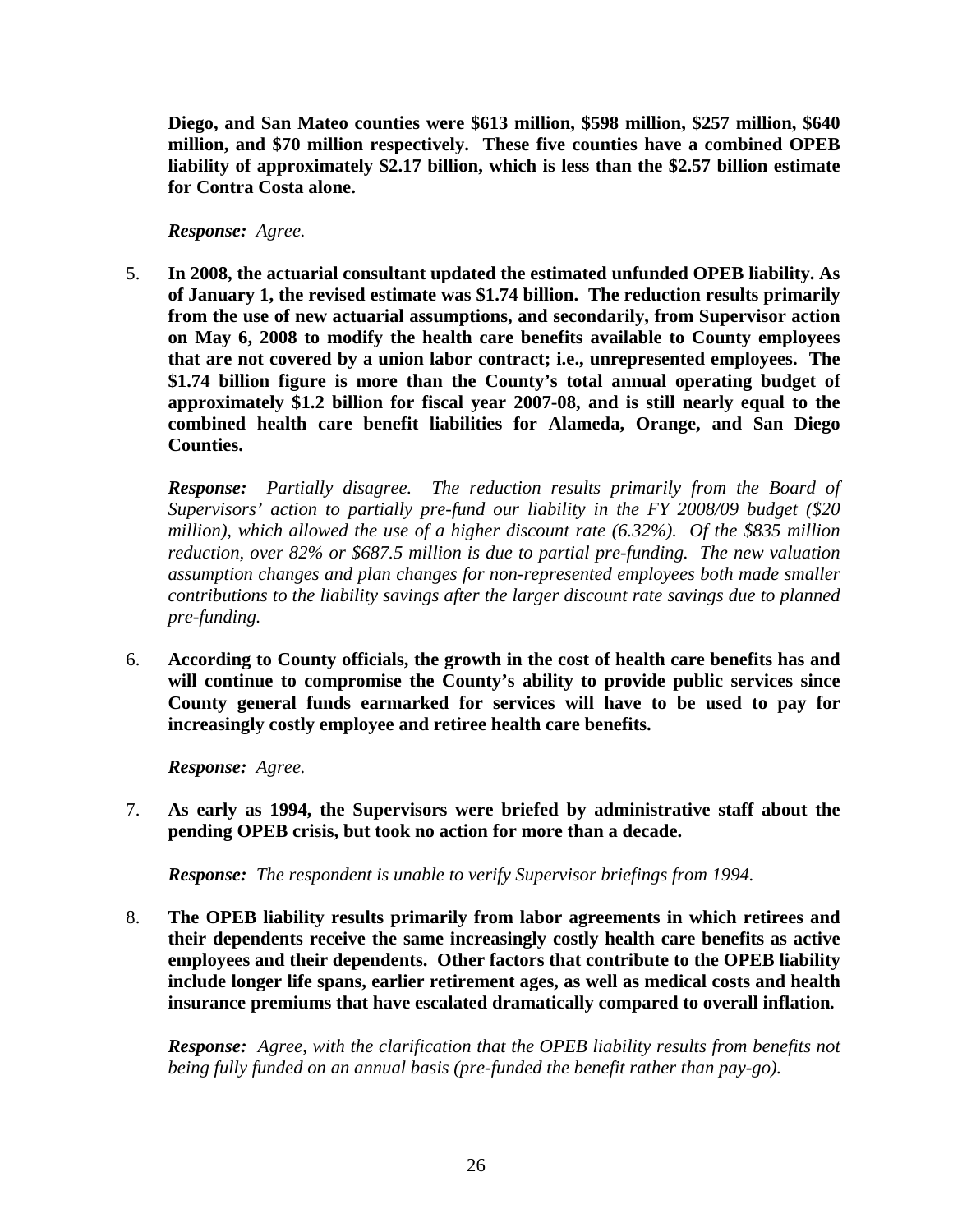9. **The Supervisors have the authority and responsibility to establish the labor negotiation policy, to explain it clearly to the County's negotiating team, and to ensure that the negotiating team carries it out.** 

*Response: Agree.*

10. **There have been occasions in the past in which individual supervisors have had conversations with union leaders about matters being negotiated. Reportedly, these conversations have on occasion undermined the Supervisors' labor negotiation policy, causing a weakening of that body's resolve, resulting in labor contracts that were not fiscally prudent.** 

*Response: Partially disagree. Individual supervisors have had conversations with union leaders about matters being negotiated; however these conversations, rather than undermining the negotiation policy have, on several occasions, encouraged union leaders to continue negotiating when they would have otherwise taken unproductive actions..*

- 11. **The subject of the County's unfunded OPEB liability has been the topic of four previous Contra Costa County Grand Jury reports:** 
	- **2004: "Take Action Now to Reduce Costs of Retiree Health Insurance."**
	- **2005: "Code Blue: County Health Care Costs."**
	- **2006: "County Ignores Retiree Health Care Costs: The Financial Tidal Wave."**
	- **2007: "Mayday, Mayday, Mayday! The County Drifts Ever Closer to the OPEB Rocks."**

*Response: Agree.*

12. **The Governmental Accounting Standards Board recommends public agencies account for unfunded OPEB costs over the active service life of benefiting employees, rather than reporting current year OPEB costs for existing retirees.** 

*Response: Agree.*

13. **Currently, there is no universal County requirement for eligible retirees to enroll in Medicare Parts A (hospital coverage) and B (physician and ancillary medical coverage), and assign benefits to County sponsored health insurance carriers. When Medicare benefits are assigned to the County's health insurance carriers by retirees by means of a carrier-provided form, Medicare becomes the primary payer, leaving the County responsible only as a secondary payer. Currently, Medicare health benefits are not uniformly assigned to the County's health insurance carriers to help pay for the participants' medical care. This results in higher insurance premium costs for the County.** 

*Response: Partially disagree. Medicare Part A is required by the Social Security Act for all individuals, including County retirees. Medicare Part A is automatic and requires no*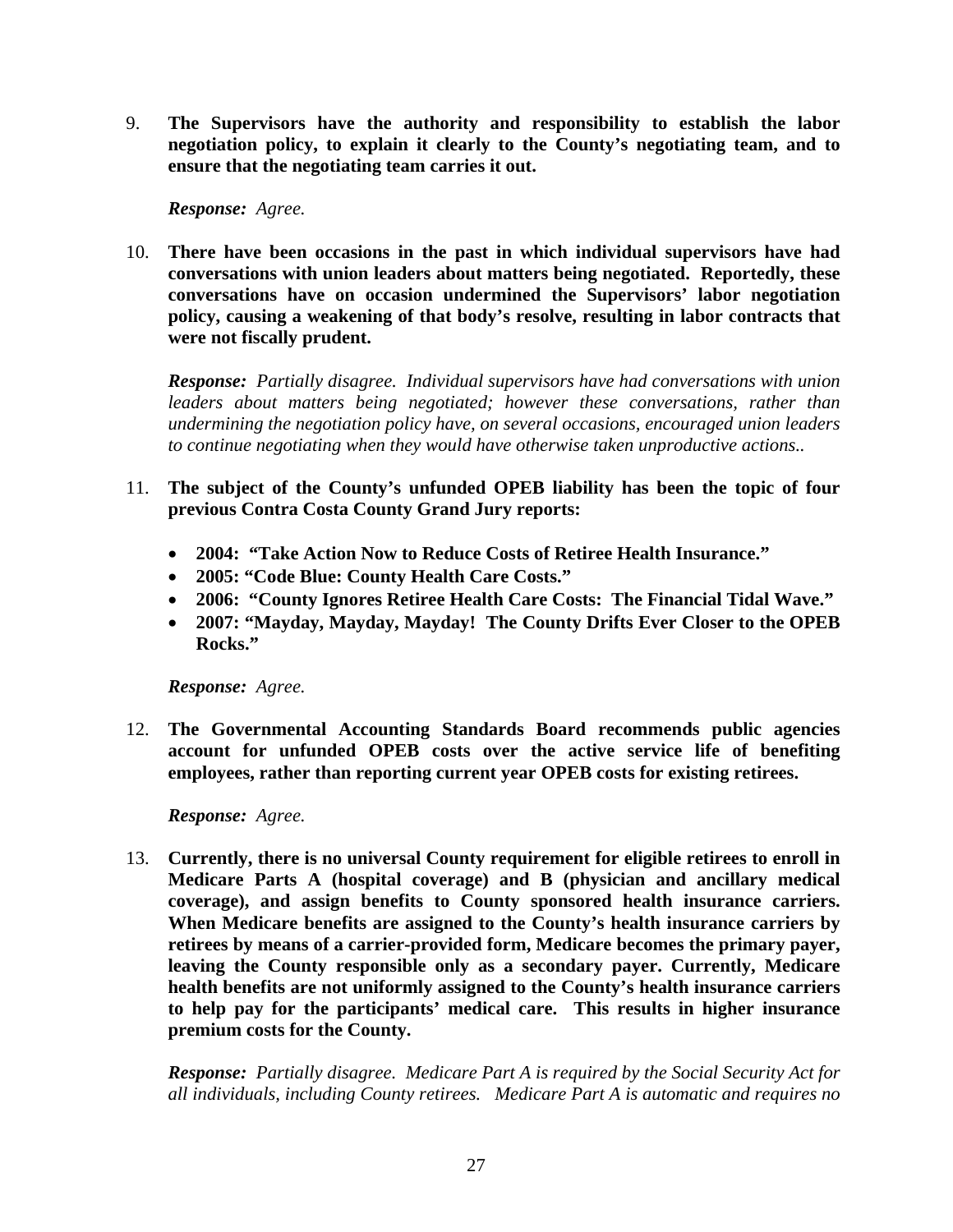*enrollment. Medicare Part B requires the retiree to enroll. Medicare is primary for retirees whether or not assigned, even if the retiree is only covered by Medicare Part A. Assignment of benefits to the carriers means that a retiree can use their Medicare card only for providers within their specific network. Non-assignment means the Medicare card can be used for both network and non-network providers. It is true that the County does not universally require the assignment of these benefits to the County's health insurance carriers.* 

14. **The County provides combined medical and dental benefits to approximately 8600 active employees, 5800 retirees, plus dependents and surviving spouses of retirees. Approximately 7400 (86%) of the active employees are represented by labor unions. The remaining 1200 (14%) are unrepresented.** 

*Response: Agree.*

15. **The County's \$1.2 billion, fiscal year 2007-08 budget includes \$130 million, 10.7% of the total budget, to pay health premium costs on a pay-as-you-go plan (\$36 million for retirees and \$94 million for active employees).** 

*Response: Agree.*

# **B. Addressing the OPEB Problem**

- 16. **On September 25, 2007, the Supervisors adopted a plan to finally begin addressing the County's unfunded OPEB liability. It included the following:** 
	- **A Strategic Plan and timetable addressing the OPEB problem.**
	- **An Irrevocable Trust Account for pre-funding a portion of the County's OPEB liability.**
	- **An initial goal to pre-fund, i.e., deposit into the trust, 40% of the total OPEB liability over the course of the next 30 years. This amount represents only the costs of current retirees' health care costs during that period, not future retirees.**
	- **A pledge to deposit \$588 million between fiscal years 2008-09 and 2022-23, 15 years, into the Irrevocable Trust Account.**

*Response: Disagree. The Board of Supervisors' took its first action to reduce the County's future OPEB liability on August 15, 2006. The CNA MOU adopted on that day included 'me too' language. The 'me too' language stated that 'the County agrees that eligibility requirements and implementation date for retiree health for employees covered by this MOU will be the same as agreed to by the majority of County employees'. On October 31, 2006 when they adopted a new fifteen year vesting requirement for the receipt of retiree health care for the majority of County employees, this change became part of the CNA MOU due to the 'me too' clause..* 

 *The Board's next action, on June 26, 2007 set a timetable for addressing the OPEB program, an initial pre-funding goal of 100% of the potential liability for the retiree*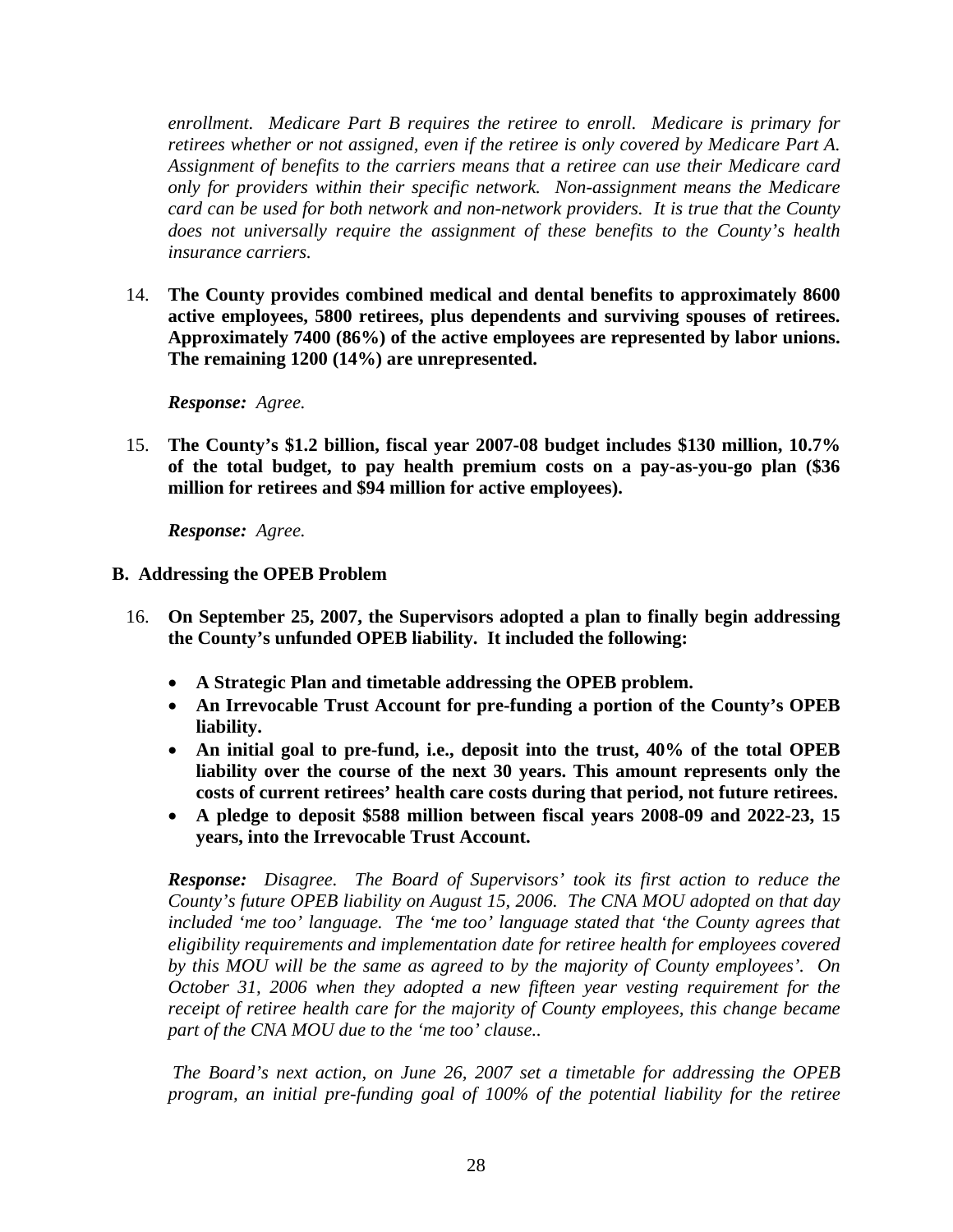*population (currently 40% of the total liability), and pledged an allocation of resources (\$588 million between fiscal years 2008-09 and 2022-23 and \$100 million annually thereafter).* 

*The Board's next action, on September 25, 2007 approved the selection of an irrevocable trust structure (IRS Code Section 115). The January 15, 2008 Board action established the Irrevocable Trust Account.* 

17. **Effective January 1, 2007, the County increased the eligibility requirement for retiree health care benefits. Since then, employees, other than deputy sheriffs and firefighters, must work for the County for 15 years. Previously, some new employees had become eligible for retiree health benefits after as little as one day on the job.** 

*Response: Agree, with the clarification that the new tier excluded all employees covered by CalPERS health plans not just deputy sheriffs and firefighters.* 

18. **On January 15, 2008, the Supervisors established an Irrevocable Trust Account, under the provisions of Internal Revenue Code Section 115, to deposit future OPEB funds. The funds in such accounts may not be used for any other purpose than as directed in the trust document. The trustees are: the County's Administrator, Auditor-Controller, Treasurer-Tax Collector, Director of Finance, and Health Services Department's Chief Financial Officer.** 

*Response: Agree.*

19. **The County Administrator has conducted information sessions covering the County's OPEB liability problems during which he answered employee and public questions.** 

*Response: Agree.* 

20. **On January 23, 2008, the County Administrator presented a report to the County Health Care Coalition, a group that includes representatives of the various labor organizations. This report contained several benefit design change options that, if adopted, would have varying impacts on reducing the County's OPEB liability. The pros and cons, as well as the fiscal impact on the County's unfunded OPEB liability, were presented for each of the options.** 

*Response: Agree.*

21. **The January 23, 2008 report proposed changes to the health benefits available to retired unrepresented employees and their dependents. On May 6, 2008, the Supervisors approved the following changes for retired unrepresented employees and their dependants:**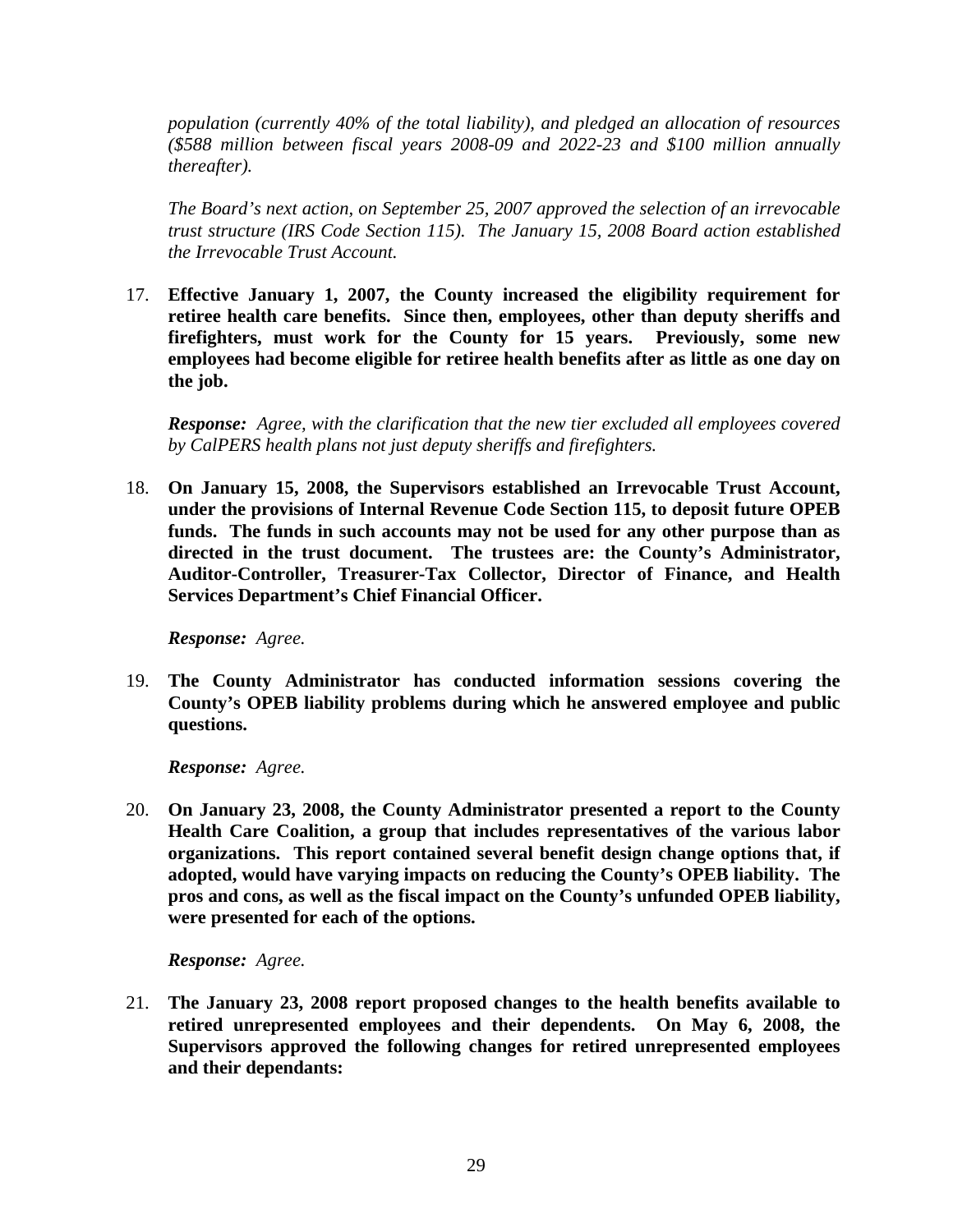- **Limit coverage to one County health plan for retired employees, and their dependents, regardless of a spouse or partner's County employee status; i.e., no dual County health coverage.**
- **Require retirees who become 65 on or after January 1, 2009 to enroll in Medicare Parts A&B.**
- **Beginning January 1, 2010, set the County health care insurance premium subsidy at the 2009 premium level.**

*Response: Agree, with the clarification that the January 23, 2008 presentation described several different options for liability reduction as a means of expressing the order of magnitude of the problem, it did not present any of the examples as proposed changes to the health benefits.* 

- 22. **The January 23, 2008 report proposed the establishment of a second benefit tier for newly hired unrepresented employees intended to limit the County's costs of providing health plan benefits to future retirees. On May 6, 2008, the Supervisors approved the following changes for unrepresented employees hired after January 1, 2009:** 
	- **Limit coverage to one County health plan for active or retired employees, and their dependents, regardless of spouse or partner County employee status; no dual County health coverage.**
	- **Establish separate insurance rating pools for active and retired employees to allow for more accurate cost calculations for each group.**
	- **Provide that upon retirement: a) the County would not contribute toward the cost of health care for employees that retire before the age of 65; and, b) the County would permit retirees to enroll in County health plans at their own expense until age 65, when employees are eligible to enroll in Medicare Parts A&B.**

*Response: Partially disagree. The January 23, 2008 presentation described a possible second tier option that could reduce the County's future liability; it did not propose that the new tier be implemented as described. The May 6, 2008 Board Action established a new health care tier for unrepresented employees and officials hired, appointed, or elected after December 31, 2008. The separate rate pools are intended to eliminate one group subsidizing the actual costs of another group, not to more accurately calculate costs. Finally, upon retirement, these employees and officials will have access to County health plans, but no County premium subsidy will be paid for any health or dental plan before or after the age of 65. Retirees and eligible family members will participate at their own expense.* 

23. **The January 23, 2008 report proposed the establishment of a Benefit Design Task Force to develop a new health benefit program for the County. On May 6, 2008, the Supervisors approved:**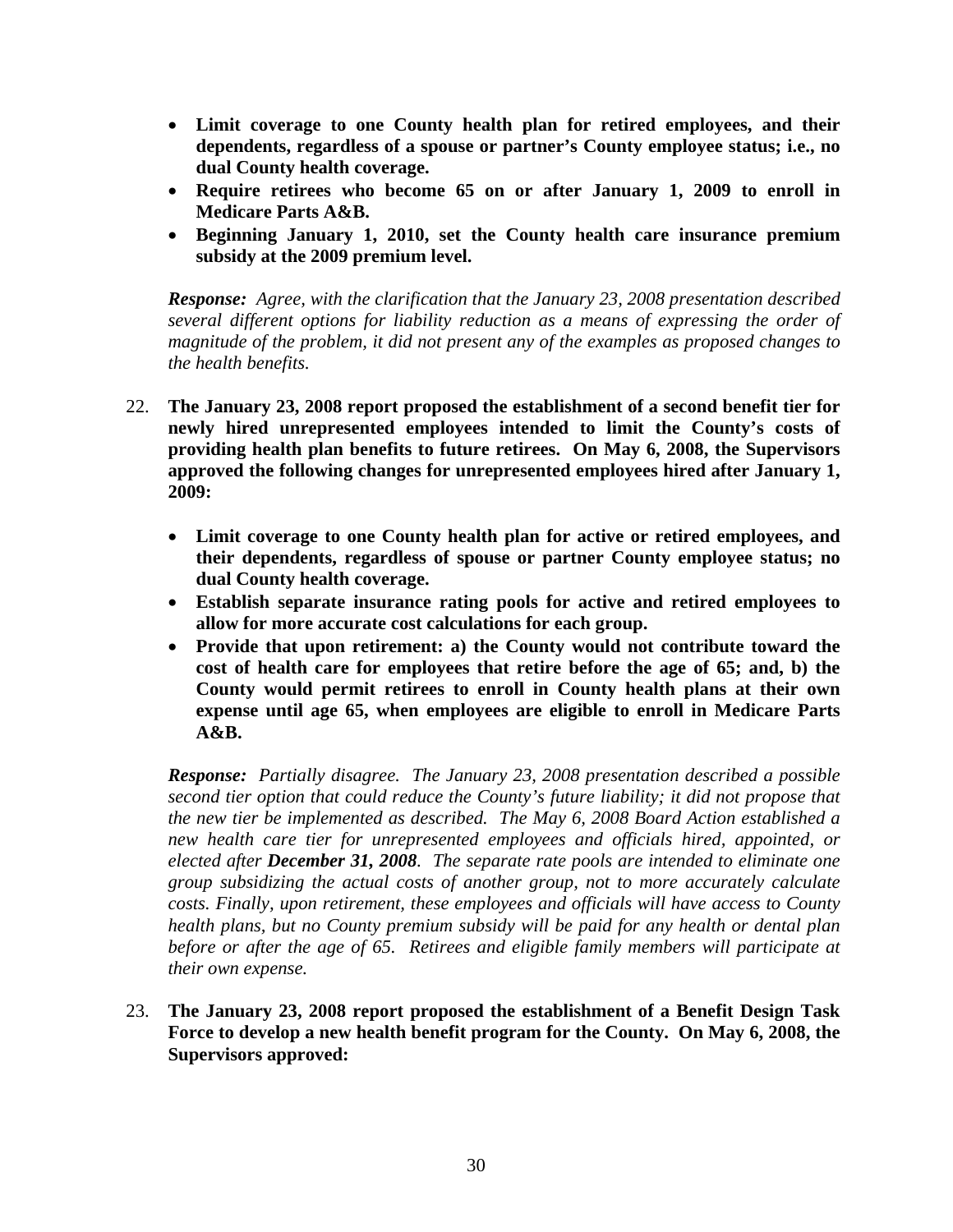- **The establishment of a task force to deal with health care benefits for unrepresented employees. Members of the task force would include unrepresented employees and retirees, County subject matter experts, independent benefit design, actuary, and tax consultants.**
- **Setting specific achievement goals and parameters to recommend options for sound health care benefits within the County's budgetary limits.**
- **Setting specific target dates for completion of any re-design recommendations before 2010.**
- **Pursuing the means to assure portability of employee health coverage and access to health savings mechanisms for unrepresented County employees, retirees, and their dependents.**

*Response: Agree, with the clarification that the January 23, 2008 presentation described how the establishment of a task force could be used to help to plan benefit design changes that counteract medical cost growth in order to preserve a balance between providing sound health care coverage for our employees and retirees and maintain vital county programs and services.* 

24. **The County Administrator implemented a hiring freeze effective February 1, 2008, subject to case-by-case exceptions only he and his chief deputies have the authority to grant.** 

*Response: Agree.*

25. **On May 6, 2008, the Supervisors approved a fiscal year 2008-09 budget that directs \$20 million to the OPEB trust.** 

*Response: Agree.*

26. **The County has 39 labor contracts with 17 different employee organizations. Most of the contracts expire on September 30, 2008.** 

*Response: Agree.*

27. **The County Human Resources Department's labor relations services unit coordinates the activities of both in-house staff and contracted labor consultants.** 

*Response: Agree.*

#### **C. The OPEB Problem Continues**

28. **In October 2007, the Supervisors approved a new contract with the United Professional Firefighters, Local 1230 that did not include any changes in health benefits.** 

*Response: Agree.*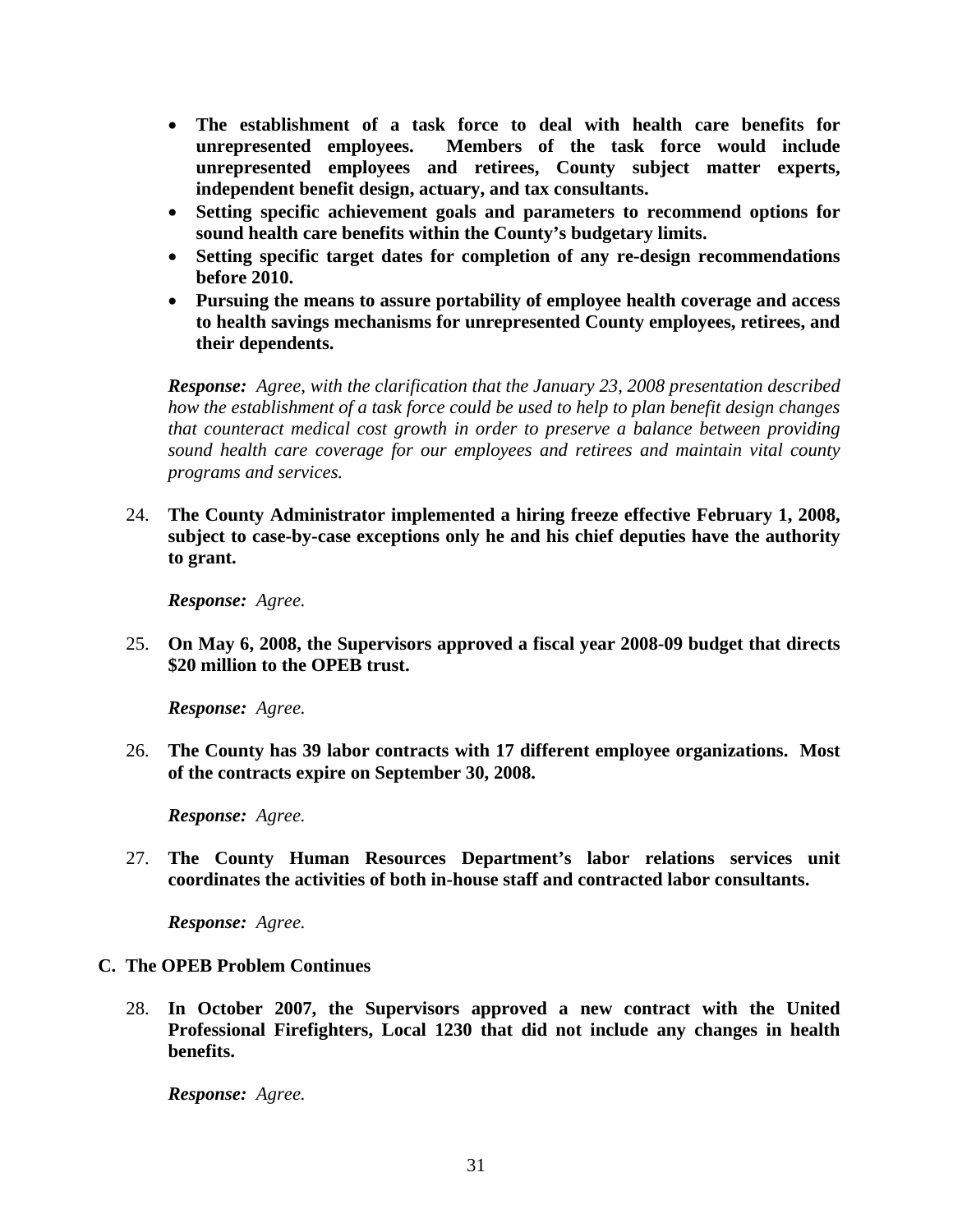29. **In December 2007, the Supervisors approved a new contract with the Costa County Deputy District Attorneys Association that did not include substantive changes in health benefits.** 

*Response: Agree, with the clarification that the new contract eliminated dual coverage for Contra Costa County Deputy District Attorneys' Association employees.*

#### 30. **In April 2008, the Supervisors approved a new contract with the California Nurses Association that did not include substantive changes in health benefits.**

*Response: Agree, with the clarification that the new contract eliminated dual coverage for California Nursing Association employees not enrolled in dual coverage as of March 24, 2008.*

31. **Based on 2008 estimates from the independent actuary hired by the Supervisors, the County will need to set aside \$130 million per year, for 30 years, to pay down 40% of the OPEB liability. The Supervisor-approved 40% target level represents the estimated cost of the County's current retiree health care benefits, not the total amount required to also cover the health care benefit costs for all future retirees. Recent steps by the Supervisors, including the May 6, 2008 approval of the fiscal year 2008-09 budget, will reduce the liability over time. However, in the absence of any further action by the Supervisors to increase the target level, the gap between the required and planned contributions is estimated to be \$54 million per year.** 

*Response: Partially disagree. The \$130 million annual funding gap to reach the County's 40% target was calculated by CAO staff, not the independent actuary. Additionally, the approved 40% funding target represents 100% of the estimated cost of the County's current retirees' health care benefits or 40% of the total amount required to cover the health care benefits costs for the County's current active and retired population.*

#### **RECOMMENDATIONS**

#### **The 2007-08 Contra Costa County Grand Jury recommends that:**

**1. The Supervisors establish the County's labor negotiation policy, explain it clearly to its negotiating team, and see that the negotiating team carries it out.** 

*Response: Has been implemented. The establishment and policy of labor negotiations has always been within the purview of the Board of Supervisors.*

**2. The Supervisors refrain from individually communicating with labor leaders regarding any contract item being negotiated.**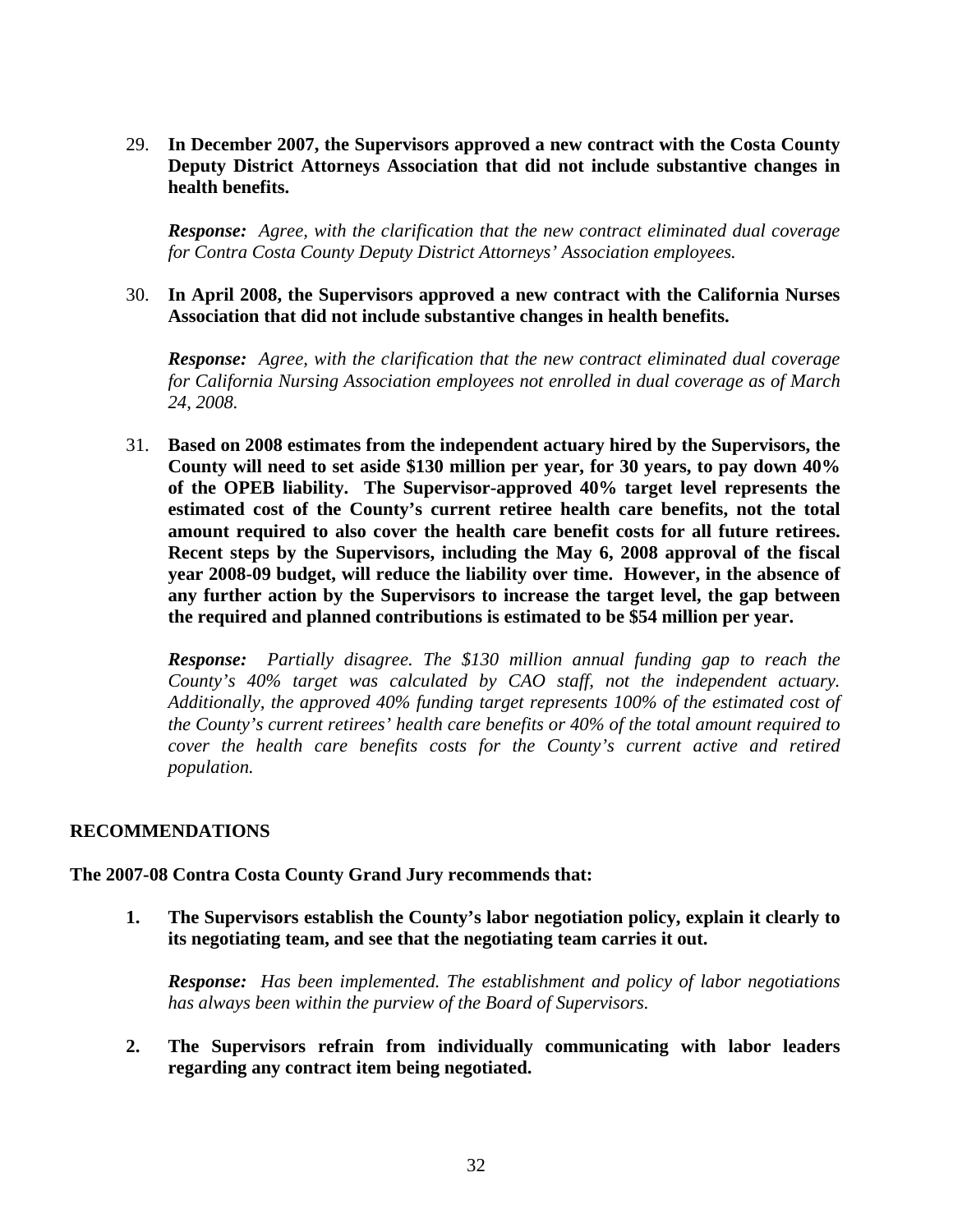*Response: Will not be implemented. There are policy and management reasons for elected officials to communicate with labor leaders on pending negotiations. Additionally, it is within the purview of each individual elected official to decide what they wish to communicate to labor leaders as long as (per the Brown Act) they do "not disclose confidential information that has been acquired by being present in a closed session … to a person not entitled to receive it, unless the legislative body authorizes disclosure of that confidential information." (Government Code, sec. 54963(a)).*

### **3. The Supervisors only approve labor contracts that are fiscally prudent and that reduce the County's unfunded OPEB liability.**

*Response: Will not be implemented because it is not reasonable to expect every labor contract to reduce the County's unfunded OPEB liability. Some labor contracts, IHSS for example, contain no provision for retiree health care and therefore have no impact on the County's unfunded OPEB liability; this recommendation would eliminate the Supervisors ability to approve labor contracts with these organizations. The Supervisors will continue to only approve labor contracts that are fiscally prudent.*

### **4. The Supervisors develop and implement a new health benefit program for County employees and retirees that will reduce the OPEB liability.**

*Response: This recommendation is in process. The County Administrator is working to form a task force to assist in the development of a new health benefit program for County employees and retirees. The work of the task force is then subject to negotiation with the affected unions, whose contracts are mostly scheduled to expire at the end of September, 2008.*

# **5. All Medicare eligible employees, retirees, and their dependants receiving health care benefits from the County be required to enroll in Medicare Parts A and B, and to assign their Medicare benefits to the County's authorized health insurance carriers.**

*Response: Will not be implemented because older retirees who have never enrolled in Medicare Part B would pay more in extra Medicare premiums than the benefit of their Medicare assignment would save. This recommendation is being pursued for future retirees.* 

# **6. The Supervisors approve only County budgets that incorporate features of the approved OPEB funding strategy. These must include reductions and/or containment of employee and retiree health plan costs, program and service reductions, and redirecting funds into the OPEB irrevocable trust.**

*Response: The recommendation has been implemented in the FY 2008/09 budget. The FY 2008/09 budget includes \$20 million in partial pre-funding which significantly impacted the County's OPEB liability and a fixed health care budget.*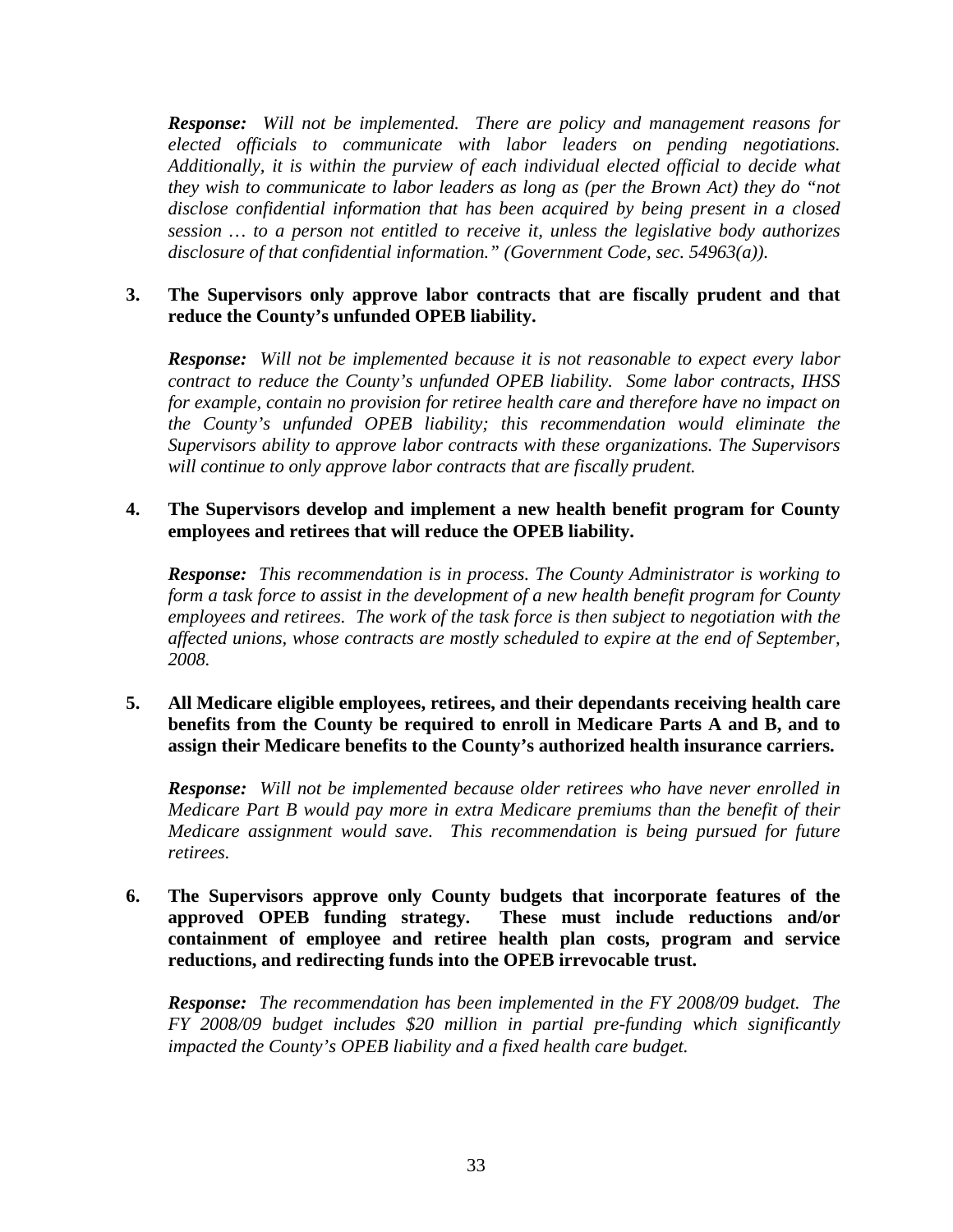**7. Within six months of this report, the Supervisors develop a plan to incrementally increase the OPEB Irrevocable Trust funding from the current 40% target level to 85% over the course of the next 30 years.** 

*Response: Will not be implemented because it is not currently warranted or reasonable to set an 85% funding target. An 85% funding target is higher than CCCERA's current funding level. The County's goal is to reduce the unfunded liability not attempt to fund it at its current level. Additionally, the County did not adopt a fixed 40% funding goal. The funding goal is based upon 100% of the liability for its current retirees. Over time, the combination of current resource redirection, new tiers for new hires, and a budget for health care costs will fully fund the County's liability.*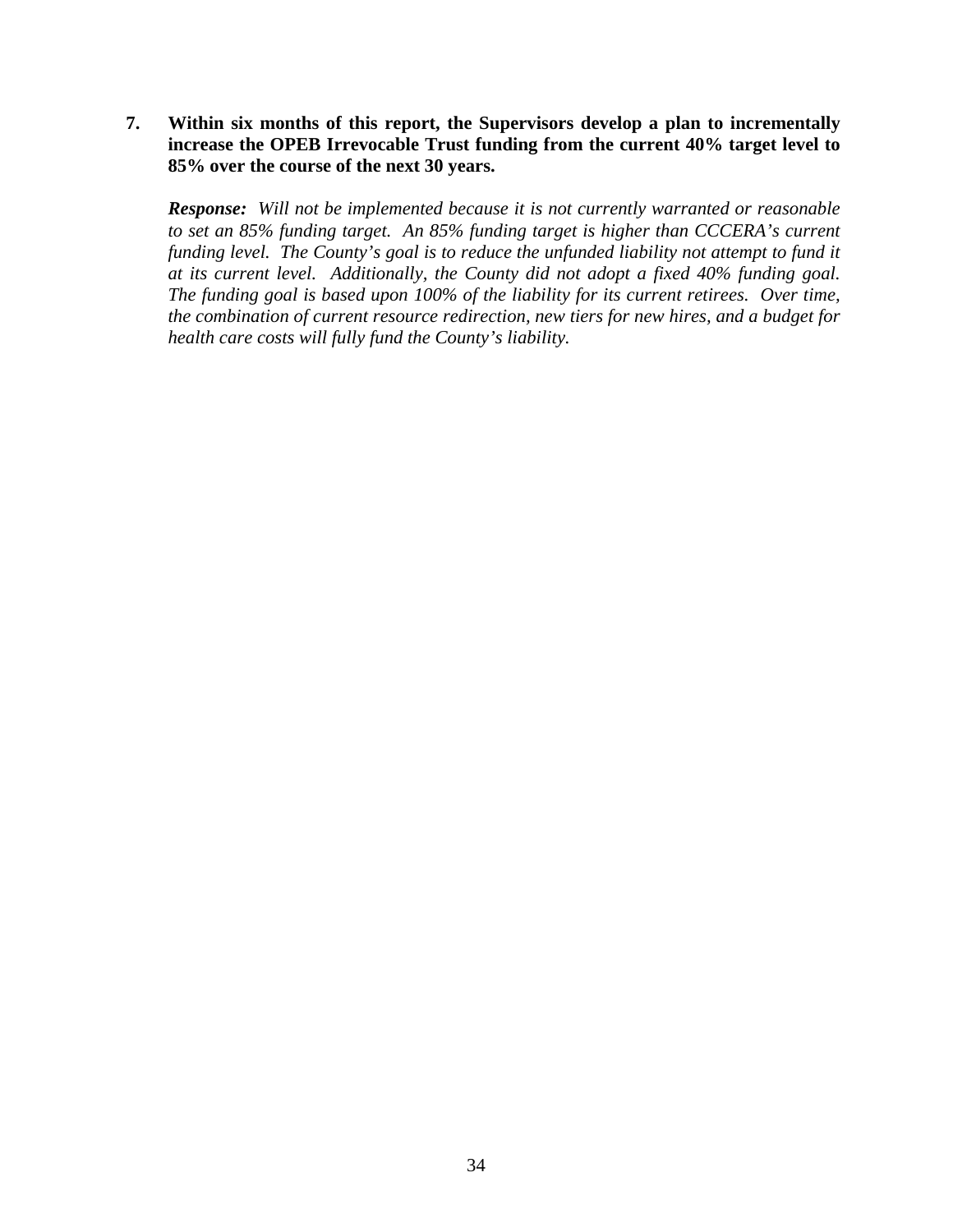### **CONTRA COSTA COUNTY GRAND JURY REPORT 0806**

#### **SHOULD THE MT. DIABLO HEALTH CARE DISTRICT BE DISSOLVED?**

The Sixty-Year-Old Agency Has Outlived Its Usefulness

*Response from Board of Directors, Mt. Diablo Health Care District* 

#### **FINDINGS**

**1. The District was formed in 1948, and in the early 1950's, acquired the Concord Community Hospital, later known as Mt. Diablo Medical Center. The District owned and operated the hospital until 1996.** 

*Response: We agree.* 

**2. The District boundaries encompass the cities of Concord, Martinez, portions of Lafayette and Pleasant Hill, and adjacent unincorporated areas.** 

*Response: We agree. The population of the three cities is 195,241. The assessed property value is \$19,240,094,703.00. That is less than \$1.00/person. This is not adequate to run a Health Care District.* 

**3. The District is governed by a five-member Board of Directors (Board) elected by the voters within the District.** 

*Response: We agree.* 

**4. In 1996, under threat of financial insolvency, the District transferred the Mt. Diablo Medical Center and all related property and assets to John Muir Medical Center (now John Muir Health), a private, non-profit corporation. Mt. Diablo Medical Center is now operated as the Concord Campus of John Muir Health.** 

*Response: We agree.* 

**5. Since 1996, the District has not owned or operated a hospital and has not provided hospital, physician or emergency medical services of any kind.** 

*Response: We agree and wish to clarify. There are more ill people in the community than there are in hospitals. The Legislature has challenged all Health Care Districts to serve the health needs of the community outside the hospital walls. Now that our legal debt is retired, we have redefined our role to serve that population.*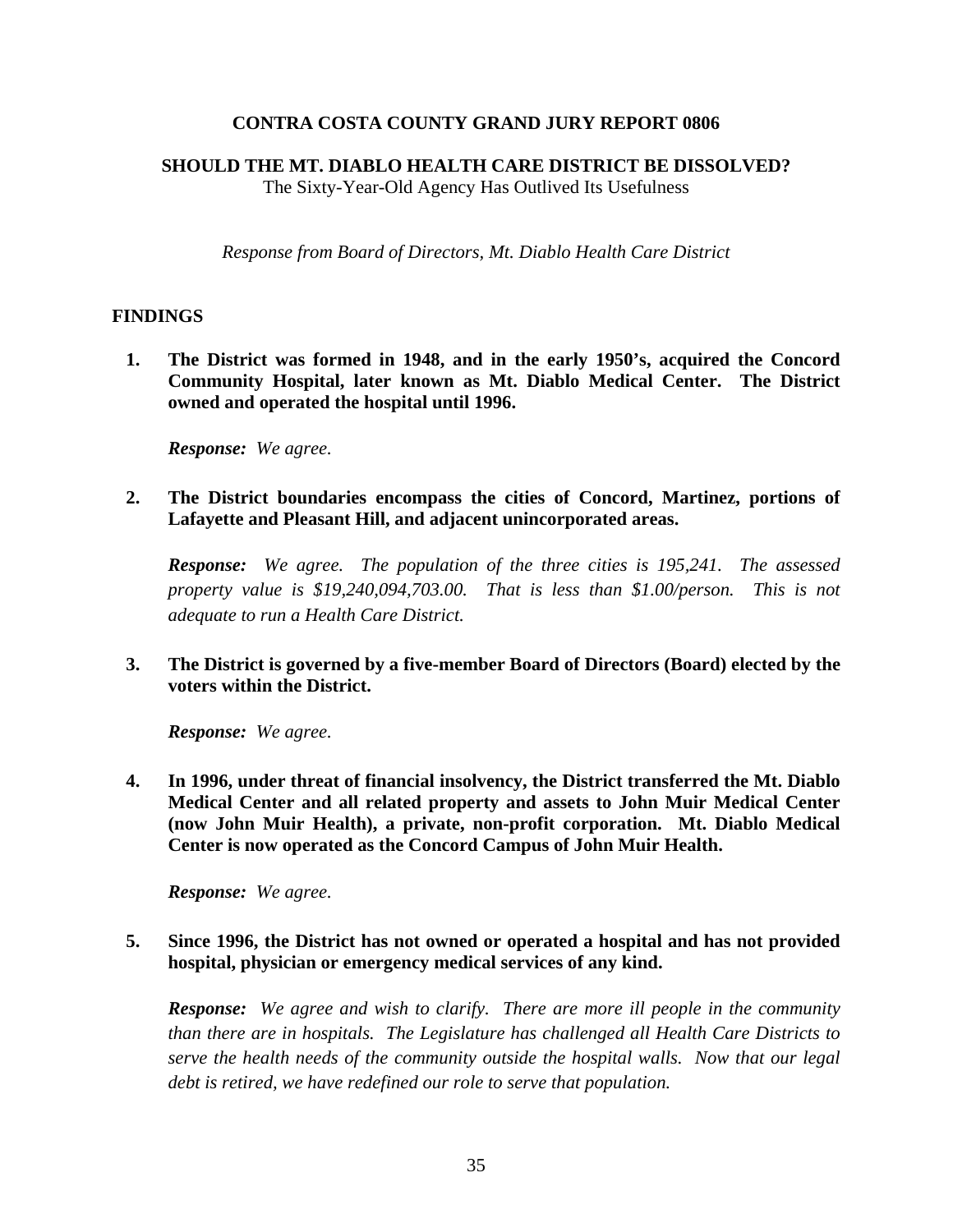**6. The District has not had permanent, full-time employees for many years. In March of 2008, a part-time clerical employee was hired. The 2008 budget for this employee is \$12,000. Board members have performed all District administrative tasks, and some Board members have been occasional volunteers disseminating health-related information and services in the community. John Muir Health provides the District with office, meeting, and conference space.** 

*Response: We agree.* 

**7. The primary source of District income comes from property taxes levied on District homeowners and businesses. The District also receives an annual \$25,000 subsidy from John Muir Health.** 

*Response: We agree.* 

**8. The District's total annual revenues are as follows:** 

| Year                            | <b>Property Tax Revenue</b> | <b>Total Revenue</b> |  |
|---------------------------------|-----------------------------|----------------------|--|
| 2004                            | \$203,594                   | \$236,783            |  |
| 2005                            | 223,369                     | 266,869              |  |
| 2006                            | 255,649                     | 296,638              |  |
| 2007*                           | 241,000                     | 266,200              |  |
| 2008*                           | 241,000                     | 266,000              |  |
| <b>Total five-year revenue:</b> |                             | \$1,322,490**        |  |

#### **\*Budgeted**

**\*\*Total revenues include miscellaneous income; e.g., interest earnings** 

*Response: We partially disagree. The Grand Jury included 2007 and 2008 in statements which are estimate revenue compared with 2004, 2005, 2006 which are actual revenues received. This presents a negative bias. The results are misleading and the assumption is that nothing would be done in 2008. (Please see attachment)* 

**9. District administrative and operating expenses have consumed nearly all of its revenues over the past four years. Expenses have included the cost of elections, legal and audit fees, Board member stipends, and the premiums for medical and dental insurance provided to current and retired directors. A percentage of expense summary, based on audited financial statements, follows:**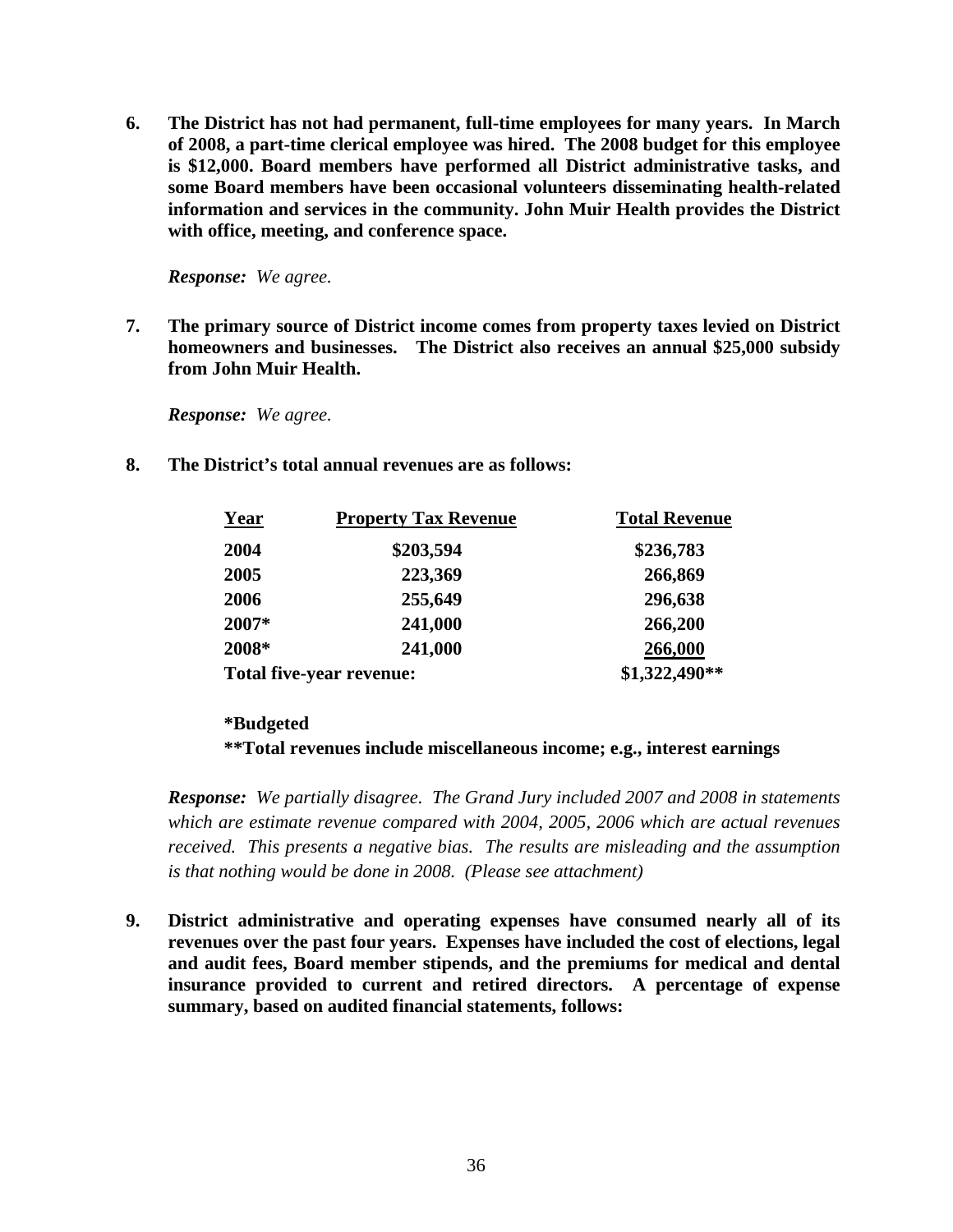|                              | 2004  | 2005  | 2006 |
|------------------------------|-------|-------|------|
| <b>Post-Retirement Costs</b> | $0\%$ | 0%    | 46%  |
| <b>Election Costs</b>        | 40%   | 0%    | 24%  |
| <b>Insurance</b>             | 17%   | 45%   | 14%  |
| <b>Professional Fees</b>     | 4%    | 20%   | 0%   |
| <b>Legal Fees</b>            | 27%   | 16%   | 9%   |
| <b>Director Stipends</b>     | 5%    | $7\%$ | 0%   |
| <b>Other Expenses</b>        | 7%    | 12%   | 7%   |
| <b>Total:</b>                | 100%  | 100%  | 100% |

*Response: We agree. A large part of our expenses from mandated insurance premiums, operation costs and state required dues as well as legal fees from conflict over the merger agreement have absorb so much of our revenue, that until legal debt was paid, monies were not available.* 

**10. In 2004, 2005, and 2006, the District did not spend any of its total revenues to provide or advance health care for the District's taxpayers or residents. The District spent 100% of its total revenues for administrative and operating expenses.** 

*Response: We disagree. The Board with the support of the community entered into litigation over a breach in the merger agreement with John Muir Health. The Birthing Center was removed from the Mt. Diablo Hospital and relocated to Walnut Creek. John Muir removed much needed health services from our community. The legal expenses of this conflict were very costly. This was spent to benefit the community. In 2004, 2005, 2006 the District was decreasing the legal debt incurred. Legal fees were paid in full by August 2007.* 

# **11. Budget projections and unaudited accounting statements for a part of 2007 reveal a similar pattern as that shown for 2004-2006; no money was spent for health care.**

*Response: We disagree. Budget projections were unsure at the beginning of 2007. However, with the payment of the legal fees behind us the Board began strategic planning for programs to be implemented in 2008. Programs developed by the strategic plan are; Healthy Lifestyles, Health Services, Health Access, Support Services, Work Force Development.* 

**12. Some District board members participated in volunteer activities during 2004-2007 at no cost to the District. For example, volunteers distributed health-related brochures and conducted blood pressure screenings. They offered such services a half dozen times in 2007 at community activities such as farmers' markets. District director volunteers also promoted an anti-truancy program for local students.**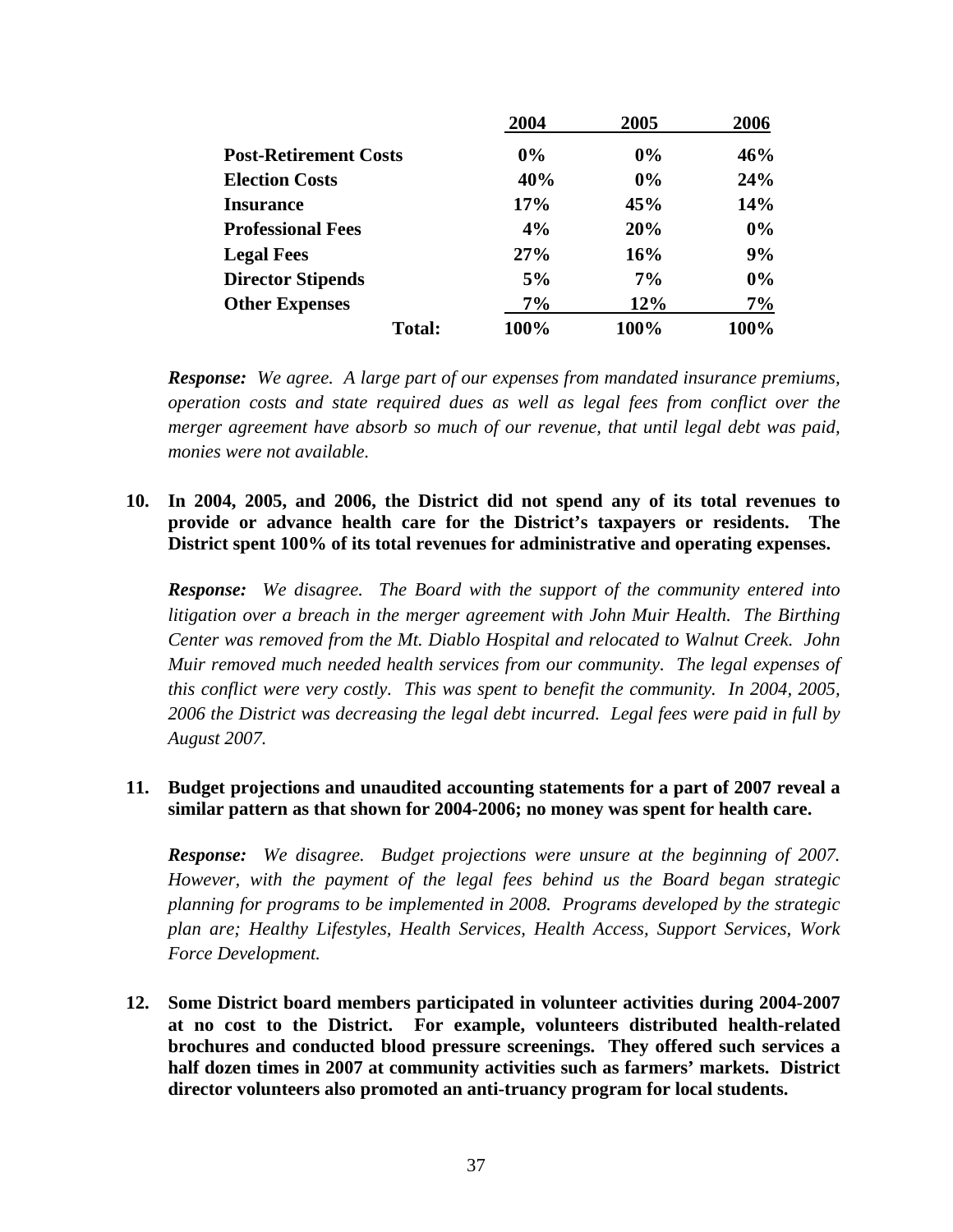*Response: We agree and clarify. Health booths were provided by the district at farmer's market as a preventive approach to improving the health of the district. These booths have been very successful in challenged life-style choices and uncovering undiagnosed hypertension. When the District did not have extra funds to spend on programs, Board members were committed to serve the community by volunteering there time and their personal funds.* 

**13. The District claims credit for a single \$5000 donation in 2007 to the nursing program at California State University East Bay. The purpose was a scholarship. The donation was not a budget item, but represented re-directed funds that reportedly had been set aside for a director's stipend.** 

*Response: We disagree. The discrepancy over budget and monies actually available after all monies received by the end of the year carried over to provide funds for a nursing scholarship.* 

# **14. The scholarship donation is the only expenditure the District has made for a healthrelated purpose since 1996.**

*Response: We disagree. The expenditure of funds for the return of the Birthing Center is health related. Health booths and projects –* 

• *"Project: HEROES" a children's obesity prevention program took an enormous amount of organization with various members of our community.* 

*The program was developed last year for the Martinez Unified School District. Kaiser Health Foundation granted the committee for this project \$15,000 and the District Board granted \$25,000 for implementation.* 

*However, the project is on hold because the Martinez School District backed out at the last minute.* 

*We are working to establish this program in the Mt. Diablo School District.* 

# **15. On February 8, 2008, the District's Board adopted a budget for calendar year 2008. The budget contains a line item allocating \$70,000 to "community Activities." No specific activities or projects were approved at the time the budget was adopted.**

*Response: We agree and clarify. The District Board was working on several projects:* 

*The HeartSafe/AED program. This program is in collaboration with Los Medanos Community Health Care District. We Will have distributed 5 AEDs by the end of the*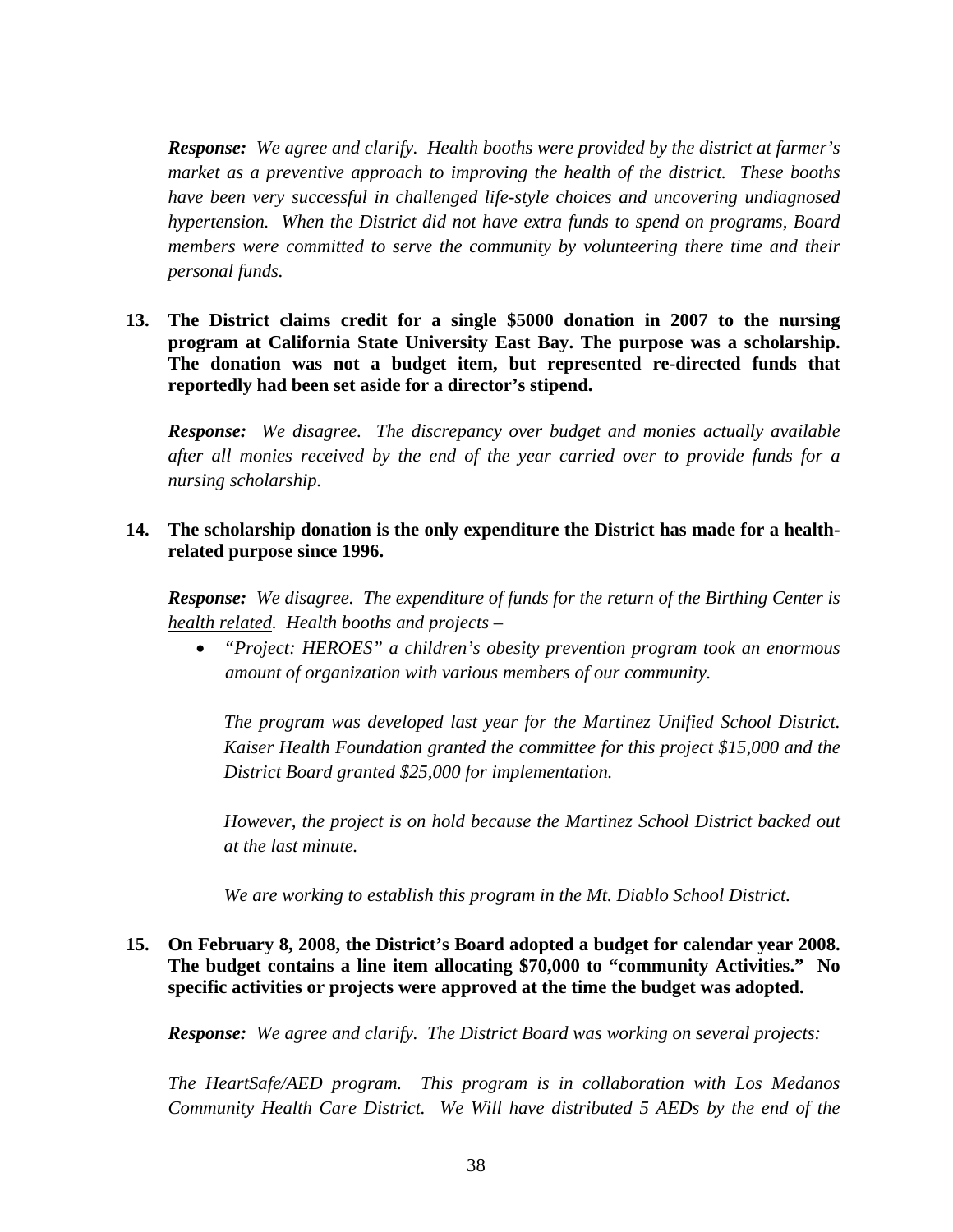*year and placed each in areas based on public need. Amount of \$14,000 has been budgeted.* 

*Community Health Fund Grant Program. The grant fund is a partnership of moneys between John Muir Health and Mt. Diablo Health Care District. The Board has contributed \$133,000, Interviews with potential grantees are already underway and funds should be distributed by the end of October. Grants will fund an organization for one year. The areas of focus based on the strategic plan are:* 

- *Senior health*
- *Teen awareness of STD's*
- *Continuation of the Isabelle Chenoweth Nursing Scholarship started last year*
- *Children and Obesity*
- *Dental*

*John Muir/Mt. Diablo Community Health Fund. As part of the merger agreement, every year this fund gives out approximately 1 million dollars to organizations who meet health needs of high risk populations within the community. Five members from John Muir Health and 5 members from Mt. Diablo Health Care District sit on the Board that distributes these funds. (See Attachment)* 

# **16. The parties to the 1996 agreement between the District and John Muir Health continue to perform their obligations pursuant to their agreement.**

*Response: We disagree. John Muir Health removed the Birthing Center that they promised to expand on the Concord Campus. They promoted a merger of "equals" and then removed our CEO, our CFO, and removed 2 District Board Members from the System Board and one District Board Member from the Network Board, and there were plans to remove the Heart Institute.* 

*The Mt. Diablo Health Care District is the "watch dog" for the Merger Agreement.* 

*The Mt. Diablo Health Care District Board has the responsibility to reject any transactions that would have the effect of transferring control over Mt. Diablo Concord Campus from John Muir Health to some other entity.* 

# **17. John Muir Health created a Community Health Fund pursuant to the agreement, to which it has made contributions of \$1 million annually intended for community grants to improve public health.**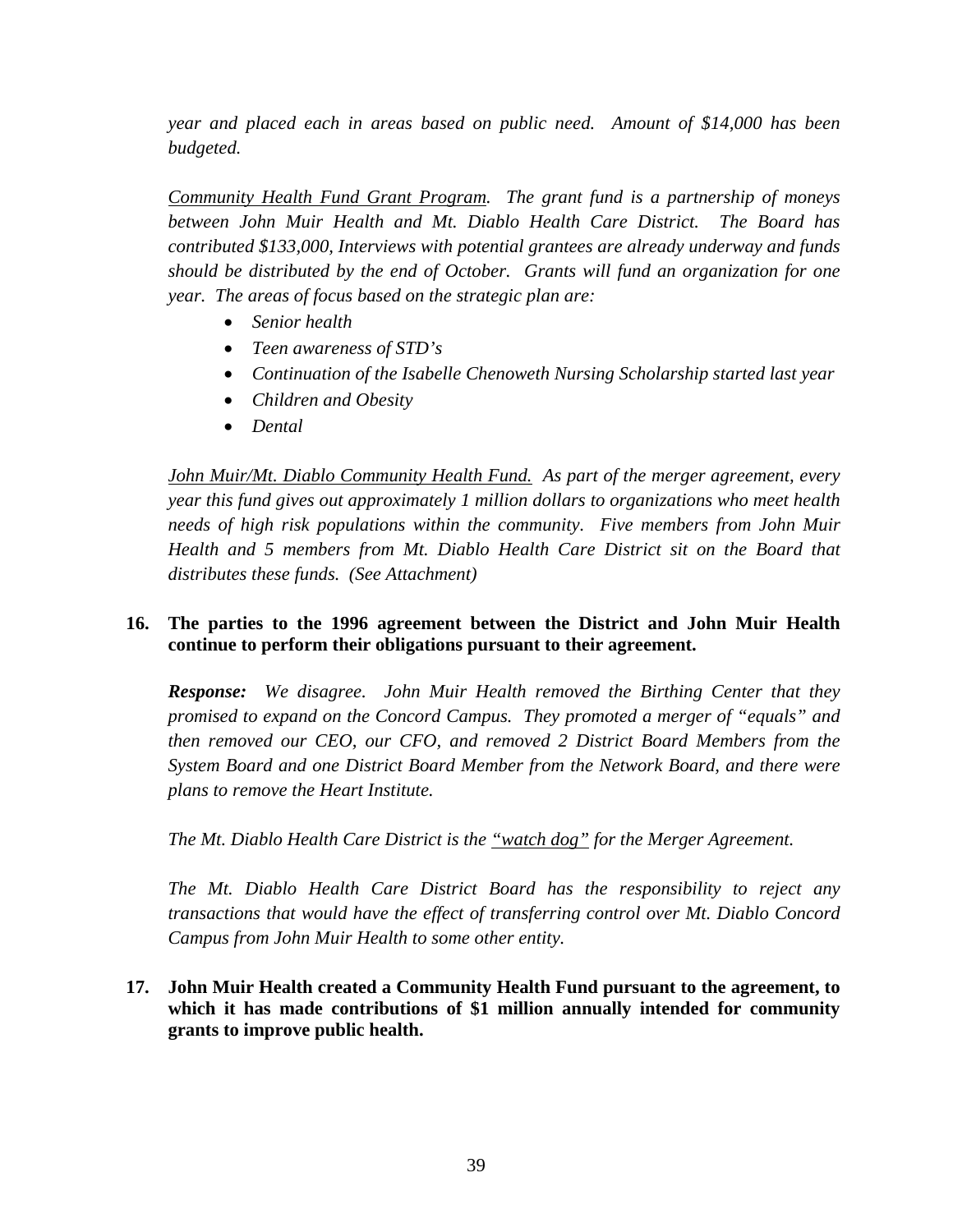*Response: We agree and wish to clarify. It was Mt. Diablo Health Care District that*  insisted that the John Muir/Mt. Diablo Community Health Fund be part of the *Community Benefit Agreement and disburse \$1 Million annually to the community.* 

**18. The District contends that under the terms of the 1996 agreement with John Muir Health, it has continuing responsibilities. For example, the agreement provides that certain defaults by John Muir Health would result in termination of the agreement and permit the District to recover assets from John Muir Health, including the Mt. Diablo Medical Center building and property transferred by the District in 1996.** 

*Response: We agree.* 

**19. There is no suggestion by the District in the public record, including the District's submissions to LAFCO, that there is any reasonably foreseeable possibility of default by John Muir Health under the 1996 agreement that would trigger the rights reserved by the District to recover the hospital. John Muir Health recently began a major addition to its Concord campus, an event that makes such a default highly unlikely.** 

*Response: We disagree. There was no suggestion that foresaw the breach in the agreement, that John Muir Health would violate the Merger Agreement when they removed the Birthing Center from Mt. Diablo Medical Center. Recently, they had plans to move the Heart Institute to John Muir Health. Several district hospitals in California have now been returned to their districts after a merger failed, i.e. nearby hospital in west Contra Costa County. Many hospitals across the country have been forced to close their doors. If Contra Costa County becomes limited in the ability to care for poor and indigent due to budget cuts, those people will seek care at the private hospitals. Beds would be filled with patients who cannot pay for care or where reimbursement is minimal.* 

# **20. The District controls neither the board of directors of John Muir Health nor the Community Health Fund established through the 1996 merger agreement.**

*Response: We disagree. The John Muir/Mt. Diablo Community Health Fund was a obligation of John Muir as a result of the merger agreement. The John Muir/Mt. Diablo Community Health Fund Board is made up of 5 members from John Muir Health and 5 members from the Mt. Diablo Health Care District. The District controls 50% of the decision makers to that Board. Over \$12 Million has been granted to the community through grants agreed on by this Board.*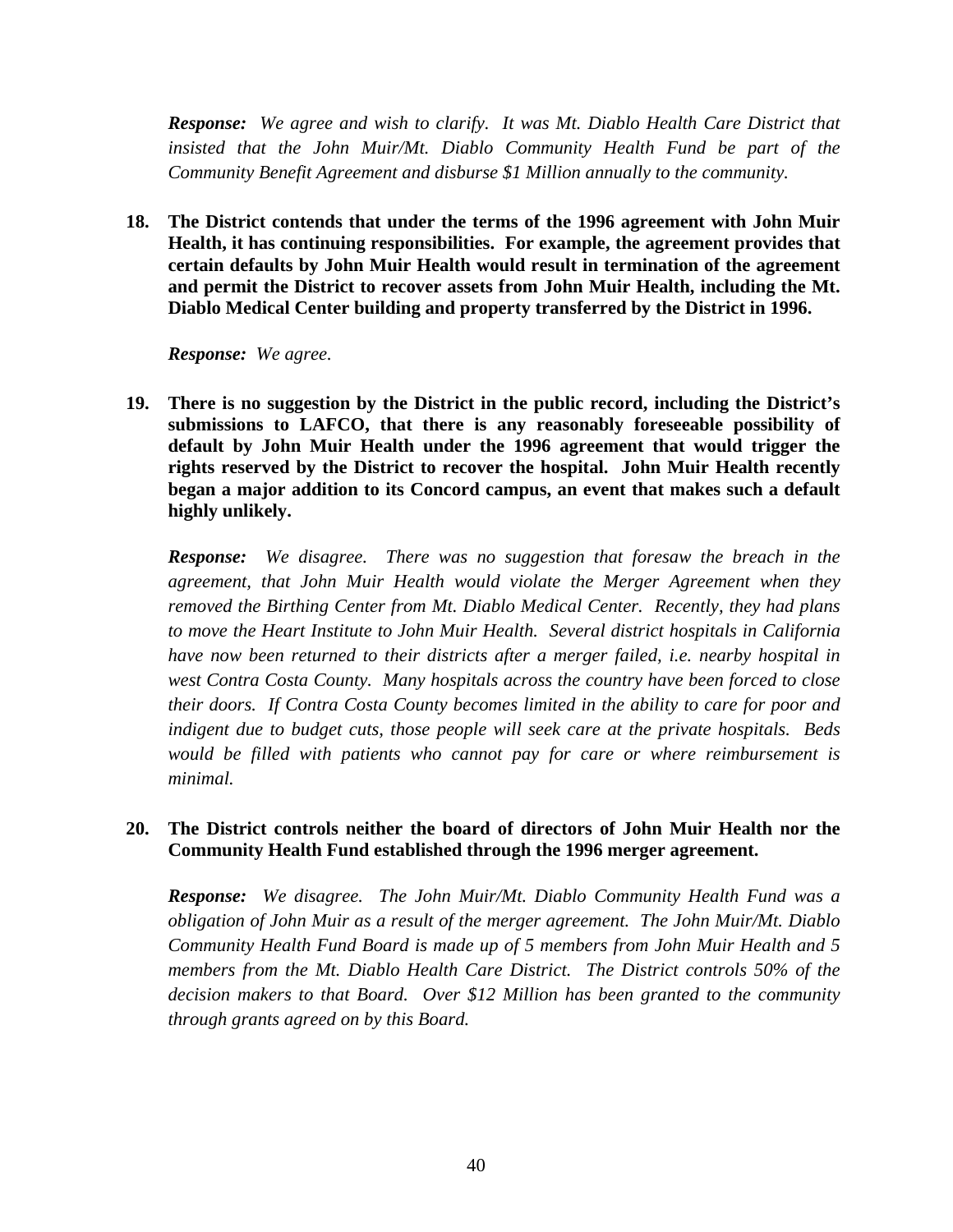**21. The District and John Muir Health are currently negotiating another agreement. This proposal would establish a conduit to provide grant funds to the District to be passed through the District to selected organizations. A one-year agreement is likely. The District would incur administrative expenses in its role as a conduit for the grants.** 

*Response: We agree and clarify. The District is pleased to have negotiated a Public/Private Partnership with John Muir Health. Mt. Diablo Health Care District will contribute \$133,000 and John Muir Health will contribute \$140,000. This collaboration will benefit the Mt. Diablo Health Care District. (See attachment and Dudek report to LAFCO) The board has budgeted \$12,000 in clerical fees. A program manager may be needed in the future.* 

**22. As part of the arrangements to secure the grant contract with John Muir Health, the District's 2008 budget line item entitled "Community Activities" was increased from \$70,000 to \$130,000, effective May 1, 2008. The District also has plans to hire a part-time executive director to administer the anticipated grant program. A new budget line item, also effective May 1, 2008, allocates \$39,996 for a "CEO/Administrator." As of that date, the District had not created a job description for the new position.** 

*Response: We agree.* 

**23. The District's revised budget, as of May 1, 2008, calls for a total annual operating budget of \$328,300. Anticipated 2008 revenues remain unchanged, at \$266,200.** 

*Response: We agree and clarify. On May 16, 2008, the board was notified of estimated tax revenue to be paid. The updated estimated revenue for 2008 would be \$323,500.* 

**24. The Contra Costa County Local Agency Formation Commission (LAFCO) is responsible for studying special districts and the services they provide. LAFCO accomplishes this by completing periodic Municipal Services Reviews (MSR). Typically, the MSR process is completed every five years for special districts such as the Mt. Diablo Health Care District.** 

*Response: We agree.* 

**25. In August 2007, LAFCO completed its MSR for the District. While it did not recommend dissolution of the District, LAFCO recognized that additional scrutiny was warranted and directed the District to provide it with an interim report in 2008 on its activities and expenditures.**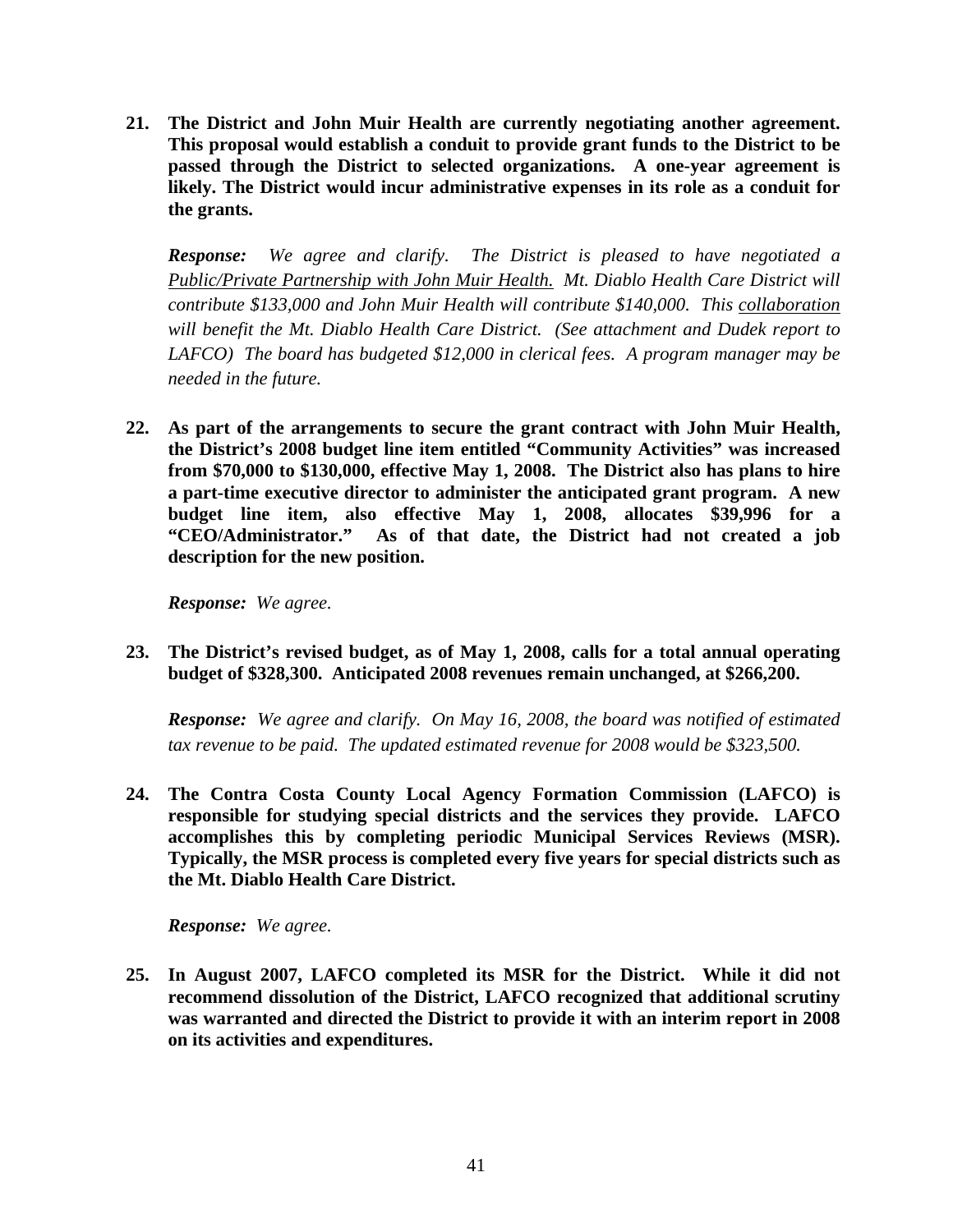*Response: We agree and clarify. The reported stated "Maintain status quo, with annual reports to LAFCO". Under Suggestions: Mt. Diablo Health Care District, "Pursue opportunities to participate in Joint Powers Agreements and other programs to reduce liability and medical insurance costs."* 

# **26. Dissolution of the District may be initiated by either Board action or a petition of District voters.**

*Response: We partially disagree. While the Board may initiate the dissolution of the District it requires a vote of the people to dissolve the District, not merely a petition.*

# **27. Upon dissolution, the District's rights and obligations, both existing and contingent, would have to be taken over by another agency.**

*Response: We disagree.* 

- *The succession as described in the Cortese-Knox-Hertzberg bill states that the city in which the District resides is the successor.*
- *The city of Concord would have to administer the District Funds, which could only be spent for health related projects.*
- *Mt. Diablo Health Care District as a Special District is focused on health care only.*
- *This means the city would have to hire a Health Program administrator. The city would move in an unfamiliar direction.*
- *The city would have to absorb the future cost of Board Health Benefits.*
- *There would be election costs to dissolve the District (\$80,000)*
- *Litigation to dissolve the Merger Agreement is costly*
- *Loss of the \$1 million annual grant from the John Muir/Mt. Diablo Community Health Fund. (part of the merger agreement).*
- *Litigation with the State of California regarding the District's oversight of 2 employee pension funds (which they would not allow the District to turn over to John Muir Health).*

# **28. The District has never adopted a plan for its dissolution, nor has the Board ever proposed a study of how to accomplish the District's dissolution.**

*Response: We agree. The board majority feels there is much to accomplish and we have a job to do. We see no reason to adopt a plan for dissolution although one is spelled out in the Cortese-Knox Hertzeberg.*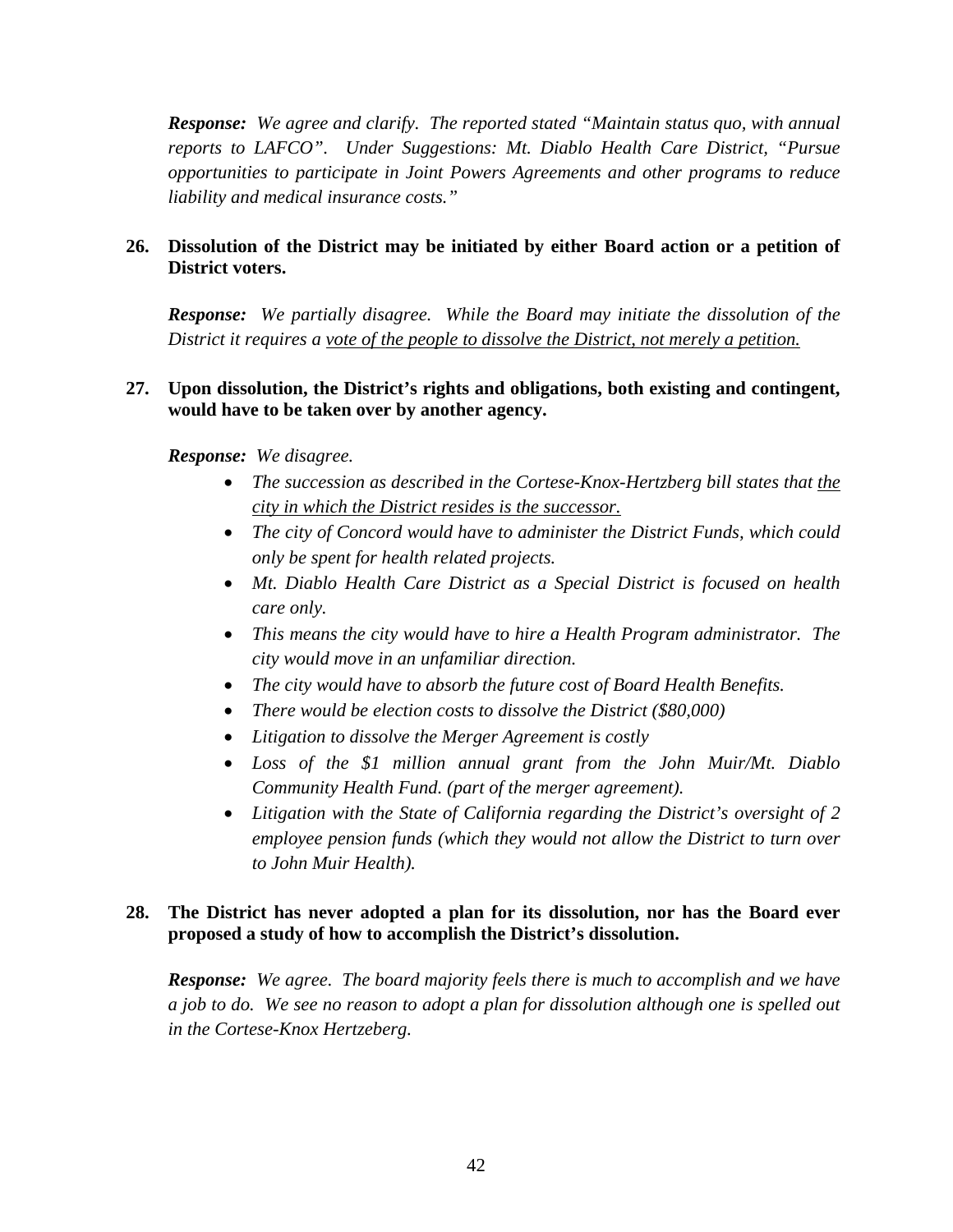# **CONCLUSIONS**

**1. Since the last Grand Jury report in 2003, the District has not contributed any significant financial support to benefit the health and welfare of its residents. It has collected and spent over \$1.3 million of taxpayer money, virtually all of which was used to pay for administrative and operating expenses--to perpetuate the District's existence.** 

#### *Response:*

- *The District has spent much of the revenue collected on legal fees attempting to keep health resources in our community. State mandated requirements has also eaten up a large amount of revenue. Since legal fees are no longer a cost to the District, that money being channeled into programs that benefit the health our community.*
- *The District is one half of the John Muir/Mt. Diablo Community Health Fund Board and has contributed over \$12 Million in "tax-free dollars" to our community through collaboration with other foundations.*
- *The District paid a significant price defending the Birthing Center to remain in our community.*
- *The District is mandated to pay \$80,000 for election costs plus insurance, and professional services of a CPA and Auditor. It is true the District does not receive what other Health Care Districts do in the State because of the County Auditor's questionable view of Prop 13 resource distribution in our district.*
- *As with any office conducting business, costs are incurred. The costs have not been extravagant but suitable to our mission.*
- *The Grand Jury has made its report with most of its conclusions based on negative input. The summary of this report gives the positive side of the Mt. Diablo Health Care District working to increase the health of our constituents.*
- *The District, despite all of its challenges, is dedicated to serve the health needs of our community.*
- **2. The proposed grant donation agreement between the District and John Muir Health, which is likely to result in new administrative costs, including the salary and benefits of new staff, will not benefit the District. The District's 2008 budget allocations for staff expense and its "Community Activities" appear to be unrealistic, especially since budgeted 2008 expenses exceed anticipated revenues by \$62,000 (23%).**

*Response: The proposed grant agreement stipulates all monies to be spent only in the district. The estimated revenues for 2008 have increased and meet budget requirements.*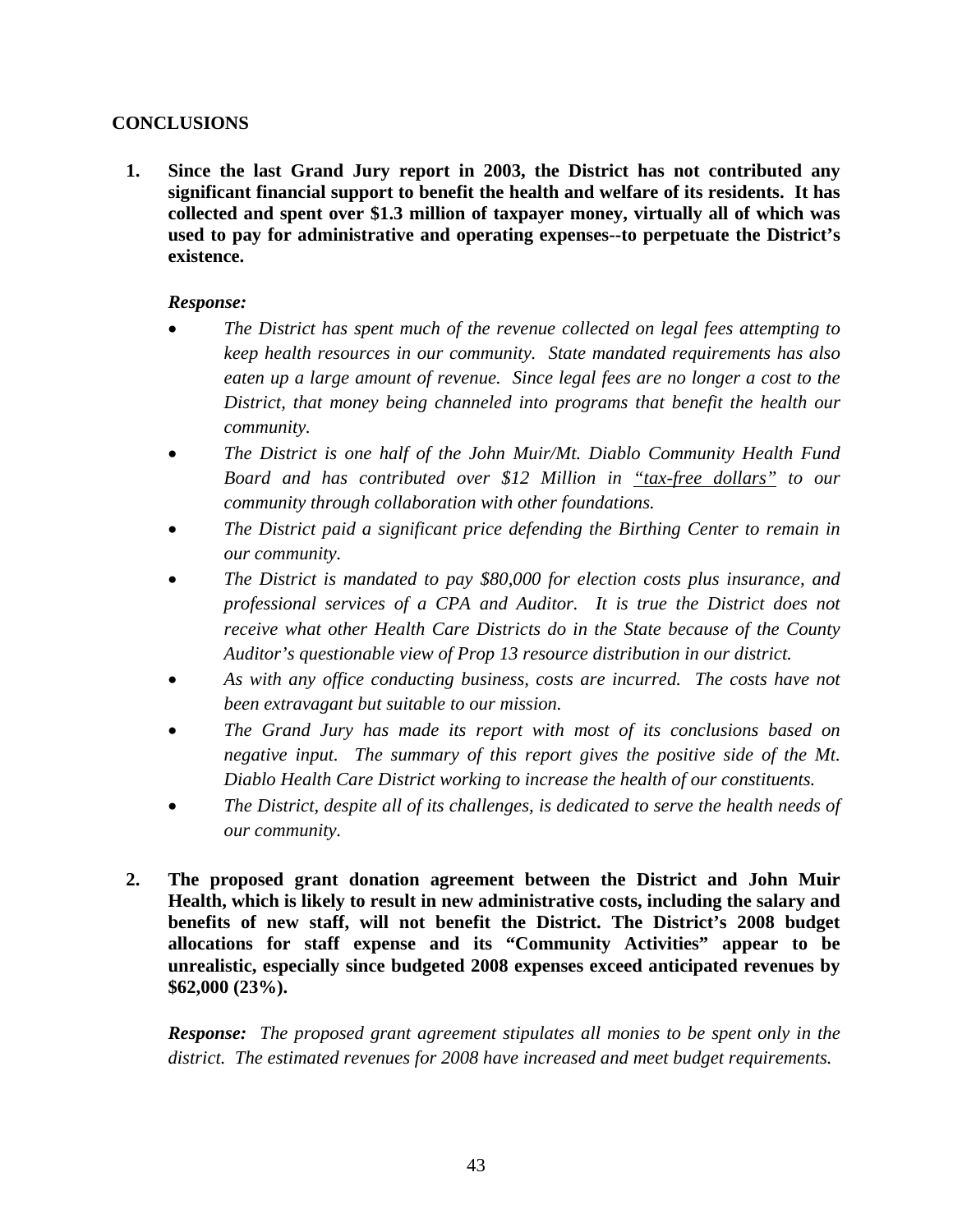**3. During the course of its investigation, the Grand Jury did not find any instances of malfeasance, and does not imply that any such culpability exists. Volunteer activities are commendable, but they do not require the cachet of a government agency.** 

*Response: We agree as this proves the value of operation costs and mandated expenses are important to good financial management and transparency.*

**4. Public officials who preside over obsolete organizations like the Mt. Diablo Health Care District need to act responsibly and provide for the agency's demise, including the orderly and efficient transfer of assets to, and assumption of liabilities by, successor agencies.** 

*Response: It is obvious that the Grand Jury has not considered the evolution of the Mt. Diablo Health Care District post legal obligations. Over the past 18 months, the Board has planned and prepared programs only now coming to fruition. That the Grand Jury chose a time of financial ebb without any thought given to potential, is a deceptive perspective. The district board is well aware of the Cortese-Knox-Hertzberg Local Government Reorganization Act 2000. It's far too costly to implement.*

#### **RECOMMENDATIONS**

**The 2007-2008 Contra Costa County Grand Jury recommends that:** 

- **1. Within six months of this report, the District's Board of Directors drafts a written plan for the dissolution of the District. The dissolution plan should include:** 
	- **a. A detailed task list, including time estimates for completion, of all steps required to complete the dissolution in an orderly and efficient manner.**
	- **b. Identification of problems related to District obligations to provide health insurance benefits to present and former District Board members, and recommended solutions to those problems.**
	- **c. Identification of all possible future events that likely would be necessary to create either rights in, or obligations of, the District under the 1996 agreement with John Muir Health or any other long-term contracts.**
	- **d. Evaluations of other public agencies that are qualified to act as successors to the District in connection with any possible future events or transactions, and corresponding rights and obligations.**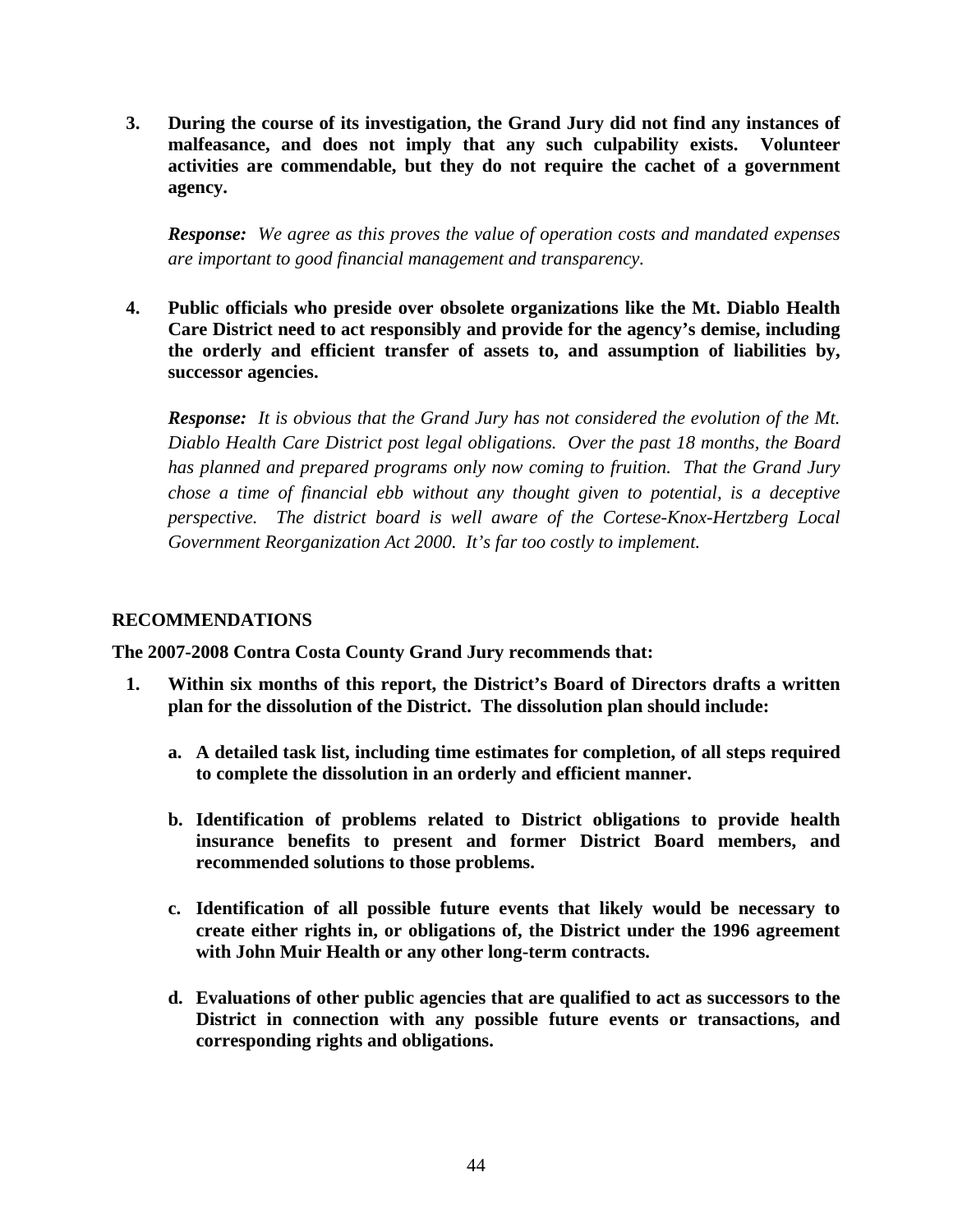*Response: The recommendation will not be implemented because it is not warranted or is not reasonable. The district does not intend to create a plan for dissolution instead; we will complete the strategic plan that we have for 2008 to contribute \$250,000 to better serve the health of the community.*

# **2. Within six months of this report, the District submits the dissolution plan to LAFCO as part of the report required by that agency during the District's 2007 Municipal Services Review.**

*Response: LAFCO is aware of our past and present position and has not recommended dissolution. Your conclusions have been misleading and biased on the present course for the Mt. Diablo Health Care District. A representative of the District Board met with the CEO of LAFCO and presented the new Strategic Plan and recommends the Board proceed. She understood that "planning is a process and not an overnight event."*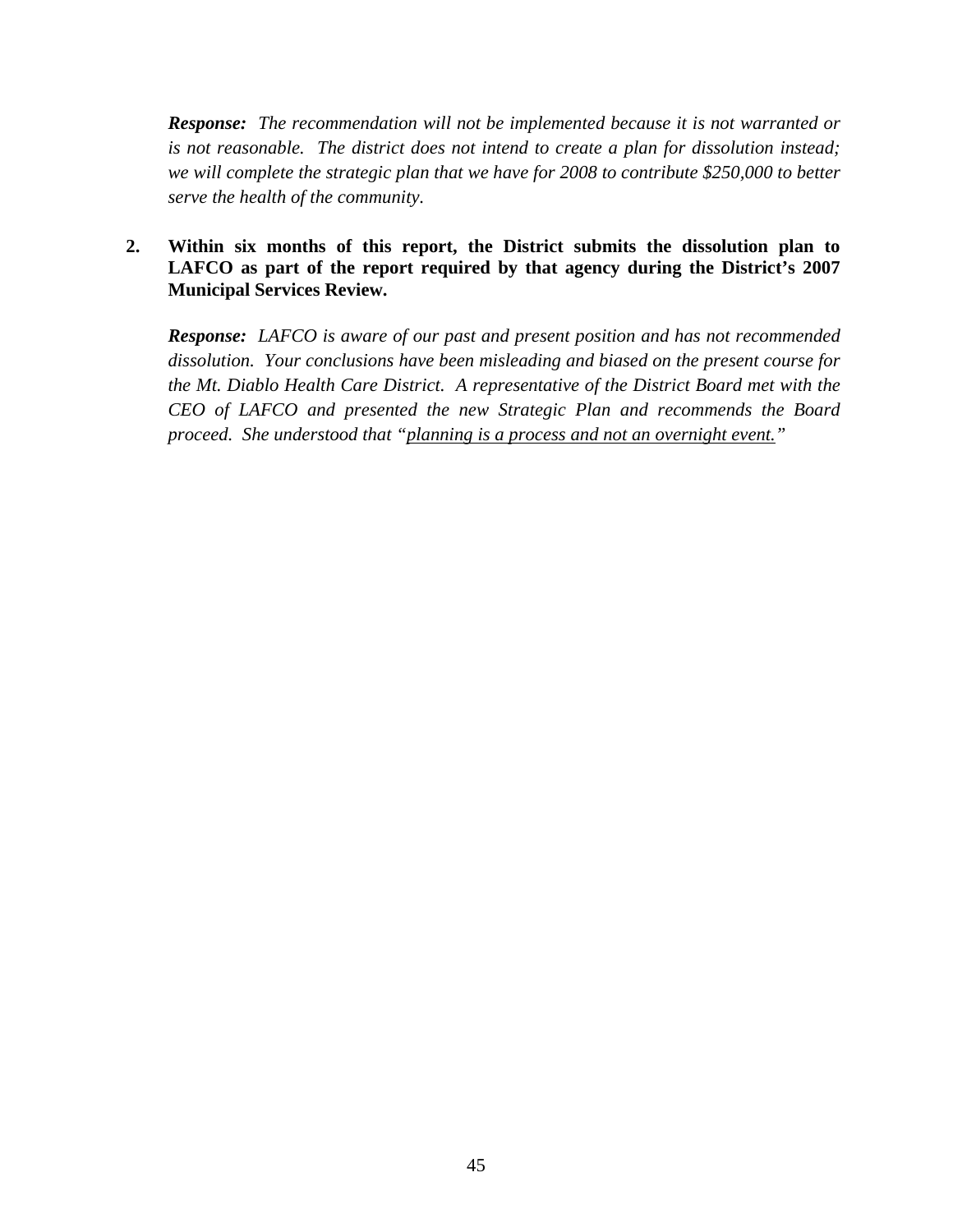#### **CONTRA COSTA COUNTY GRAND JURY REPORT 0807**

# **COUNTY EMPLOYEES MUST KNOW HOW TO RESPOND TO PUBLIC RECORD REQUESTS Inconsistent Compliance with State Law Limits Access to Public Records**

*Response from Contra Costa County Board of Supervisors* 

#### **FINDINGS**

**1. The California Public Records Act (PRA), Government Code Section 6250, was enacted in 1968 by the state legislature. At that time, the legislature declared,** *"that access to information concerning the conduct of the people's business is a fundamental and necessary right of every person in this state."*

*Response: Agree. The current version reads, "In enacting this chapter, the Legislature, mindful of the right of individuals to privacy, finds and declares that access to information concerning the conduct of the people's business is a fundamental and necessary right of every person in this state.*

**2. The PRA has been amended from time to time, and the courts have interpreted and applied its provisions in many published appellate court opinions. In a recent opinion, the California Supreme Court described the importance of access to public records as follows:** *"Openness in government is essential to the functioning of a democracy."* **International Federation v. Superior Court, 64 Cal.Rptr.3d 693, 697. (2007)** 

*Response: Agree.*

**3. The PRA provides that the public shall have access to all public records except for selected records that are specifically exempt from disclosure. Exempt records include personnel files, medical records, and many types of records that are part of ongoing criminal investigations.** 

*Response: Agree, with clarification. There are many kinds of records that are statutorily exempt from public disclosure. For example, exempt County records generally also include but are not limited to preliminary drafts, notes, and inter/intraagency memoranda that are not retained by the County in the ordinary course of business; certain records pertaining to pending litigation; test questions, scoring keys, and other examination data for employment examination; real estate appraisals or engineering studies relative to the acquisition of property, etc. The majority of the Public Records Act is devoted to describing exempt records, which is why it can be challenging*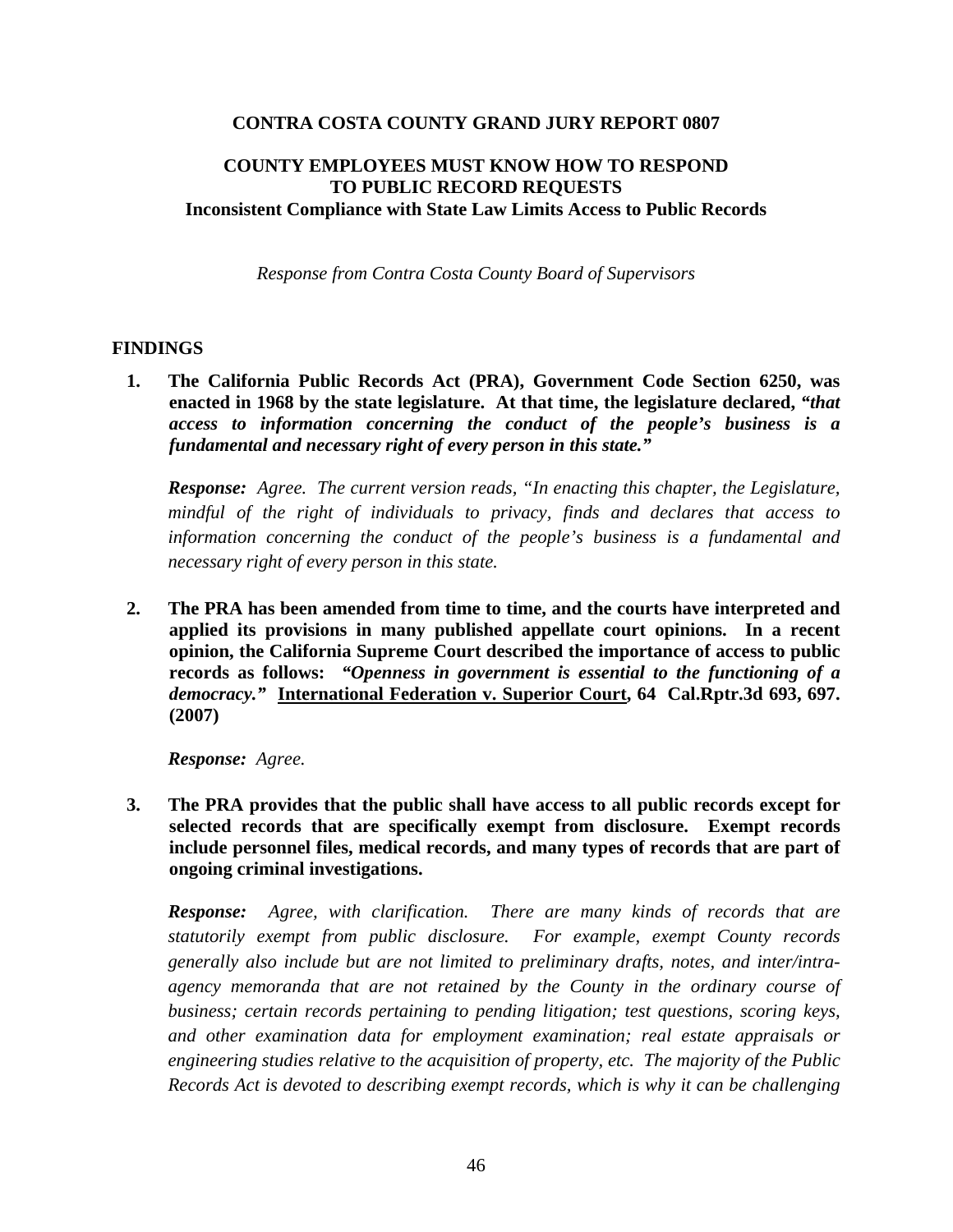*for staff at every level of the County organization to understand the Act and respond with perfect confidence to myriad public records requests.*

**4. Contra Costa County (County) and its various departments and functional organizations are subject to the PRA and must comply with its terms.** 

*Response: Agree.*

**5. Grand Jurors, who did not identify themselves as such, visited 12 County offices and asked to inspect or to secure copies of records that were known, or were likely, to be kept in those offices. Grand Jurors made a total of 17 separate record requests. Grand Jurors did not request records that were exempt from disclosure under the PRA. Requests were always made to the person who was the first point of contact at each office, usually a clerk or receptionist.** 

*Response: Since the Grand Jury did not identify the test departments, the County cannot accurately respond to this finding.*

**6. Grand Jurors found that, in some instances, County departments and their staff members responded appropriately to requests for access to or copies of public records.** 

*Response: Since the Grand Jury did not identify the test departments, the County cannot accurately respond to this finding.*

**7. Grand Jurors experienced other instances when the clerk or receptionist expressed no knowledge of the PRA, or the County's duty to provide access to records. On one occasion, a Grand Juror was sent to another office, in a different building, that did not have the requested records. On several other occasions, first point of contact employees posed questions such as: "Why do you want it?" "Are you an attorney?" And, "Who are you with?" Other employees made statements such as: "I'm swamped right now," "I'm very busy," and, "We are an impacted office."** 

*Response: Since the Grand Jury did not identify the test departments, the County cannot accurately respond to this finding. However, the County would agree that such responses to public record requests as described in the Finding are inappropriate.*

**8. On several occasions, Grand Juror requests for records were referred to a more senior clerk or office manager who was able to comply with the request. In one instance, the Deputy Director of Animal Services promptly met with the Grand Juror who made the request and the records were produced for inspection. Not all County offices visited had senior staff members available to handle requests.** 

*Response: Agree.*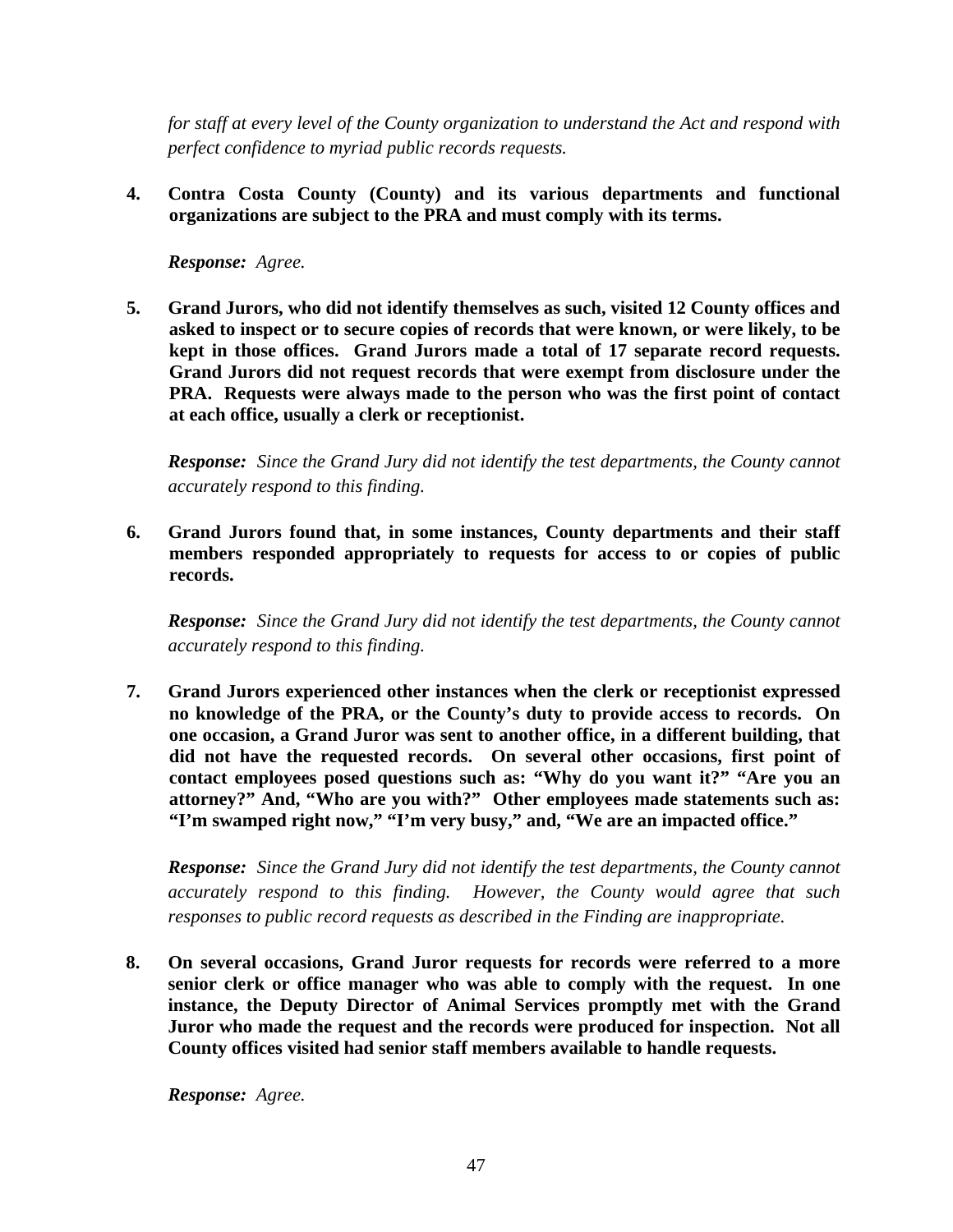**9. The County's Animal Services Department was not always responsive to PRA requests. One Grand Juror made a written request for copies of records on wild animals picked up in 2007, including information as to whether any had tested positive for rabies, and paid the requested \$1.00 copying fee. The request was made at the front desk, on a busy day, and the records had not been received four months after the request. No explanation or refund has been offered.** 

*Response: Lacking the name of the requestor, the Animal Services Department was unable to verify the finding. However, the County would agree that such lack of response to a public record requests as described in the Finding is unacceptable.*

**10. On December 18, 2003, the County Administrator issued Administrative Bulletin 120.4, entitled, "Public Access to County Records." The preamble states,** *"The purpose of this bulletin is to inform County departments about their legal responsibility under the California Public Records Act…with regard to requests for inspection of or copies of County records."* **Knowledge of the bulletin's existence, and compliance with the policies and procedures detailed therein, is inconsistent from one County office to another.** 

*Response: Agree. Maintaining the institutional knowledge of organizational policies and procedures is an ongoing challenge and training issue for many organizations, but particularly for a county government agency with over 9,000 employees and service providers in more than 450 separate offices. Building a uniform knowledge base among all County employees continues to be a high priority and goal of the County.*

- **11. County Administrative Bulletin 120.4 contains information organized under the following major headings:** 
	- **I. Confidential documents and documents not required to be disclosed**
	- **II. Confidential legal documents**
	- **III. Employee information disclosure**
	- **IV. Access to public records**

**Sections I through III deal with exceptions to the law requiring disclosure; i.e., the reasons public access to records may be denied. Only section IV outlines how the public is to be afforded its rights under the PRA.** 

*Response: Agree. The policy is organized in this way in order to avert the release of confidential/exempt documents, which, if it should occur, could compromise someone's privacy and expose the County to liability. Before a County employee discloses County records, he or she must gain a good understanding of what is a disclosable public record and what is a confidential/exempt record, and must also learn to recognize the need to*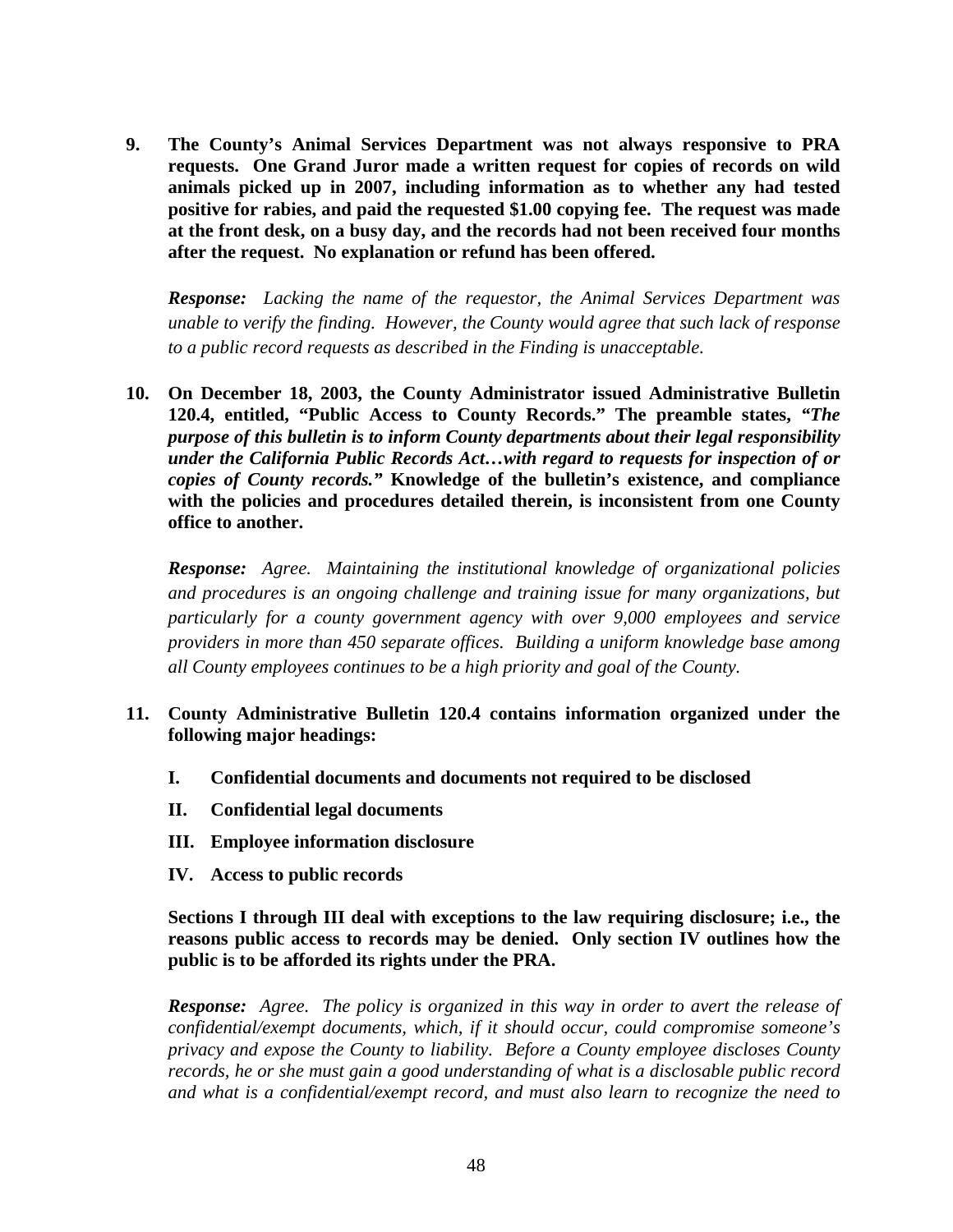*consult legal counsel when that distinction is unclear. If Section IV was moved to the beginning of the policy, an unknowing staff person might read no further than Section IV and mistakenly release a confidential record. The whole policy is important and is organized to encourage staff to read the whole policy and not just the procedures.*

**12. California Government Code Section 6253.1 states that the public agency shall assist the member of the public to make a focused and effective request that reasonably describes an identifiable record or records by making certain specified actions to the extent they are reasonable under the circumstances. County Administrative Bulletin 120.4 is silent on this duty.** 

*Response: Agree.*

**13. County Administrative Bulletin 120.4 includes a policy that requests for public records 'should be made in writing.' Grand Jurors found that four of the offices visited, Environmental Health, the Animal Services and Building Inspection departments, and the Assessor required written requests, and had forms available for that purpose.** 

*Response: Agree. Written requests are not required by County policy but are "recommended". While many public records requests can be filled immediately upon oral request, a written description of the request facilitates an understanding between the requester and County staff as to what documents are being sought. Some County departments have developed forms for this purpose that relate to the types of documents retained by the departments.*

**14. A Grand Juror asked representatives of two County law offices to permit inspection of any written policies related to the e-mail transmission of confidential documents. The District Attorney's office produced County Administrative Bulletin 120.4. The Public Defender's office advised that no policy existed.** 

*Response: Agree. County Administrative Bulletin 120.4 provides guidance on public access to county records but does not pertain to the e-mail transmission of confidential documents. The County has a written policy on e-mail but not on the transmission of confidential documents via e-mail. Confidential e-mail documents are treated no differently than other confidential documents.*

**15. Some County records are only accessible by computer. The PRA also applies to such records. In one instance, a Grand Juror asked the General Services Department to inspect maintenance records on County automobiles, specifically a hybrid model. An employee in the automotive maintenance office informed the Grand Juror that all the records were computerized. After purportedly conferring with a superior, the employee informed the Grand Juror that the records could not be viewed**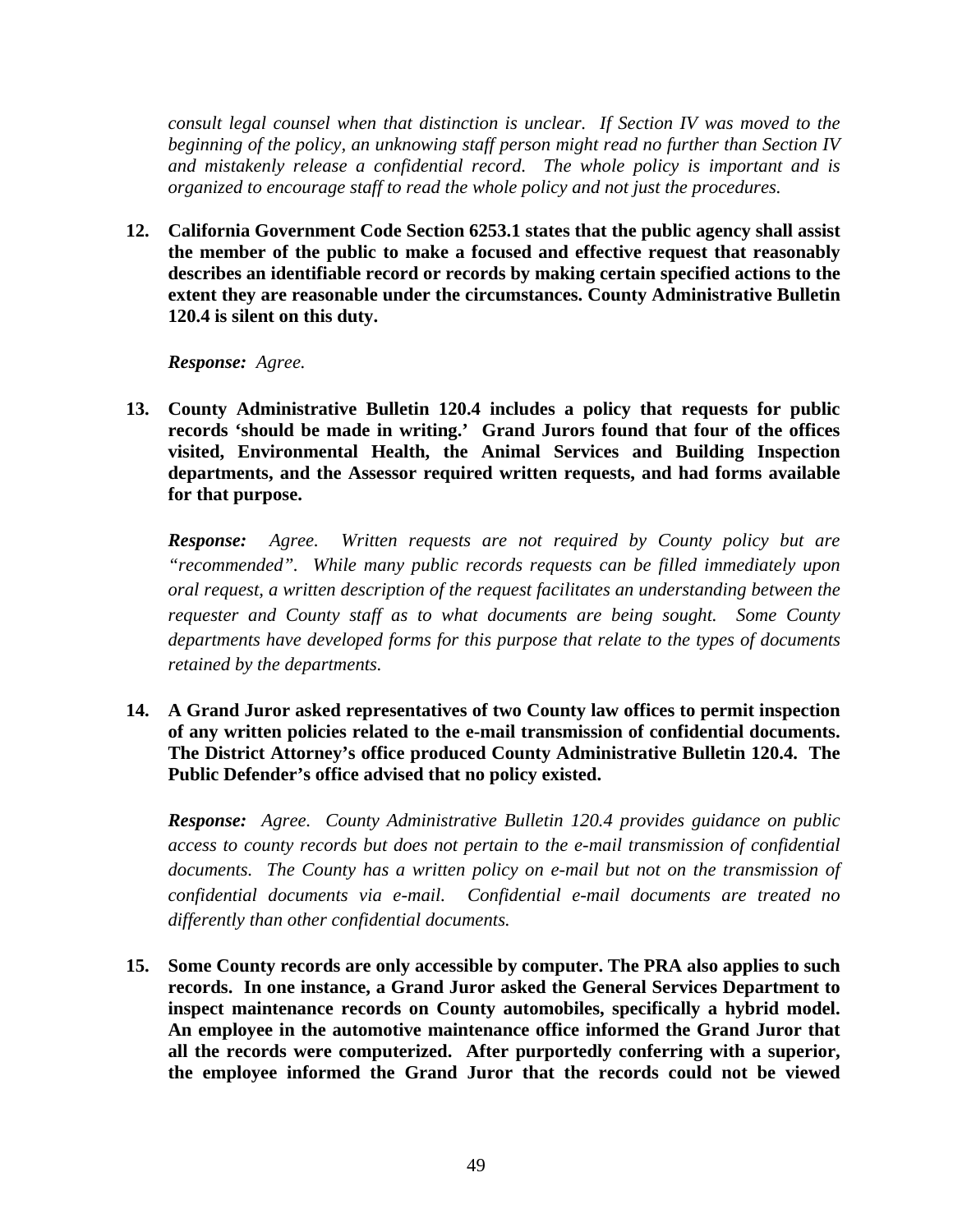**because no computer terminal was available for use by the public, and that only County employees had access to the database.** 

*Response: Partially disagree. The Grand Jury failed to fully describe the staff response in its Finding.* 

*In an effort to reduce the amount of paper and paper transmittal, the County maintains a significant amount of business information on database systems. Some of these systems can be accessed by the public via a kiosk or internet search site. However, most County data systems are designed for business purposes and/or also store confidential information. Reports can be produced from these data systems in order to tabulate and display data for the public. When a request is made for public information that is stored in an electronic data system, the County produces the information in the electronic format in which it is stored provided its release does not compromise confidential information or proprietary software and the information is available in electronic format. In other circumstances, the County provides copies of responsive data system reports or compiles a report that displays the requested information. The Public Records Act permits the agency to recover its costs associated with electronic media, paper copies, or system programming required to produce the requested records or data.* 

*In the specific example described in this Finding, the requester asked to inspect hybrid vehicle maintenance records. The Fleet Services Manager explained to the requester that physical vehicle maintenance records are not maintained by the County and described the information technology in which the records exist. He offered to compile and print out records from the fleet system to meet the requester's needs. He attempted to assist the requester to define the request by describing the types of data maintained on the system, e.g., types of repairs, dates, etc. He followed up by calling the requester twice in an effort to satisfy the request.* 

*Although County staff was unable to identify the requested information, staff satisfied the requirements of the Public Records Act by making a reasonable effort to elicit additional clarifying information from the requester that will help identify the record or records (reference Finding No. 12).* 

#### **RECOMMENDATIONS**

**The 2007-2008 Contra Costa County Grand Jury recommends that:** 

- **1. Within six months of this report, County Administrative Bulletin 120.4 be reviewed and revised as necessary to comply with legislative changes and court decisions. The revised bulletin also should include:** 
	- **a. A requirement that each department's written policy with regard to public record requests be conspicuously posted or otherwise made available at each County office.**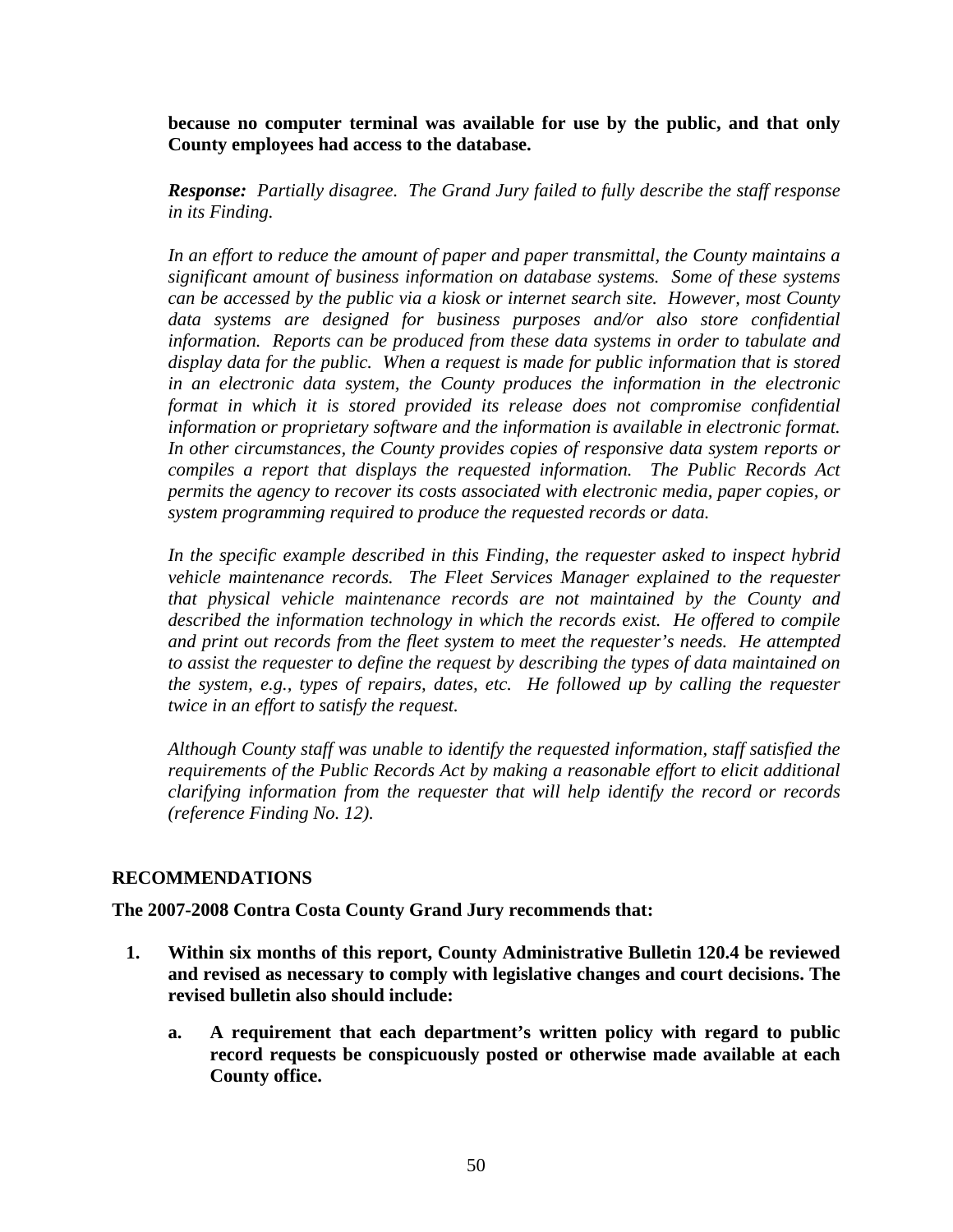- **b. A standard form for use in all County offices for requests to inspect or obtain copies of public records.**
- **c. A policy and procedure to allow public access to records that are accessible only by computer.**
- **d. The public's rights under the PRA should be emphasized rather than the exceptions to the law. Section IV of County Bulletin 120.4 should appear as section I. The County's duty to assist members of the public should also be described.**

*Response: The recommendation will be partially implemented within six months. The Board of Supervisors has directed County staff, under the guidance of the Internal Operations Committee, to develop the following materials:* 

- *a. A standard County pamphlet on the County's policies and general procedures on public records requests will be developed and made available at County offices and public reception areas. This is not a statutory requirement for counties, but a good customer service practice.*
- *b. A standard public records request form will be developed and made available on the County's website and for use by County departments.*
- *c. County Administrative Bulletin No. 120 will be expanded to include procedures for responding to requests for records that are stored in an electronic data system.*
- *d. An introduction will be added to Administrative Bulletin No. 120 that more thoroughly explains the County's obligations to provide public records.*
- **2. Within six months of this report, all County departments be required to have written polices and procedures, based on revised Administrative Bulletin 120.4, intended to ensure consistent, timely, and lawful responses to requests for public records.**

*Response: The recommendation will be implemented within six months. The County will update and redistribute its existing policy on public records accessibility ad will provide training to staff on procedures for responding to public records requests. A single County policy is the most effective way to achieve consistent and appropriate responses*  to public records requests. Therefore, departments will be required to utilize the *County's written policy on public records accessibility. Departments may supplement the Countywide policy with policies and procedures associated with the specific method in which they store and access County records.*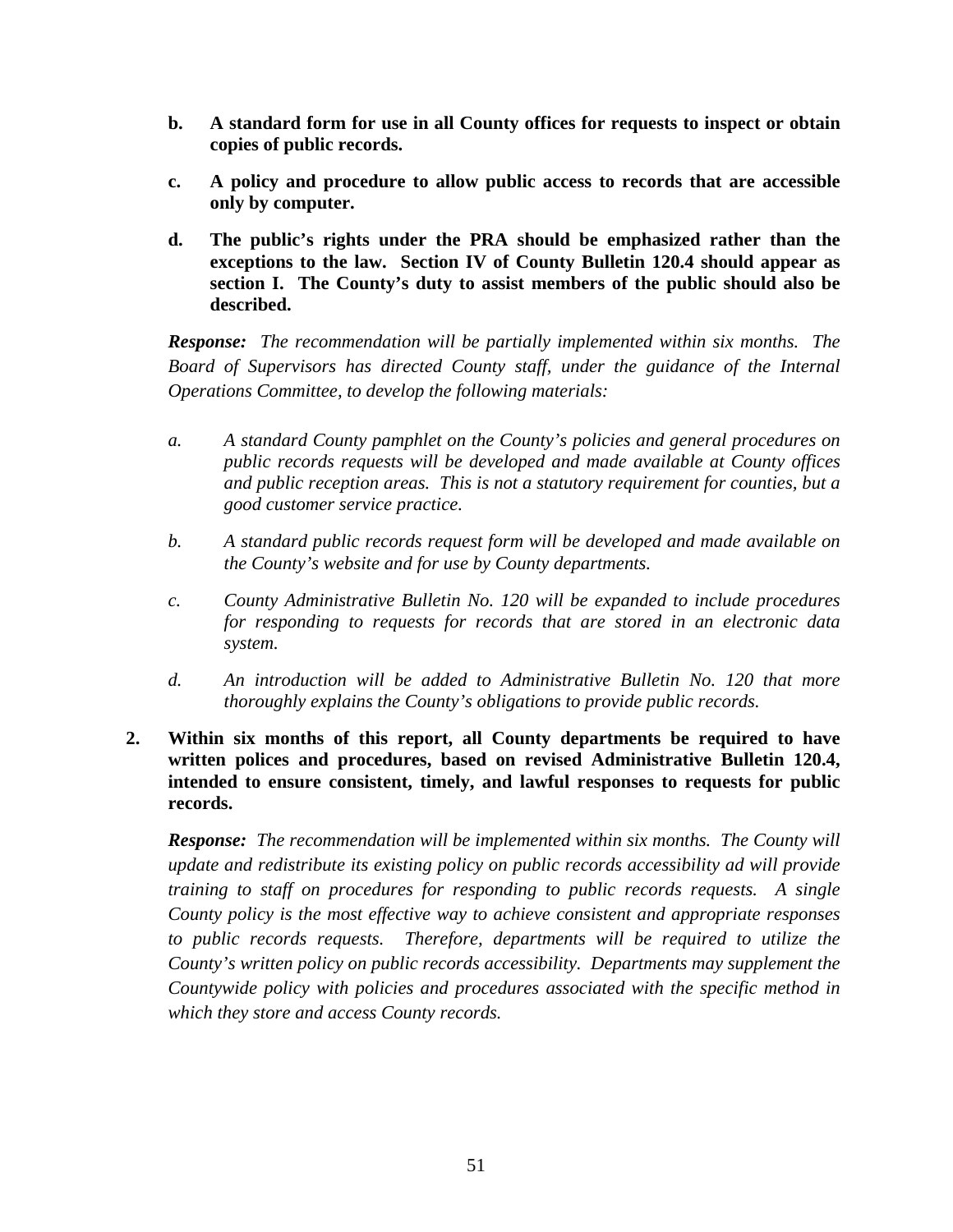**3. Within six months of this report, all employees that interact with the public at County offices where records are maintained receive training as to the County's responsibilities, including County and department procedures, to comply with the California Public Records Act.** 

*Response: The recommendation will be implemented within six months. The County will provide training for County managers and those employees that perform primary reception duties with the general public.* 

*In response to the Grand Jury report and for the interim period pending implementation of the recommended actions, the County Administrator sent the attached memo to County department heads redistributing current applicable County policies and directing departments to review their operating policies to ensure conformity with County policies. Departments were also asked to re-circulate the County policies with staff most likely to receive or respond to a public records request, such as managers, supervisors, and receptionists.*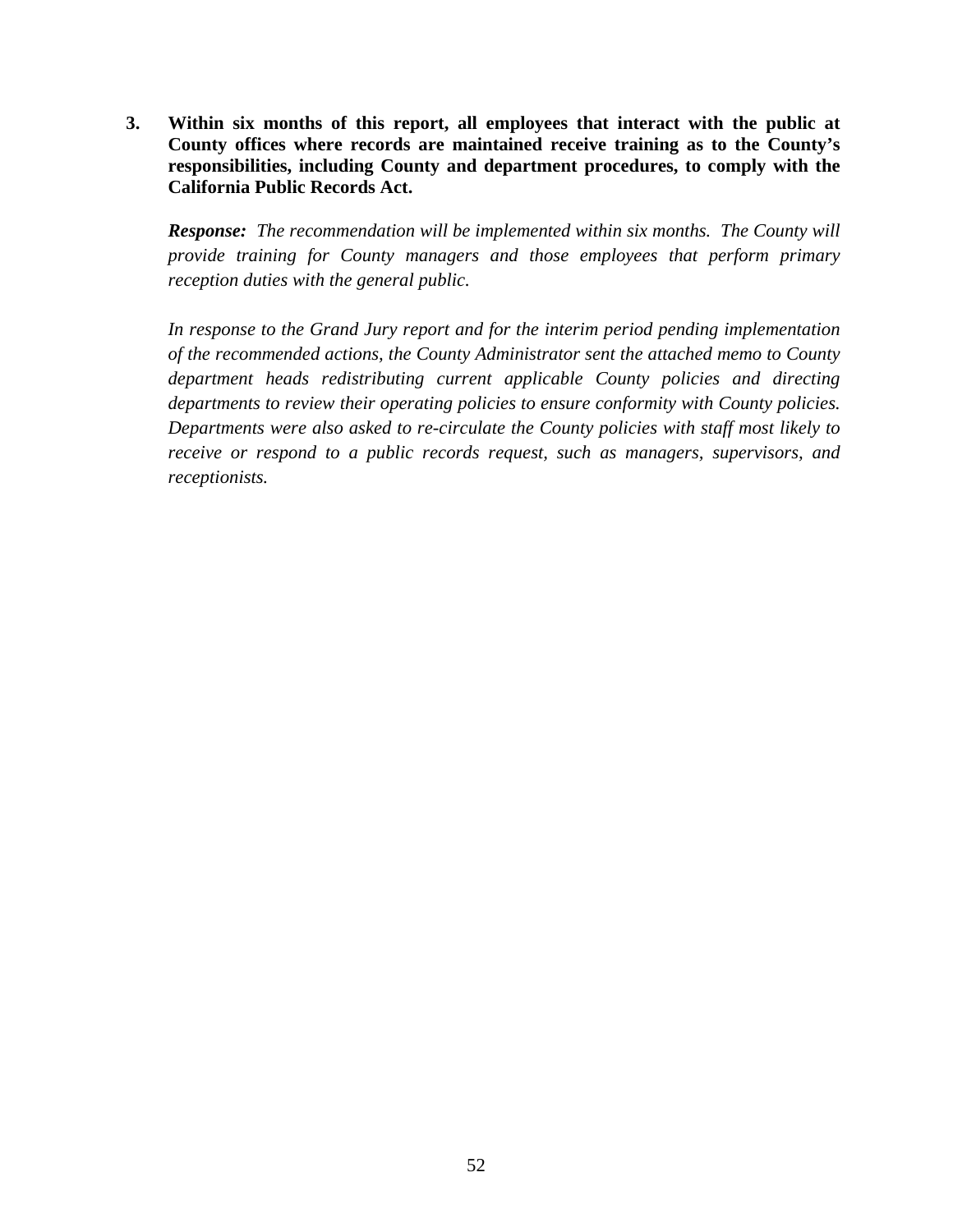#### **CONTRA COSTA COUNTY GRAND JURY REPORT 0808**

#### **AQUATIC JUNKYARDS EXIST IN CONTRA COSTA COUNTY**

*Response from Contra Costa County Board of Supervisors (BOS) and Office of the Sheriff, Contra Costa County (OS)* 

#### **FINDINGS**

**1. Sections 663 and 663.5 of the California Harbors and Navigation Code specify that county sheriffs have the primary law enforcement responsibility for waterways within their respective jurisdictions.** 

*BOS Response: Agree.* 

*OS Response: Agree.* 

**2. Contra Costa County (County) shares waterway boundaries with Sacramento, Solano, San Joaquin, and Alameda Counties.** 

*BOS Response: Agree.* 

*OS Response: Agree.* 

**3. The County is responsible for approximately 200 miles of waterways and shorelines.** 

*BOS Response: Agree.* 

*OS Response: Agree.* 

**4. These waterways are important to the county and the state, not only because they are the source of drinking and irrigation water for millions of the state's citizens, but because they also offer fishing and recreational opportunities.** 

*BOS Response: Agree.* 

*OS Response: Agree.*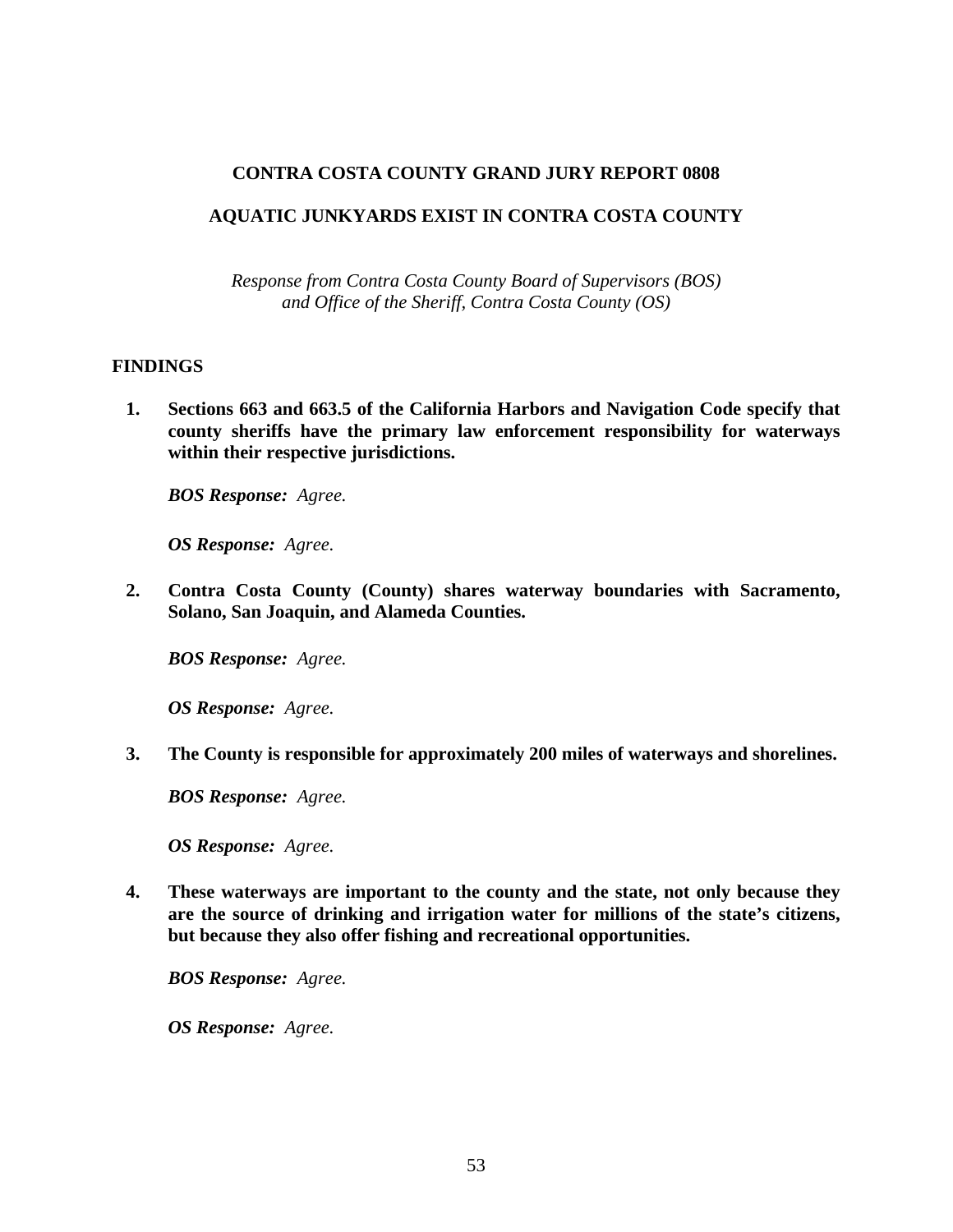**5. There are places in the County where waterways, shorelines, and adjacent land are littered with debris, abandoned vessels, docks and pilings, gutted mobile homes, and houses that have fallen into the waterway.** 

*BOS Response: Agree. Further cleanup of county waterways is necessary. The County Department of Conservation and Development (DCD) code enforcement staff has been diligent in identifying code violations, discussing building, zoning, and health concerns with property owners, citing violations, and pursing code enforcement action as necessary.* 

*OS Response: Agree.* 

**6. Residences like those shown below have been constructed adjacent to Delta waterways without the necessary building permits and are not in compliance with County codes in regard to electrical wiring, plumbing, sewerage disposal, treated water, fire protection, and building integrity.** 

*BOS Response: Agree. There remain many substandard buildings and structures, and junkyard conditions adjacent to Delta waterways. However, the DCD has been active in code enforcement related to structures on islands in the Delta waterways. These activities include:* 

- *Bradford Island residents were provided with eight 20-yard trash dumpsters free of charge in 2000, courtesy of DCD and the Public Works Department.*
- *Salisbury Island was abated of 110 structures, including 39 residences and 42 docks in 2004.*
- *Golden Gate Island was approved for abatement by the Board of Supervisors in 2005, and that decision was upheld by the Superior Court. On July 25, 2008, the First District Court of Appeal ruled in the County's favor, triggering a new 40 day appeal period. Absent any further appeal, the County can begin abatement.*
- *Bradford Island has two current code enforcement cases that include the issues in the pictures in the Grand Jury report. On August 5, 2008, the Board of Supervisors denied the appeal on one case and granted the owners 90 days to comply with abatement order. The other case is still pending.*
- *Quinn Island has five current code enforcement cases that include the issues shown in the pictures in the Grand Jury report.*
- *Quimby Island has two pending code enforcement cases.*
- *Hammer Island has one pending code enforcement case.*
- *Holland Tract has one pending code enforcement case.*

*The DCD has worked extensively in the past with the Sheriff's Department and other local agencies to clean up the County's waterways and shorelines. In fact, the barge, floating home, and derelict vessels shown in the picture on the top of page 22 of the Grand Jury report no longer exist because of just such a joint effort, which was featured in the cover story of the March 2007 edition of the Building Inspection newsletter (copy*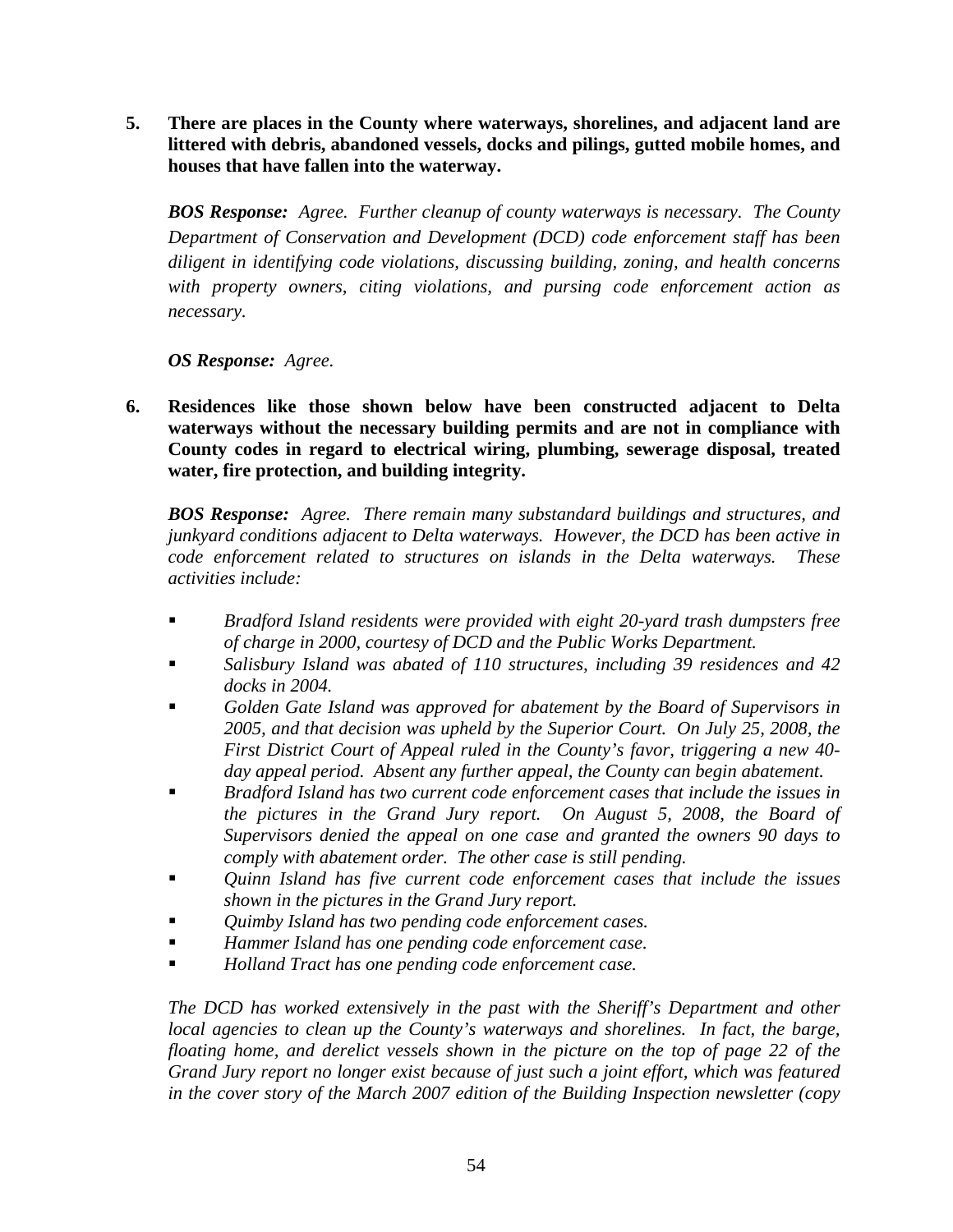*attached). Notably, the County's code enforcement efforts on Salisbury Island garnered national recognition, with the County being named a "2005 Achievement Award Winner" by the National Association of Counties.* 

*OS Response: Partially Disagree. The Office of the Sheriff does not maintain information regarding building permits and County code compliance with respect to electrical wiring, plumbing, treated water, fire protection and building integrity.* 

**7. Derelict vessels and many other abandoned objects in the County's waterways contain toxic substances. Examples include creosote-treated pilings, lead-acid batteries, fuel tanks, asbestos, and lead paint.** 

*BOS Response: Agree.* 

*OS Response: Agree.* 

**8. Abandoned commercial vessels in the waterways include tugboats, commercial fishing boats, schooners, houseboats, barges, cranes, and dredges. Some vessels exceed 300 feet in length. These vessels are often accompanied by junk and debris, including butane and propane tanks, kitchen appliances, tires, barrels, scrap iron, and portable toilets.** 

*BOS Response: Agree, with the clarification that houseboats are generally considered recreational, not commercial, vessels.* 

*OS Response: Partially disagree. Houseboats are defined as recreational vehicles.* 

**9. Abandoned creosote-covered pilings, some with the remnants of buildings on them, number in the thousands.** 

*BOS Response: Agree. The DCD pursues code enforcement cases through the owner of the property on which the violation exists. Many of the pilings are located on land that is under the jurisdiction of the State Lands Commission.* 

*OS Response: Agree.* 

**10. The Office of the Sheriff (Sheriff) reports that some individuals have purchased derelict vessels and moved them into out-of-the-way locations. These derelict vessels are then inhabited in violation of County codes. Squatters also have moved into abandoned vessels. They pollute the waterways with garbage and untreated human sewage.**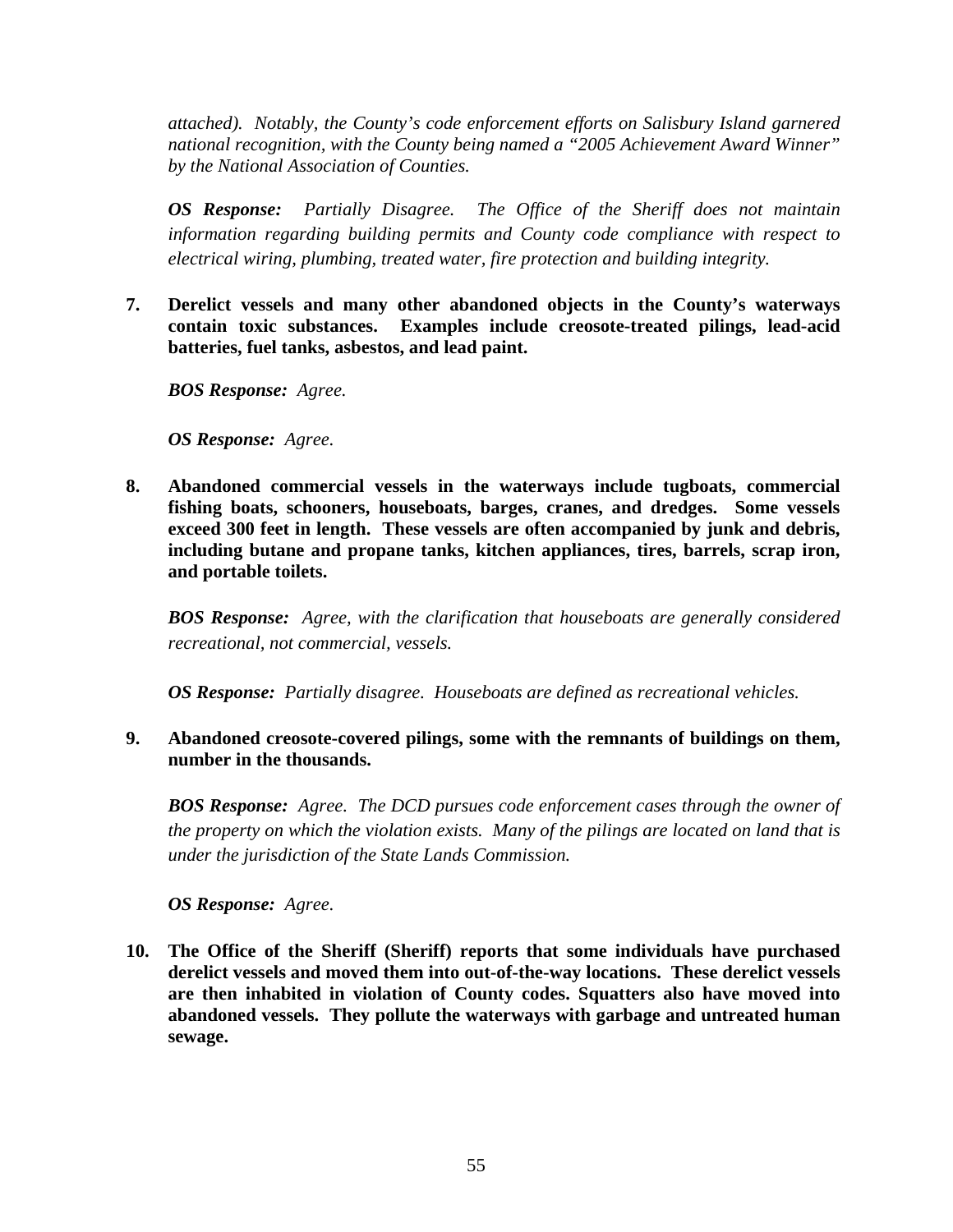*BOS Response: Agree.* 

*OS Response: Agree.* 

**11. Counties adjacent to Contra Costa have not enacted ordinances that would enable them to participate with Contra Costa in removing derelict or abandoned vessels in the Delta.** 

*BOS Response: Disagree. Solano County has enacted an ordinance similar to Contra Costa County's Vessel Mooring and Sanitation Ordinance in an effort to enforce illegal sewage disposal and mitigate the potential for future abandoned vessels. Sacramento and San Joaquin Counties have drafted similar ordinances, which are currently in the legislative review process.* 

*OS Response: Disagree. Solano County has enacted an ordinance similar to Contra Costa County's Vessel Mooring and Sanitation Ordinance in an effort to enforce illegal sewage disposal and mitigate the potential for future abandoned vessels. Sacramento County and San Joaquin County have written similar ordinances and are currently in the legislative review process.* 

# **12. Several County agencies administer regulations pertaining to the waterways. The primary agencies are the Sheriff and the Building Inspection Department.**

*BOS Response: Agree. The Office of the Sheriff and the DCD will continue to work in conjunction with the Public Works Department, HSD-Environmental Health Division, ad federal and State agencies to address code enforcement issues in the Delta.* 

*OS Response: Agree.* 

# **13. Four of the County's five supervisorial districts have waterways that are polluted by abandoned watercraft, junk, and debris as shown on the following map.**

*BOS Response: Agree. See the County's response to Finding No. 6.* 

*OS Response: Agree.* 

# **14. The Sheriff started patrolling the Delta in the 1960's with its Marine Patrol Unit (MPU).**

*BOS Response: Disagree. The Sheriff's Department started patrolling the Delta in 1954.*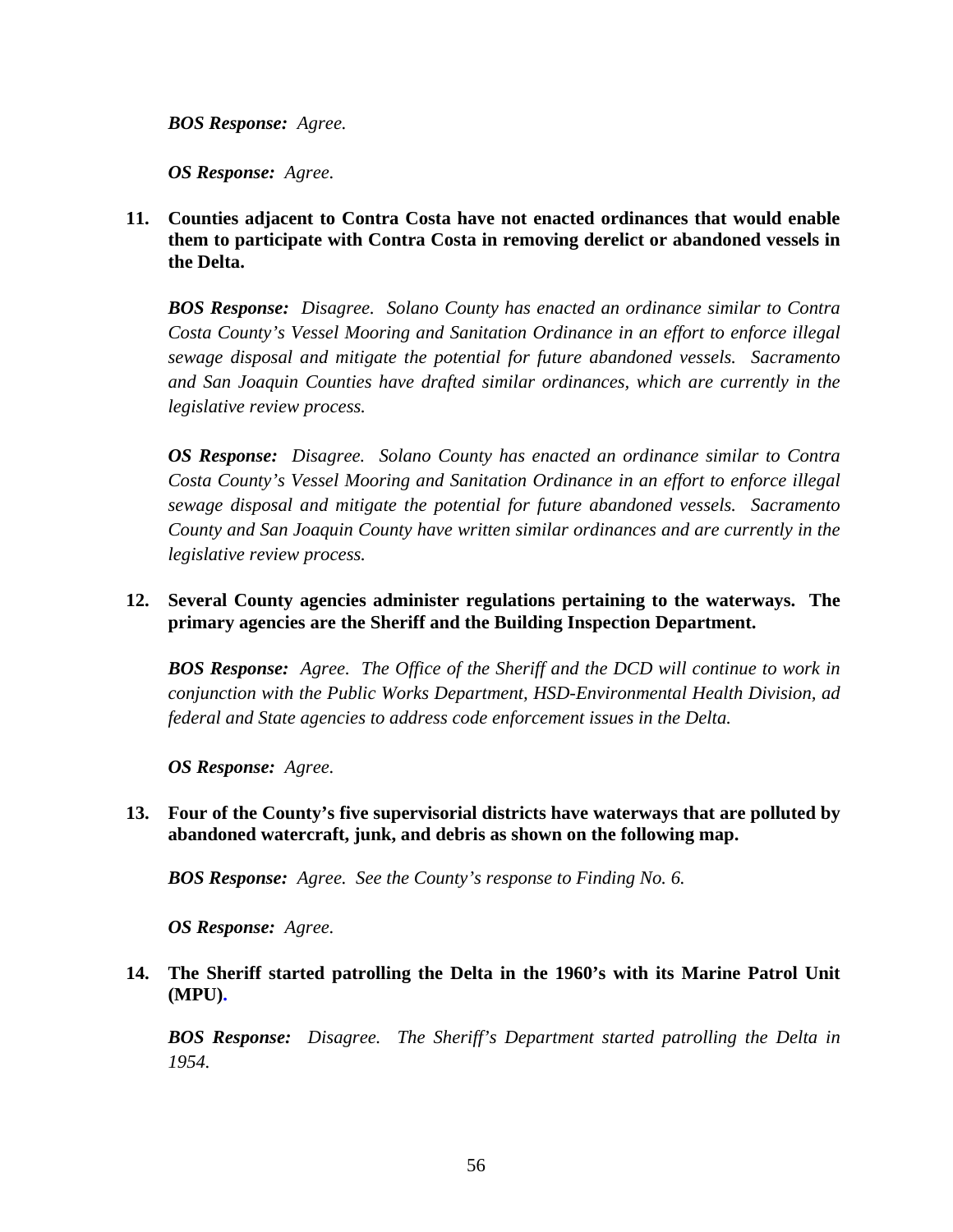*OS Response: Disagree. The Sheriff's Office started patrolling the Delta in 1954.* 

# **15. The Sheriff began removing abandoned recreational vessels from the Delta in 1987.**

*BOS Response: Disagree. The Sheriff's Department began removing abandoned recreational vessels from the Delta in 1997.* 

*OS Response: Disagree. The Sheriff's Office began removing abandoned recreational vessels from the Delta in 1997.* 

**16. The County's Building Inspection Department is responsible for the removal of derelict vessels, illegal buildings, junk, and debris on land adjacent to the waterways.** 

*BOS Response: Agree. See the County's response to Finding No. 6.* 

*OS Response: Agree.* 

**17. Since 1997, the California Department of Boating and Waterways has provided grants to the County for derelict vessel removal. The use of this money is restricted to the removal of recreational vessels as well as pilings that are a threat to navigation.** 

*BOS Response: Agree. The Sheriff's Department in 2007/08 received approximately \$102,000 in grant funding for derelict vessel removal and removed 22 vessels, 8 pilings, and 4 docks.* 

*OS Response: Agree.* 

**18. The Sheriff is not aware of the total number and location of all abandoned commercial vessels located in the County's waterways.** 

*BOS Response: Partially disagree. The Sheriff's Department maintains an inventory of identified abandoned recreational and commercial vehicles. The inventory is updated on a semi-annual basis.* 

*OS Response: Partially disagree. The Office of the Sheriff does not maintain an up to the minute inventory; however the Marine Services Unit maintains a semi-annual inventory of identified abandoned recreational and commercial vessels.*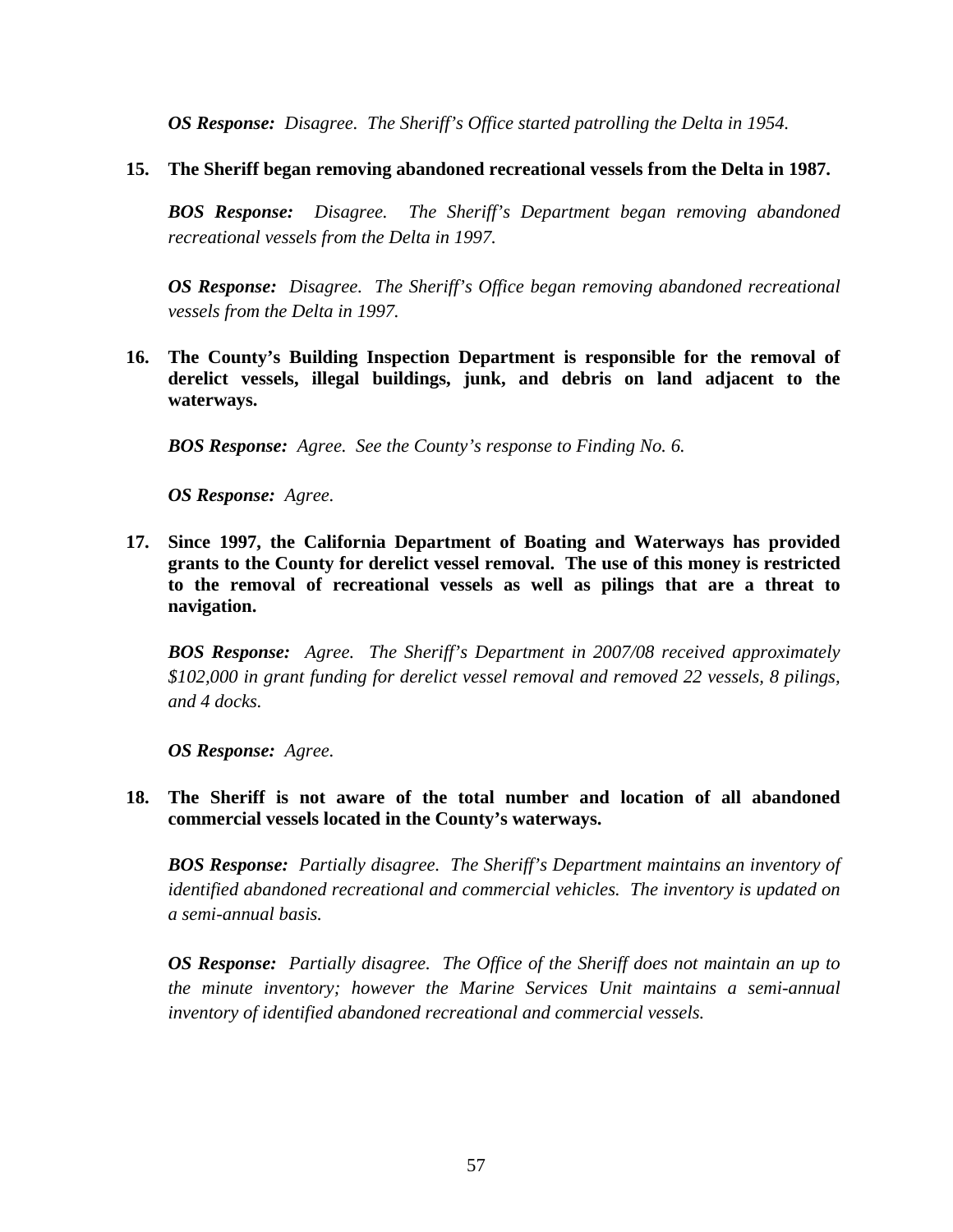**19. Over the past 10 years, the MPU has removed an average of 30 abandoned recreational vessels per year.** 

*BOS Response: Agree.* 

*OS Response: Agree.* 

**20. The MPU is funded by state boat registration fees, the County's general fund, and the state's Boating and Waterways Agency. The MPU annual budget is approximately \$1.3 million. The budget does not include funding for the Sheriff's Air Support Unit. This unit is funded through the federal Drug Enforcement Administration.** 

*BOS Response: Partially disagree. The Sheriff's Department Marine Patrol Unit is funded by County boat tax revenue, financial aid from the California Department of Boating and Waterways, and the County General Fund. The Sheriff's Department Air Support Unit is primarily funded by State ad federal grants. Neither program is funded with vessel registration fees.* 

*OS Response: Partially disagree. The Sheriff's Office Marine Services Unit is funded by County boat tax revenue, (not vessel registration fees) financial aid from the Department of Boating and Waterways and the County General Fund. The Sheriff's Office Air Support Unit is primarily funded by State and Federal Grants.* 

**21. The MPU has 11 full-time-equivalent staff consisting of 4½ deputy sheriffs, one sergeant, 1½ staff in the air support unit, one lieutenant, and three full-time equivalent positions to provide part-time support. The MPU has seven boats, six vehicles, six trailers, and two helicopters.** 

*BOS Response: Partially disagree. The Sheriff's Department Martine Patrol Unit has 8 full-time equivalent staff comprising 4 ½ deputy sheriff, 1 sergeant, 1 lieutenant, and 4 per-diem positions. The Sheriff's Department Air Support Unit has 1 ½ full-time equivalent deputy sheriff positions, contract pilot services, and two helicopters.* 

*OS Response: Partially disagree. The Marine Patrol has 8 full-time-equivalent staff consisting of 4 ½ deputy sheriffs, one sergeant, one lieutenant, four Per-Diem positions to provide part-time support and 1 ½ deputy sheriffs assigned to the Air Support Unit. The Air Support Unit has two helicopters.* 

**22. In fiscal year 2007-08, the MPU received a grant of \$102,000 from the California Department of Boating and Waterways for derelict recreational vessel removal. This grant requires 10% matching funds from the County.**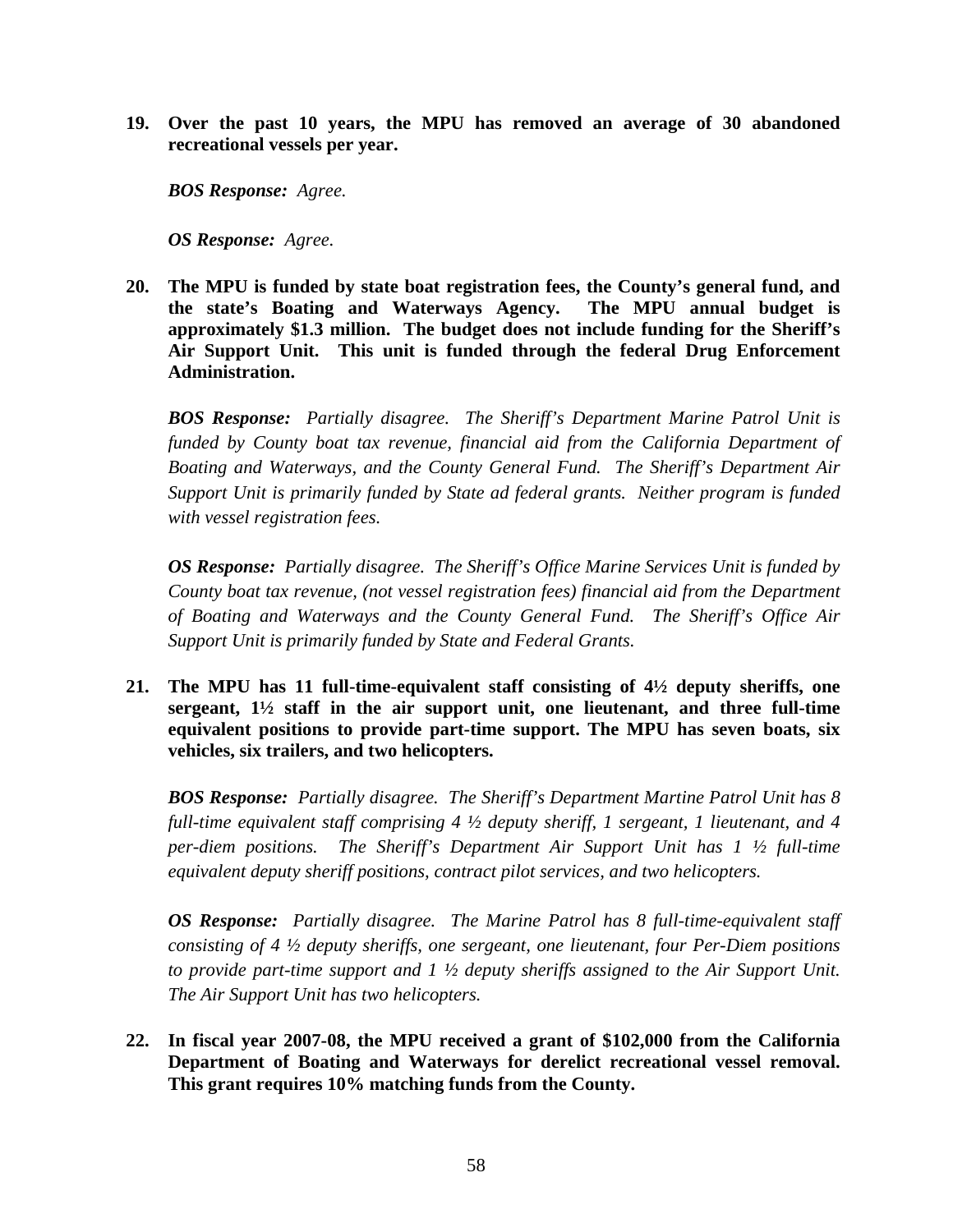*BOS Response: Agree.* 

*OS Response: Agree.* 

**23. The Sheriff has participated, and continues to participate with state legislators, to develop maritime policing legislation.** 

*BOS Response: Agree.* 

*OS Response: Agree.* 

**24. The California Department of Motor Vehicles charges a \$20 registration fee every two years for recreational boats, but it fails to track ownership changes. After seven years of registration inactivity, the records are purged.** 

*BOS Response: Agree.* 

*OS Response: Agree.* 

**25. Abandoned vessels are often stripped of state registration numbers. This makes it impossible to identify vessel owners to charge them for removal of their property.** 

*BOS Response: Agree.* 

*OS Response: Agree.* 

**26. Based on available funds, 30 derelict recreational vessels are scheduled for removal in fiscal year 2007-08.** 

*BOS Response: Agree.* 

*OS Response: Agree.* 

**27. Submerged derelict vessels are difficult to locate, identify, and remove. The cost to remove and dispose of sunken vessels is approximately twice the cost to remove and dispose of floating abandoned vessels.** 

*BOS Response: Agree.* 

*OS Response: Agree.* 

**28. There is no County funding source for the removal of derelict commercial vessels.**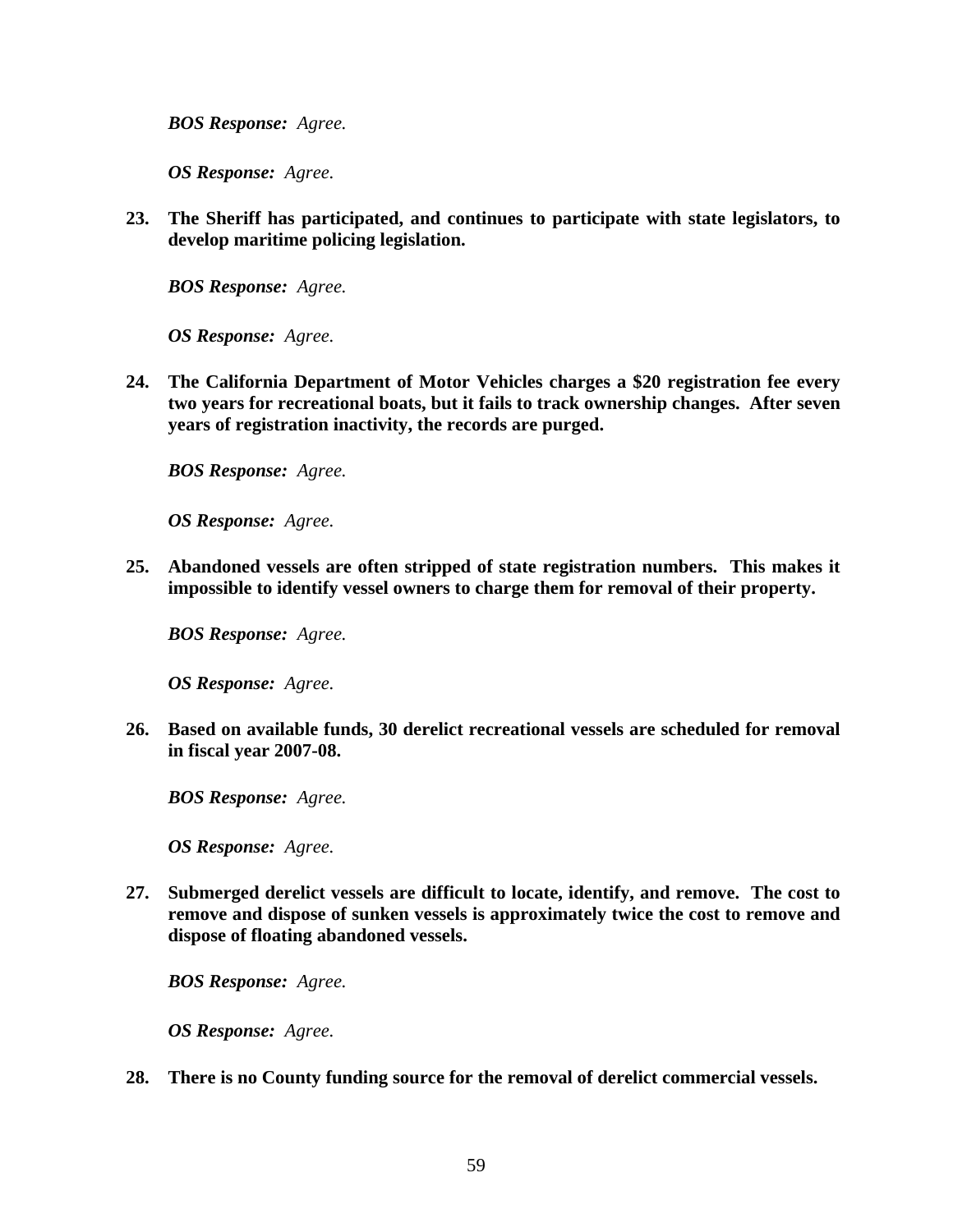*BOS Response: Partially disagree. The County allocates 10% matching funds (\$9,325 in 2007/08) to secure the California Department of Boating and Waterway grant funding. There are no other County funds designated specifically for the removal of derelict commercial vessels.* 

*OS Response: Agree.* 

**29. No County agencies are charged with removing garbage, debris, and junk from within the County's waterways.** 

*BOS Response: Agree.* 

*OS Response: Agree.* 

**30. The Sheriff is authorized by County ordinance to cite individuals who litter the waterways.** 

*BOS Response: Agree.* 

*OS Response: Agree.* 

**31. The MPU spends an average of 20 hours of staff time per week dealing with abandoned vessels. This represents 15% of the MPU's total staff hours.** 

*BOS Response: Agree.* 

*OS Response: Agree.* 

**32. The MPU assists other County departments and agencies by providing water transportation to help them fulfill their duties.** 

*BOS Response: Agree.* 

*OS Response: Agree.* 

**33. The Health Services Department's Environmental Health Division and the Building Inspection Department do not proactively address code violations on or adjacent to the County's waterways. They only respond to complaints.** 

*BOS Response: Partially disagree. Since the abatement of Salisbury Island in 2003, The DCD has actively pursued code violations in the Delta. As indicated in the County's response to Finding No. 6, there are 12 active code enforcement cases, including Golden*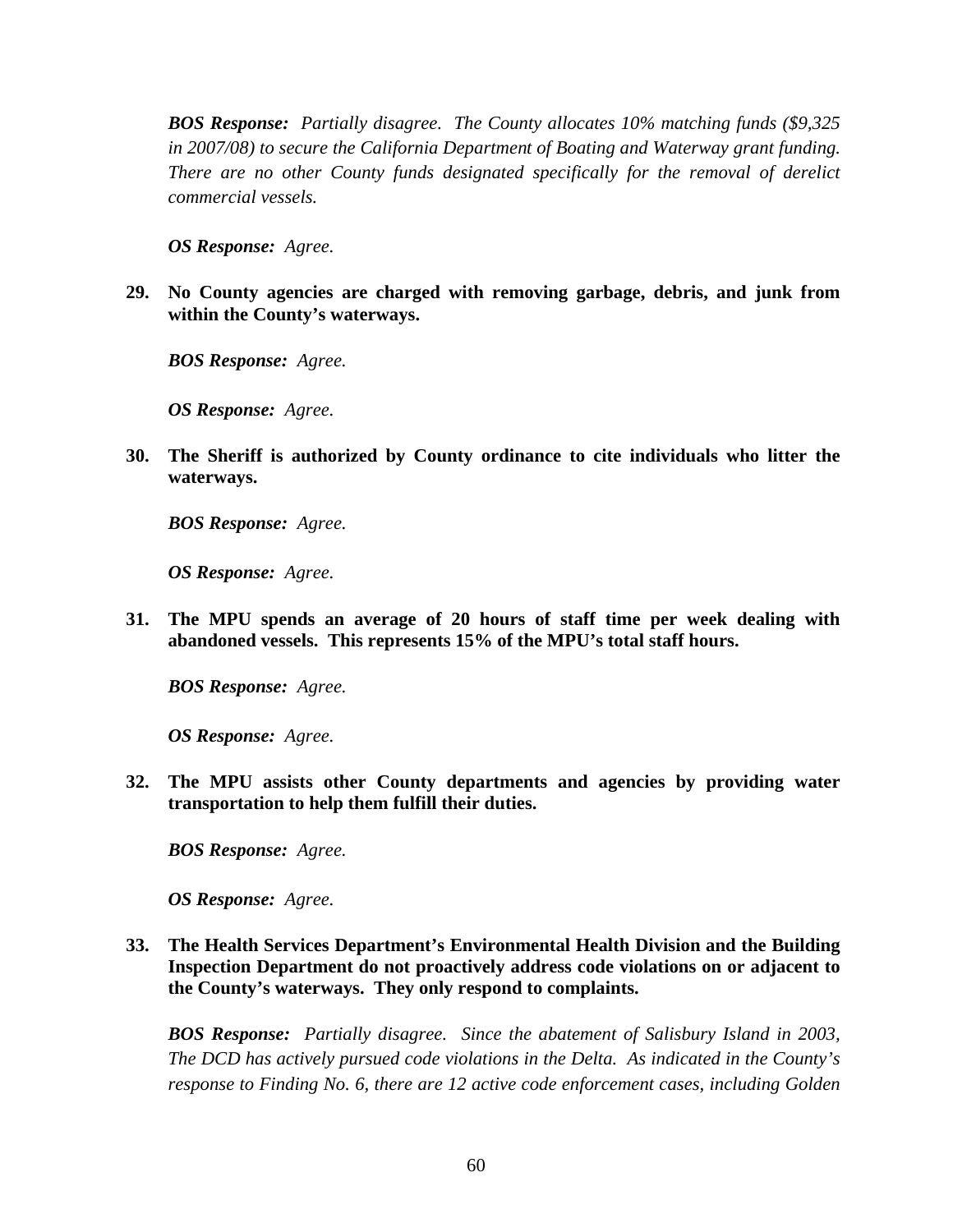*Gate Island, and this list will expand as the County becomes aware of other similar situations.* 

*OS Response: Partially disagree. The Office of the Sheriff is not aware of the operating procedures of the Environmental Health Division or the Building Inspection Department.* 

# **RECOMMENDATIONS**

**The 2007-2008 Contra Costa County Grand Jury recommends that:** 

**1. Within six months of this report, the Supervisors and the Sheriff create a joint task force to develop and present to the Supervisors a plan for the cleanup up of the County's waterways and adjoining shoreline. Task force members should include, but may not be limited to, representatives from the Office of the Sheriff and the County's Public Works, Building Inspection, and Health Services Departments.** 

*BOS Response: The recommendation will be implemented within six months. The Board of Supervisors will request its Transportation, Water & Infrastructure Committee (TWIC) to study this matter with input form the Office of the Sheriff, the DCD, and the Public Works and Health Services Departments.* 

*OS Response: The recommendation requires further analysis. A minimum of six months is required to identify funding sources, create a joint task force, identify and determine the nature and scope of work to be done and prepare a formalized cleanup plan for presentation to the Board of Supervisors.* 

- **2. The Supervisors direct the joint task force to address the following elements in its Delta cleanup plan:** 
	- **a. The identification of state, federal, and adjoining county agencies, and representatives that are responsible for monitoring and addressing problems related to the Delta waterways, especially those involving abandoned recreational and commercial vessels, navigational hazards, and possible health and water quality issues.**
	- **b. The identification of all state, federal, private sector, and non-profit organization funding that might be available to allow for the more timely and efficient removal of all abandoned vessels, dilapidated buildings, pilings, junk, and debris from the water and adjacent shoreline.**
	- **c. An investigation of the practicality of establishing a non-profit organization to assist in fund raising efforts in support of the effort to clean-up the County's waterways and adjacent shoreline.**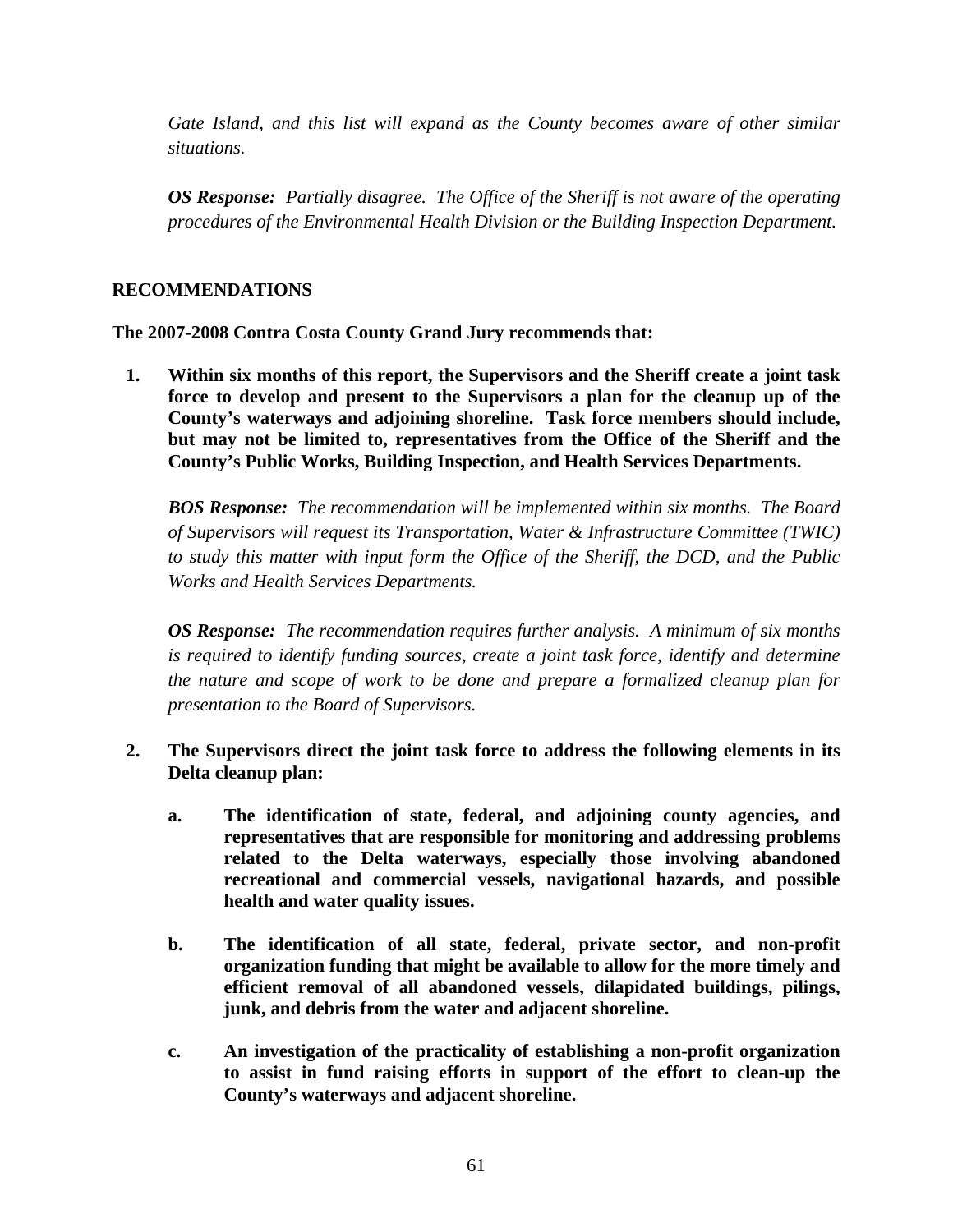- **d. An investigation of the practicality of establishing a program similar to the state's "Adopt-a-Highway" effort to allow citizens and the private sector to actively and visibly support the effort to clean-up the County's waterways.**
- **e. An investigation of the practicality of establishing and promoting a dedicated telephone tip line to allow citizens to report abandoned vessels and aquatic dump sites that are detrimental to the County's waterways.**

*BOS Response: The recommendation will be implemented within six months. The Board of Supervisors will request the TWIC to address in its study the elements described in Recommendations 2(a)-(e), and report back to the Board with its findings and recommendations on the scope of and possible financing for a cleanup plan.* 

**3. The Supervisors identify the amount of general funds necessary to support the recommendations of the task force, including those that may be required to match state, federal, and private sector grants.** 

*BOS Response: The recommendation will be implemented within six months. The cost to implement any recommendations of the TWIC will be identified in the report that results from the TWIC study described in the County's response to Recommendation Nos. 1 and 2.* 

**4. The Supervisors and the Sheriff should be proponents of legislation and actions regarding the identification and removal of both recreational and commercial derelict or abandoned vessels and other debris. They should consider advocating for an increase to the state's recreational watercraft registration fee and for a change in state law that would allow the additional revenue to be used for the abatement of abandoned commercial as well as recreational vessels.** 

*BOS Response: The recommendation has not been implemented, but will be implemented in the future. The Sheriff's Department, in cooperation with the California State Sheriff's Association, has committed to propose a change in state law that would allow the existing annual funds available in the California Department of Boating and Waterways, Abandoned Watercraft Abatement Program to be used for the abatement of abandoned commercial as well as recreational vessels.* 

*OS Response: The recommendation has not yet been implemented, but will be implemented in the future. The Office of the Sheriff, in cooperation with the California State Sheriff's Association, will propose a change in state law that would allow the existing annual funds available in the Department of Boating and Waterways Abandoned Watercraft Abatement Program to be used for the abatement of abandoned commercial as well as recreational vessels.*